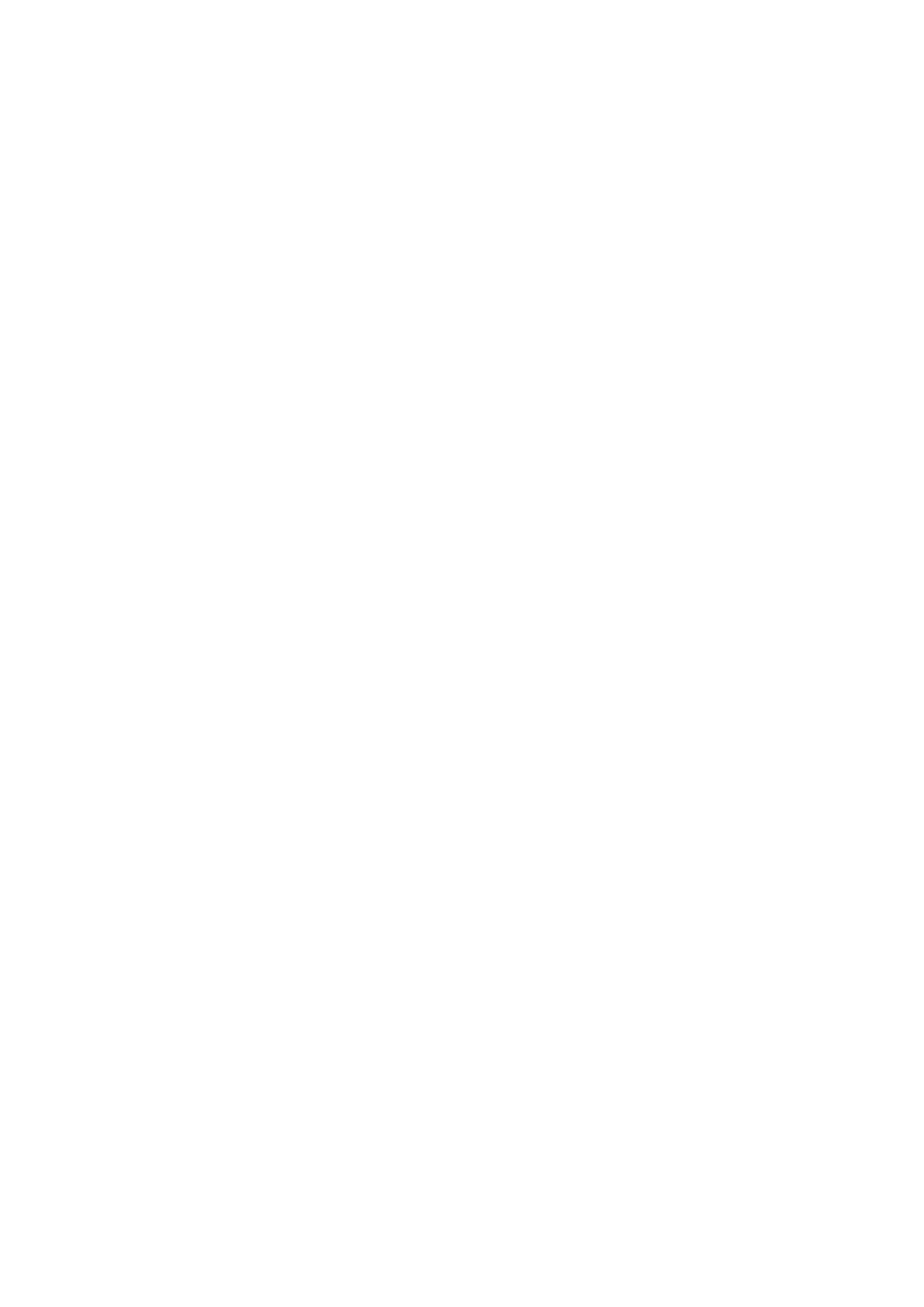The Discussion Paper series is intended to make the results of the current economic research within the Reserve Bank of Australia (RBA) available to other economists. Its aim is to present preliminary results of research so as to encourage discussion and comment. Views expressed in this paper are those of the authors and not necessarily those of the RBA. However, the RBA owns the copyright in this paper.

#### © Reserve Bank of Australia 2020

Apart from any use permitted under the *Copyright Act 1968*, and the permissions explictly granted below, all other rights are reserved in all materials contained in this paper.

All materials contained in this paper, with the exception of any Excluded Material as defined on the RBA website, are provided under a Creative Commons Attribution 4.0 International License. The materials covered by this licence may be used, reproduced, published, communicated to the public and adapted provided that there is attribution to the authors in a way that makes clear that the paper is the work of the authors and the views in the paper are those of the authors and not the RBA.

For the full copyright and disclaimer provisions which apply to this paper, including those provisions which relate to Excluded Material, see the RBA website.

Enquiries:

Phone: +61 2 9551 9830 Facsimile: +61 2 9551 8033 Email: rbainfo@rba.gov.au Website: https://www.rba.gov.au

Figures in this publication were generated using Mathematica.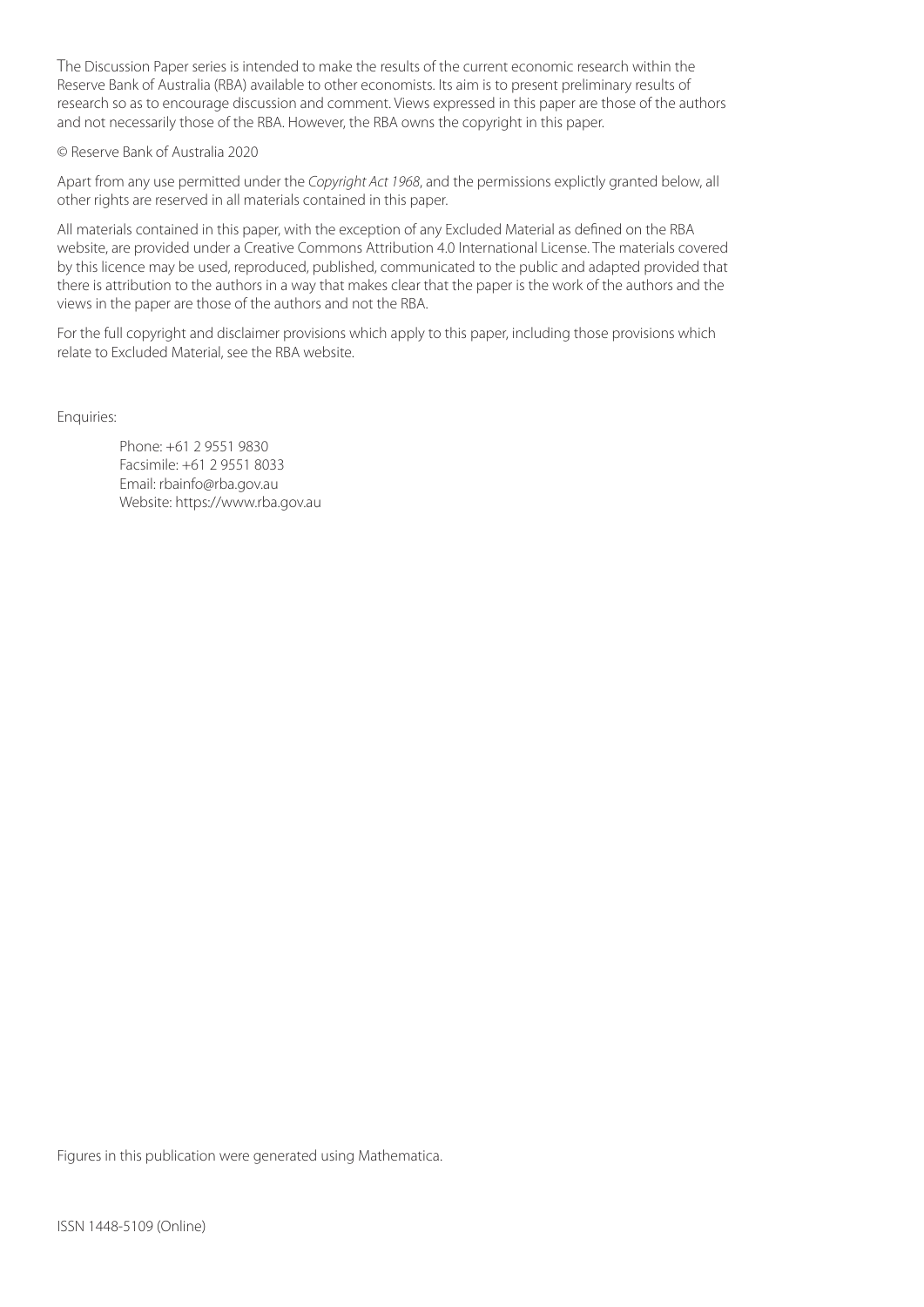# **Consumer Payment Behaviour in Australia: Evidence from the 2019 Consumer Payments Survey**

James Caddy, Luc Delaney and Chay Fisher

Research Discussion Paper 2020-06

September 2020

Payments Policy Department Reserve Bank of Australia

We thank Clare Noone, Cameron Dark and Ed Tellez for their valuable contributions to the planning, design and implementation of the survey. We would also like to thank Michele Bullock, James Holloway, Tony Richards, John Simon, Chris Thompson and Grant Turner for their helpful advice, comments and suggestions. The views expressed in this paper are those of the authors and do not necessarily reflect the views of the Reserve Bank of Australia. The authors are solely responsible for any errors.

Authors: caddyj, delaneyl and fisherc at domain rba.gov.au

Media Office: rbainfo@rba.gov.au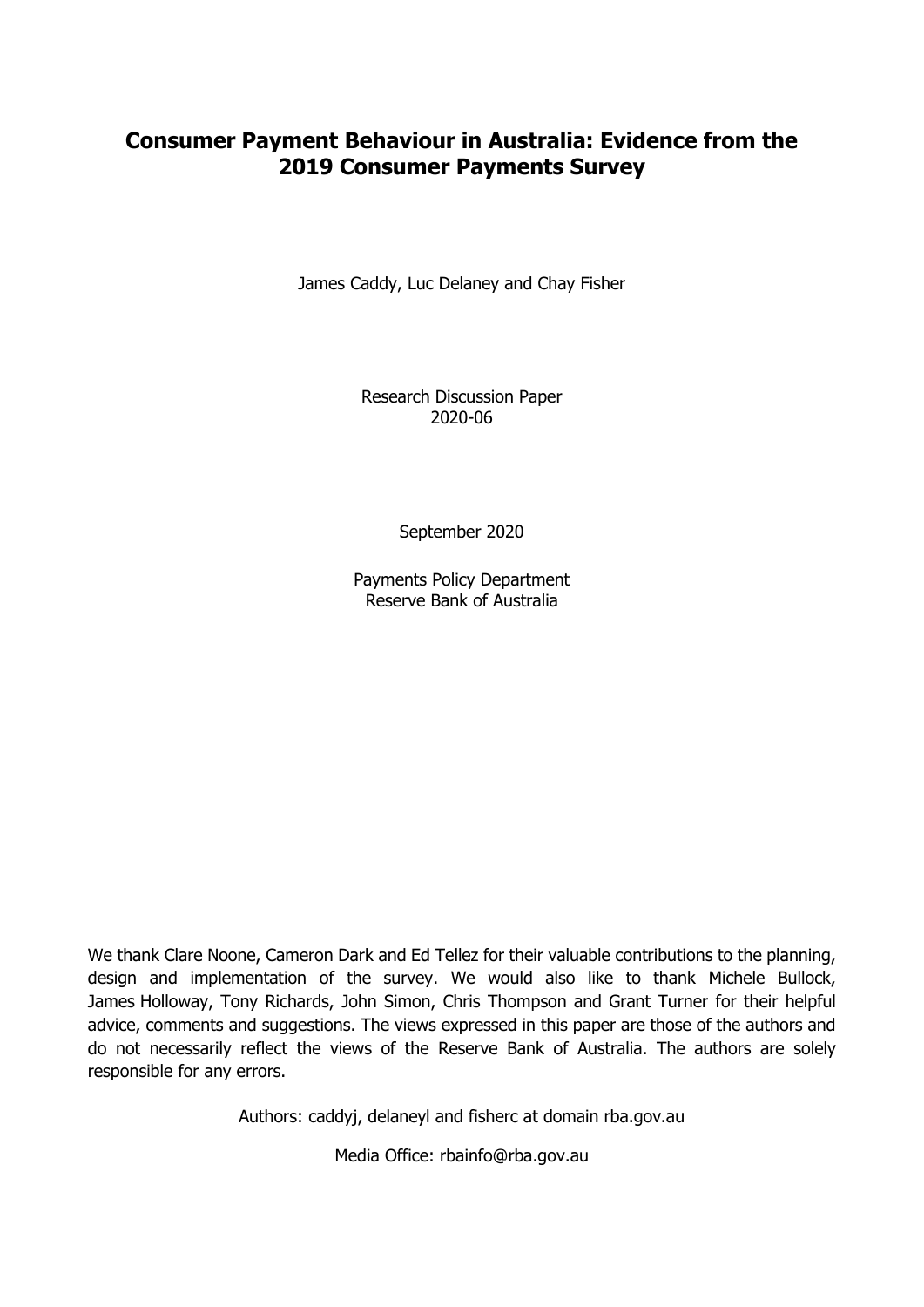### **Abstract**

Since 2007 the Reserve Bank has conducted a Consumer Payments Survey (CPS) every three years, which provides comprehensive information on how Australians make their payments. The 2019 CPS was conducted just before the emergence of COVID-19 in Australia and gives a detailed snapshot of consumer payment behaviour prior to the changes in spending patterns induced by the pandemic. The survey provided further evidence that Australian consumers increasingly prefer to use electronic payment methods rather than cash for their day-to-day payments. Many people now tap their cards (or sometimes phones) even for small purchases. When paying with a card in person or online, consumers are more often choosing to use a debit card rather than a credit card. As a result, debit cards were the most frequently used consumer payment method in the 2019 survey. Consumers are also increasingly taking advantage of the ability to make payments using a range of innovative new payment services that have emerged in recent years, often facilitated by mobile technology and the use of digital payment credentials. Despite the trend towards electronic payments, cash still accounted for a significant share of lower-value payments and a material proportion of the population continue to make many of their payments in cash.

JEL Classification Numbers: D12, D14, E42

Keywords: consumer payment choice, consumer survey, method of payment, payment systems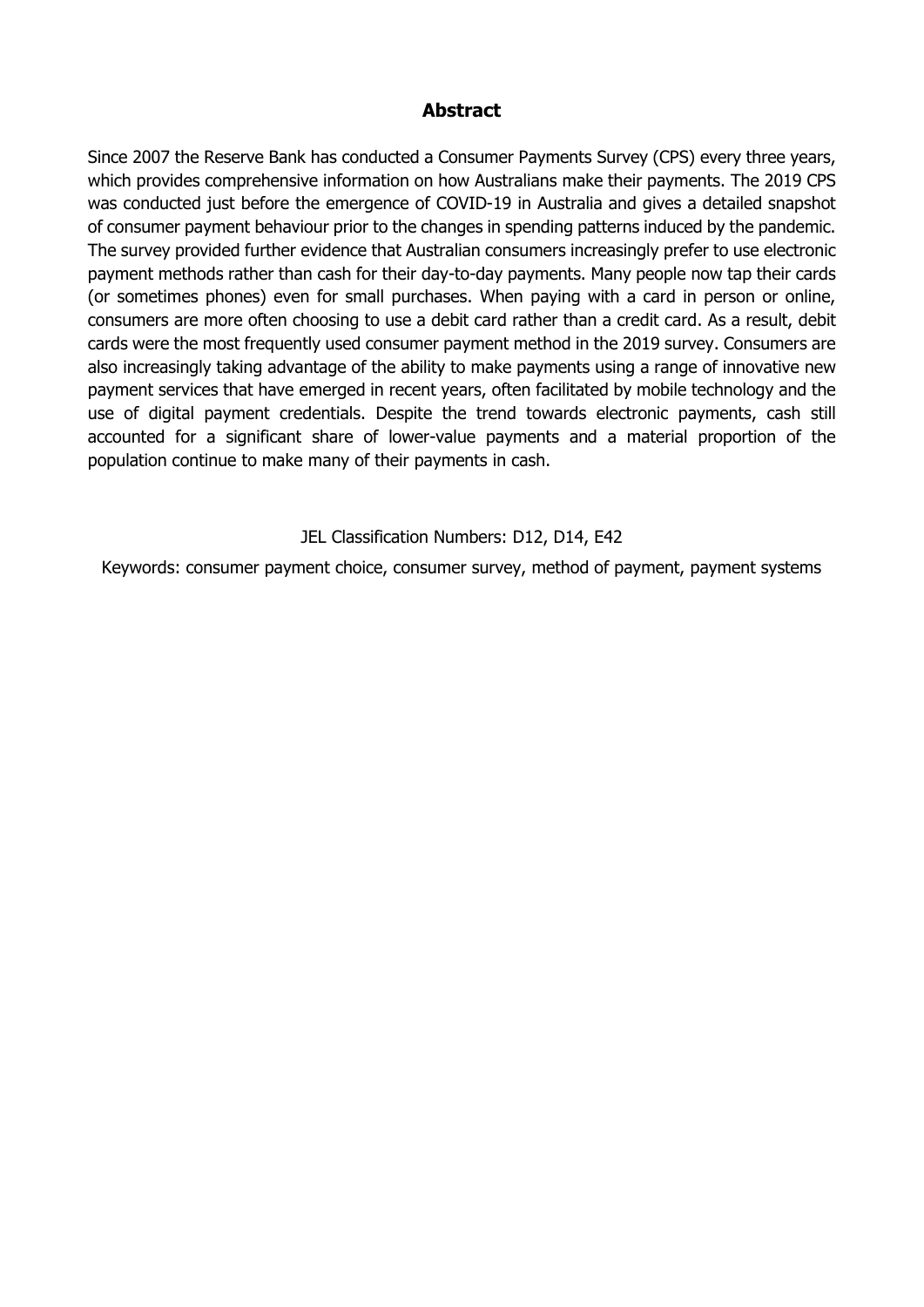# **Table of Contents**

| 1. | Introduction                     |                                              |              |
|----|----------------------------------|----------------------------------------------|--------------|
| 2. | <b>Survey Overview</b>           |                                              | $\mathbf{1}$ |
| 3. |                                  | Key Trends in Consumer Payments              | 2            |
| 4. | Cash                             |                                              | 5            |
|    | 4.1<br>Cash Payments             |                                              | 5            |
|    | Cash Holdings<br>4.2             |                                              | 11           |
|    | 4.3<br>Cash Top-ups              |                                              | 13           |
|    | Cash Access<br>4.4               |                                              | 15           |
| 5. | Payment Cards                    |                                              | 17           |
|    | 5.1                              | <b>Credit and Debit Cards</b>                | 17           |
|    | 5.2                              | Contactless Card Payments and Mobile Wallets | 23           |
|    | 5.3                              | Surcharging of Card Transactions             | 27           |
| 6. |                                  | Online and Automated Payments                | 29           |
|    | 6.1<br>Online                    |                                              | 29           |
|    | 6.2<br><b>Automatic Payments</b> |                                              | 31           |
| 7. | Cheques                          |                                              | 32           |
| 8. | Innovation in Payments           |                                              | 34           |
|    | 8.1                              | Alternative Payment Methods                  | 34           |
|    | 8.2                              | Person-to-person Payments                    | 38           |
|    | 8.3<br><b>Transport Cards</b>    |                                              | 39           |
| 9. | Conclusion                       |                                              | 39           |
|    | Appendix A: Survey Methodology   |                                              | 41           |
|    | References                       |                                              | 46           |
|    | Copyright and Disclaimer Notice  |                                              | 48           |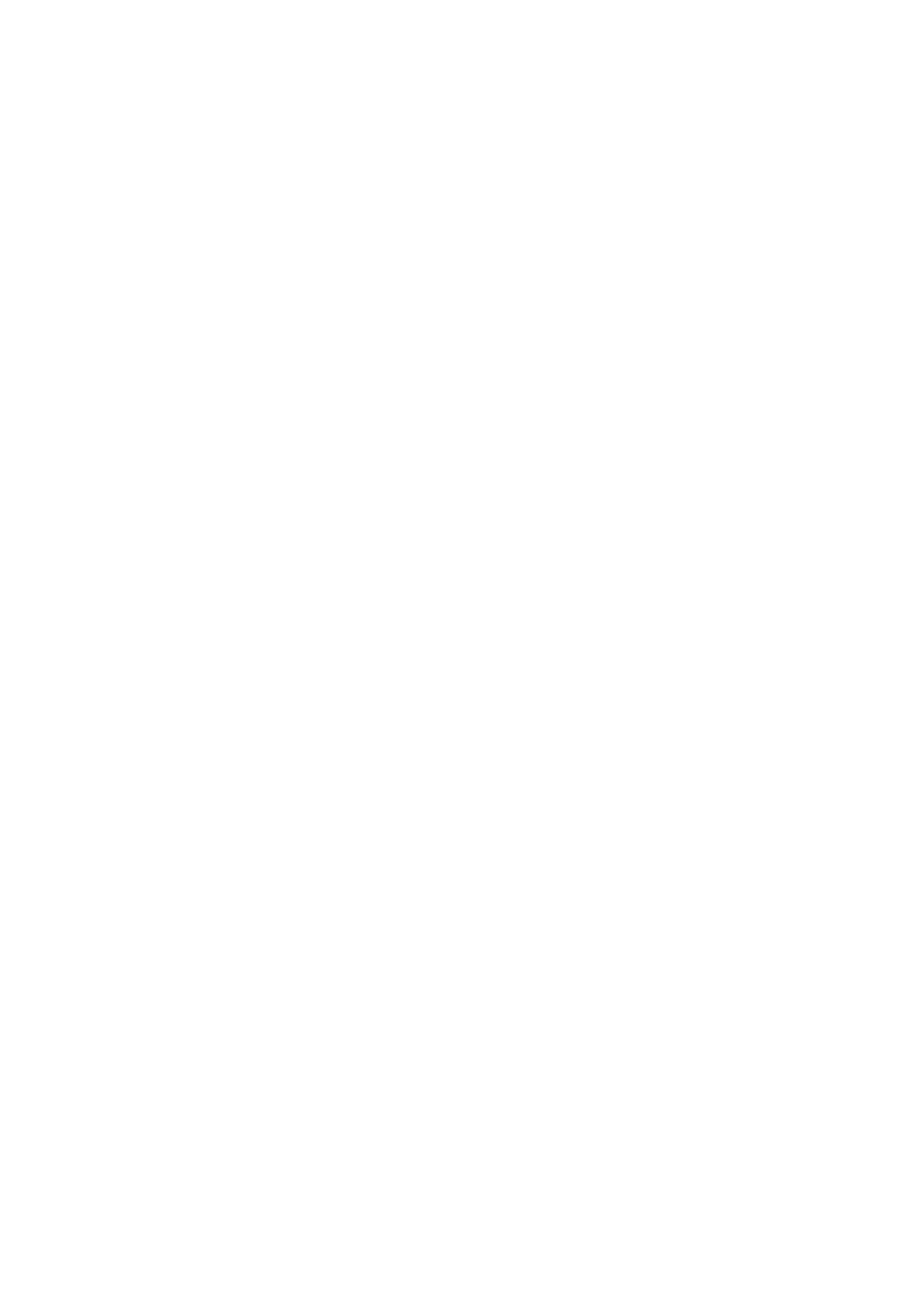## <span id="page-6-0"></span>**1. Introduction**

The Reserve Bank conducted its fifth triennial Consumer Payments Survey (CPS) in October and November 2019.<sup>1</sup> The CPS provides comprehensive data on how Australian consumers make their payments as well as qualitative information on payment preferences and attitudes. It is one of the main sources of information on the use of cash – for transactions and other purposes – in the Australian economy. Just over 1,100 people participated in the 2019 CPS, recording details of every transaction they made for a week as well as providing additional information in a post-survey questionnaire. As in previous survey waves, participants were recruited so that the sample was representative of the Australian population.

The way in which Australians are making payments is changing. New payment methods are emerging, often enabled by mobile technology, while transactional use of cash is declining. Accordingly, the 2019 CPS asked participants to report more information than in previous surveys on their use of newer electronic payment methods and channels, as well as in-depth information on their use of and attitudes towards cash. The CPS was conducted before the emergence of COVID-19 in Australia, which has induced substantial changes in payment behaviour. Accordingly, it provides a valuable snapshot of consumers' payment patterns and preferences immediately prior to the pandemic.

This paper discusses the results of the 2019 CPS in the context of a changing retail payments system. It focuses on consumers' use of cash, payment cards and non-traditional 'alternative' payment methods, as well as insights into people's payment attitudes and preferences.<sup>2</sup>

## <span id="page-6-1"></span>**2. Survey Overview**

-

The CPS is a national cross-sectional survey that has been conducted every three years since 2007. The 2019 CPS comprised three sections: a pre-diary questionnaire about the demographic characteristics of respondents; a payments diary; and a post-survey questionnaire focusing on respondents' payment preferences and attitudes. In the diary, respondents recorded details about each transaction and cash withdrawal that they initiated over a seven-day period (automatic payments over the week were recorded in the post-diary survey). For each transaction, respondents reported the value, payment method, payment channel (e.g. if they tapped or inserted their card, made a payment using an app) and the type of merchant. For each cash withdrawal, respondents reported the value and source of the top-up (e.g. an ATM); they also reported their banknote holdings at the start and end of the diary period. Respondents were asked to include only personal transactions in their diary, not those made for business reasons.

The survey was delivered online for most respondents but to ensure the sample was broadly representative of the Australian population, participants without internet access were recruited by telephone to complete a paper-based survey. Participants were recruited to the survey to ensure that the sample was consistent with Australian Bureau of Statistics and the Household, Income and Labour Dynamics in Australia (HILDA) Survey population benchmarks for age, sex, household

<sup>1</sup> Roy Morgan Research conducted the fieldwork for the survey. For a summary of the results of the 2019 CPS see Caddy et al (2020).

<sup>2</sup> See Doyle et al (2017), Ossolinksi, Lam and Emery (2014), Bagnall, Chong and Smith (2011) and Emery, West and Massey (2008) for analyses of earlier CPS waves.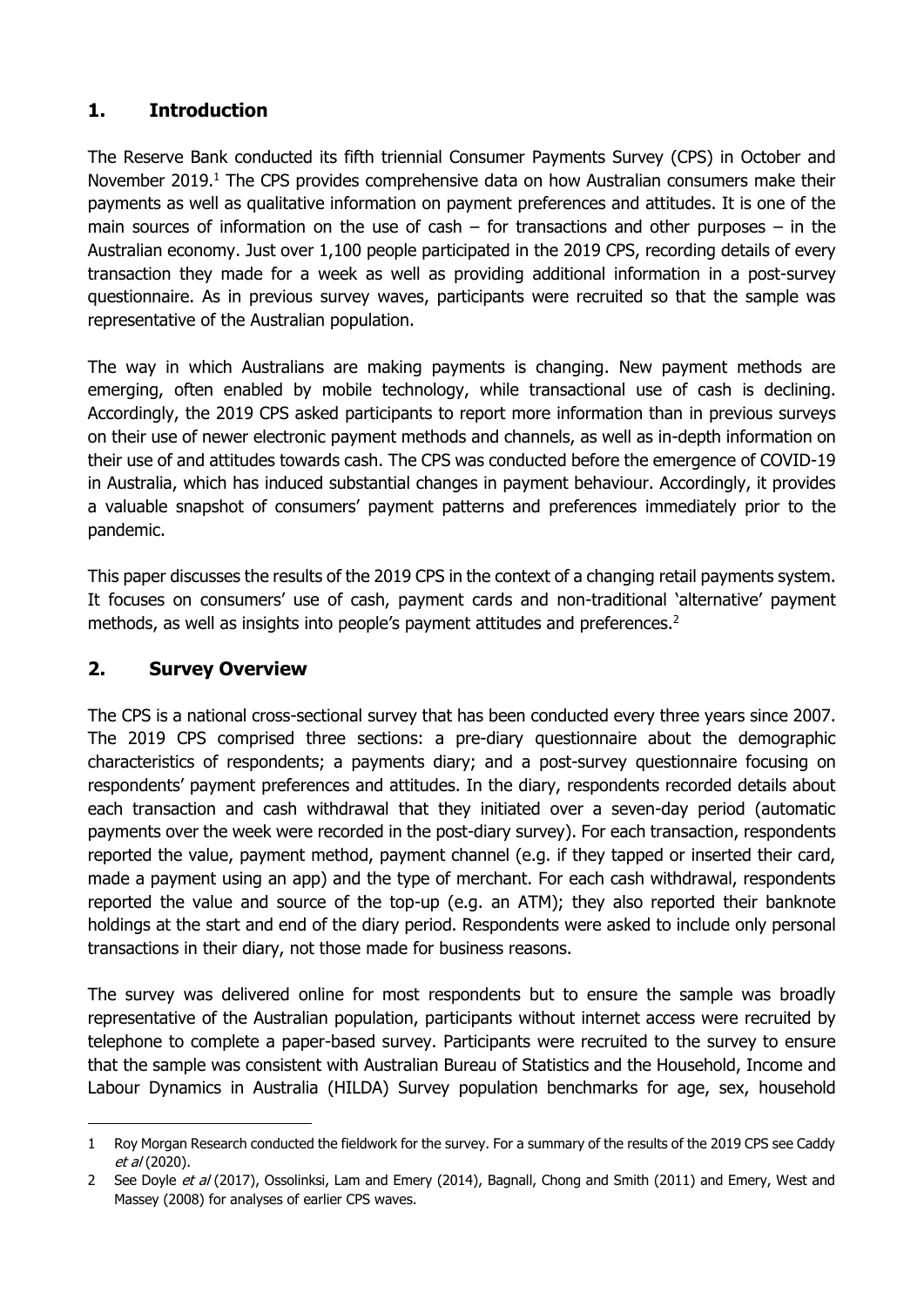income, state of residence, credit card ownership and internet access (where necessary, the Reserve Bank weighted responses to align the sample with these benchmarks; see [Appendix A](#page-46-0) for more information). A total of 1,115 people participated in the 2019 CPS, recording around 13,500 payments, 800 cash withdrawals and 1,500 automatic payments in their seven-day diary periods. For further details on the survey, see Appendix A.

### <span id="page-7-0"></span>**3. Key Trends in Consumer Payments**

The 2019 CPS showed that Australians are continuing to switch to electronic payment methods in preference to cash for their day-to-day transactions. Debit cards were the most frequently used means of payment in 2019, overtaking cash as the single most commonly used payment method for the first time.<sup>3</sup> Overall, payment cards – debit and credit cards combined – were used for 63 per cent of the number of consumer payments in 2019, compared with 52 per cent three years earlier (Table 1). More recently, the switch to electronic payment methods is likely to have accelerated as a result of consumer and merchant responses to COVID-19. 4

One of the most notable developments in recent surveys has been the strong growth in contactless card payments as a result of widespread adoption of this functionality by consumers and merchants. The share of in-person payments made by tapping a debit or credit card on a card terminal increased to 50 per cent in 2019, from 10 per cent in 2013. Consumers are using cards more frequently for payments of all sizes and the adoption of contactless functionality has facilitated particularly strong growth in the use of cards for low-value transactions in recent years. For example, the share of inperson payments of \$10 or less that were made with cards rose by 20 percentage points relative to three years earlier, to 51 per cent in 2019. The 2019 CPS also showed that Australian consumers used mobile phones or other payment-enabled devices to make 'tap and go' payments more often than they did three years ago, although such mobile payments still accounted for a relatively small share (around 5 per cent) of in-person payments. Other means of electronic payment such as BPAY and internet banking applications account for relatively small shares of the number of consumer payments (but a higher share when measured by the value of transactions).

-

<sup>3</sup> In the 2016 CPS, debit and credit cards combined were used more frequently than cash.

<sup>4</sup> See Bullock (2020) for more information.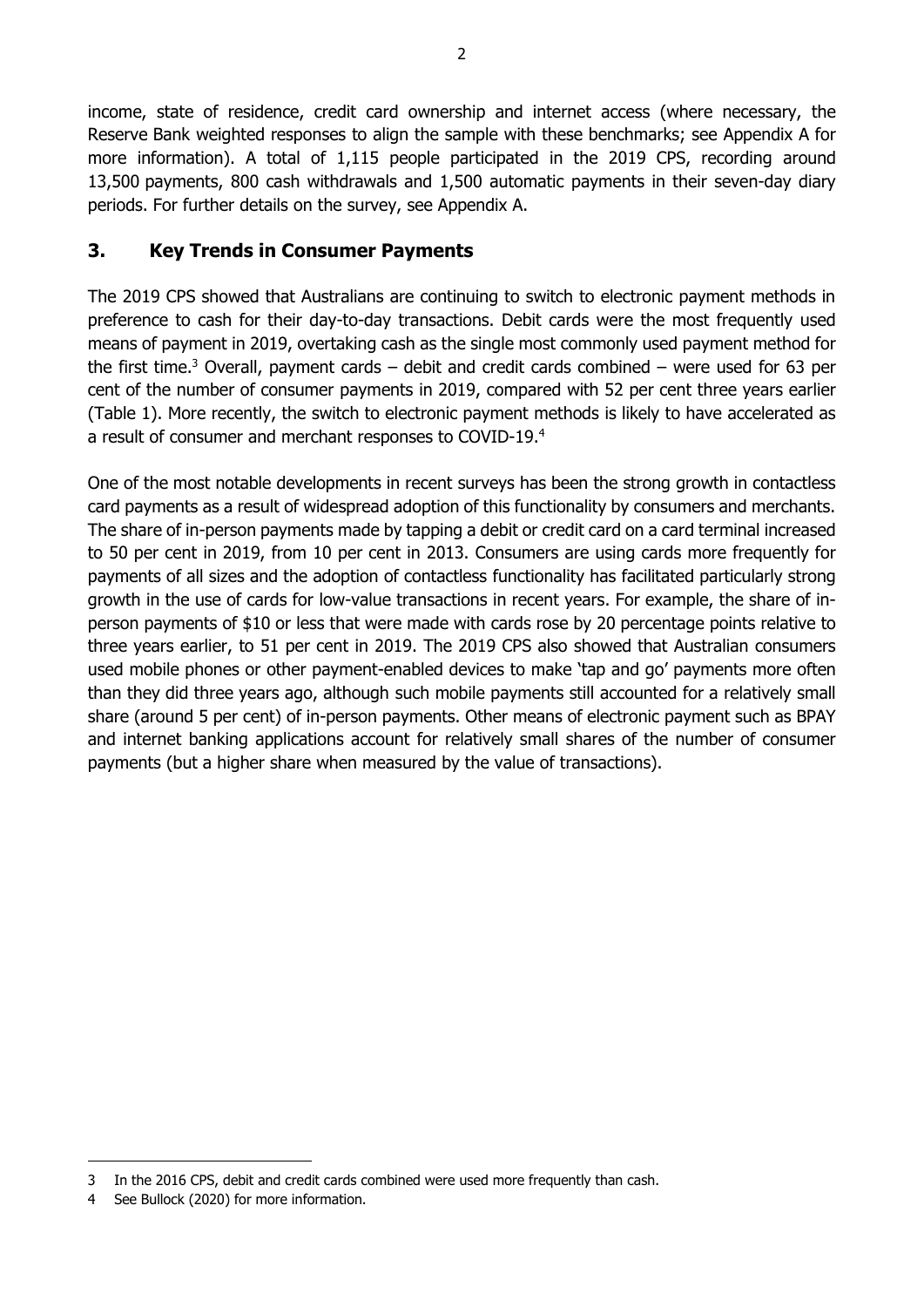|                           | Share of all payments |      |      |      |                |
|---------------------------|-----------------------|------|------|------|----------------|
|                           | 2007                  | 2010 | 2013 | 2016 | 2019           |
| <b>Number of payments</b> |                       |      |      |      |                |
| Cash                      | 69                    | 62   | 47   | 37   | 27             |
| Cards                     | 26                    | 31   | 43   | 52   | 63             |
| Debit cards               | 15                    | 22   | 24   | 30   | 44             |
| Credit and charge cards   | 11                    | 9    | 19   | 22   | 19             |
| <b>BPAY</b>               | 2                     | 3    | 3    | 2    | $\overline{2}$ |
| Internet/phone banking(a) | na                    | 2    | 2    | 1    | 3              |
| PayPal                    | na                    | 1    | 3    | 3    | $\overline{2}$ |
| Cheque                    | 1                     | 1    | 0.4  | 0.2  | 0.2            |
| Other <sup>(b)</sup>      | 1                     | 1    | 2    | 4    | $\overline{2}$ |
| <b>Value of payments</b>  |                       |      |      |      |                |
| Cash                      | 38                    | 29   | 18   | 18   | 11             |
| Cards                     | 43                    | 43   | 53   | 54   | 61             |
| Debit cards               | 21                    | 27   | 22   | 26   | 36             |
| Credit and charge cards   | 23                    | 16   | 31   | 28   | 25             |
| <b>BPAY</b>               | 10                    | 10   | 11   | 8    | 9              |
| Internet/phone banking(a) | na                    | 12   | 10   | 10   | 14             |
| PayPal                    | na                    | 1    | 2    | 4    | $\overline{2}$ |
| Cheque                    | 6                     | 3    | 2    | 2    | $\overline{2}$ |
| Other <sup>(b)</sup>      | 3                     | 3    | 5    | 3    | $\overline{2}$ |

(b) 'Other' methods include prepaid, gift and welfare cards, bank cheques, money orders, 'buy now, pay later' and Cabcharge

Source: RBA calculations, based on data from Colmar Brunton, Ipsos and Roy Morgan Research

With Australian consumers increasingly preferring to make their payments electronically, the trend decline in transactional use of cash continued. Cash was used for 27 per cent of consumer payments (by number) in 2019, whereas almost 70 per cent of payments were made in cash in 2007. While the decline in the relative use of cash has been widespread throughout the economy, cash was still used for a material share of certain transactions (e.g. at businesses such as cafes that have predominantly low-value payments). Consumers in all broad demographic groups are using cash less frequently than they used to, though the shift to electronic payments has not been as pronounced among older Australians and lower-income groups (Figure 1).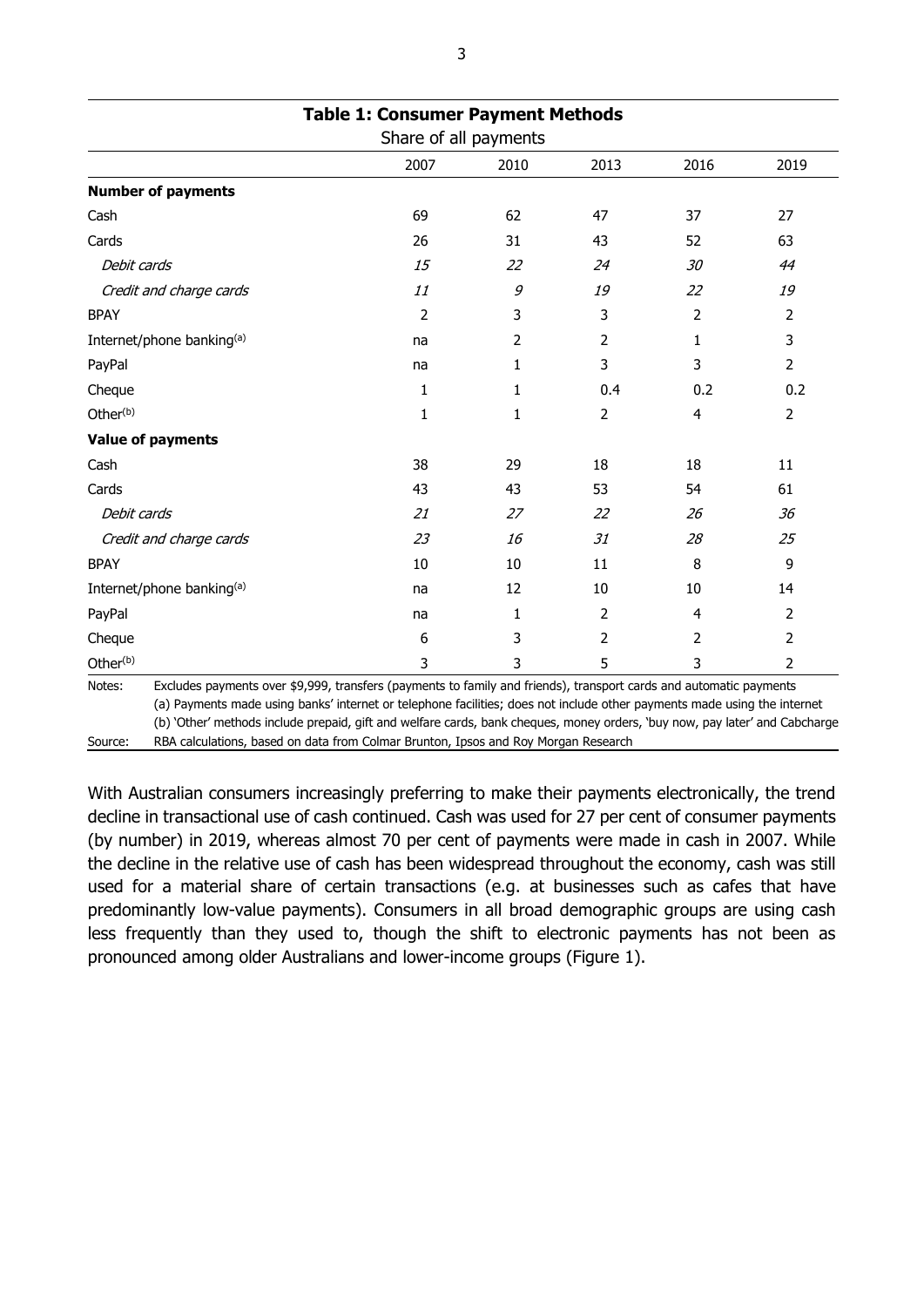

**Figure 1: Cash Payments** Share of number of payments within each category

Note: Because of the overlap between age and income groups, the figures for income quartiles are adjusted for respondents' age Source: RBA calculations, based on data from Roy Morgan Research

Similar trends in consumer payments have been apparent in a number of other economies. Data from broadly similar surveys conducted in a number of other advanced economies show that consumers globally are shifting away from cash to cards, although there are also some notable differences across economies (Figure 2).<sup>5</sup> Sweden and Norway are prominent examples of jurisdictions where cash is used for a relatively small proportion of consumer payments, whereas cash is more commonly used in some euro area countries. <sup>6</sup> China is another example of a country in which there has been a marked increase in the relative use of electronic payment methods, facilitated by the widespread adoption of digital wallet services.

-

<sup>5</sup> Differences in survey design and coverage mean that the results of these surveys are not fully comparable. See Bagnall et al (2011) for an earlier discussion of the results of harmonised payments survey data.

<sup>6</sup> Governments and central banks in some countries where the transition away from cash has been particularly pronounced, such as Sweden, have implemented or are considering a range of policy measures designed to ensure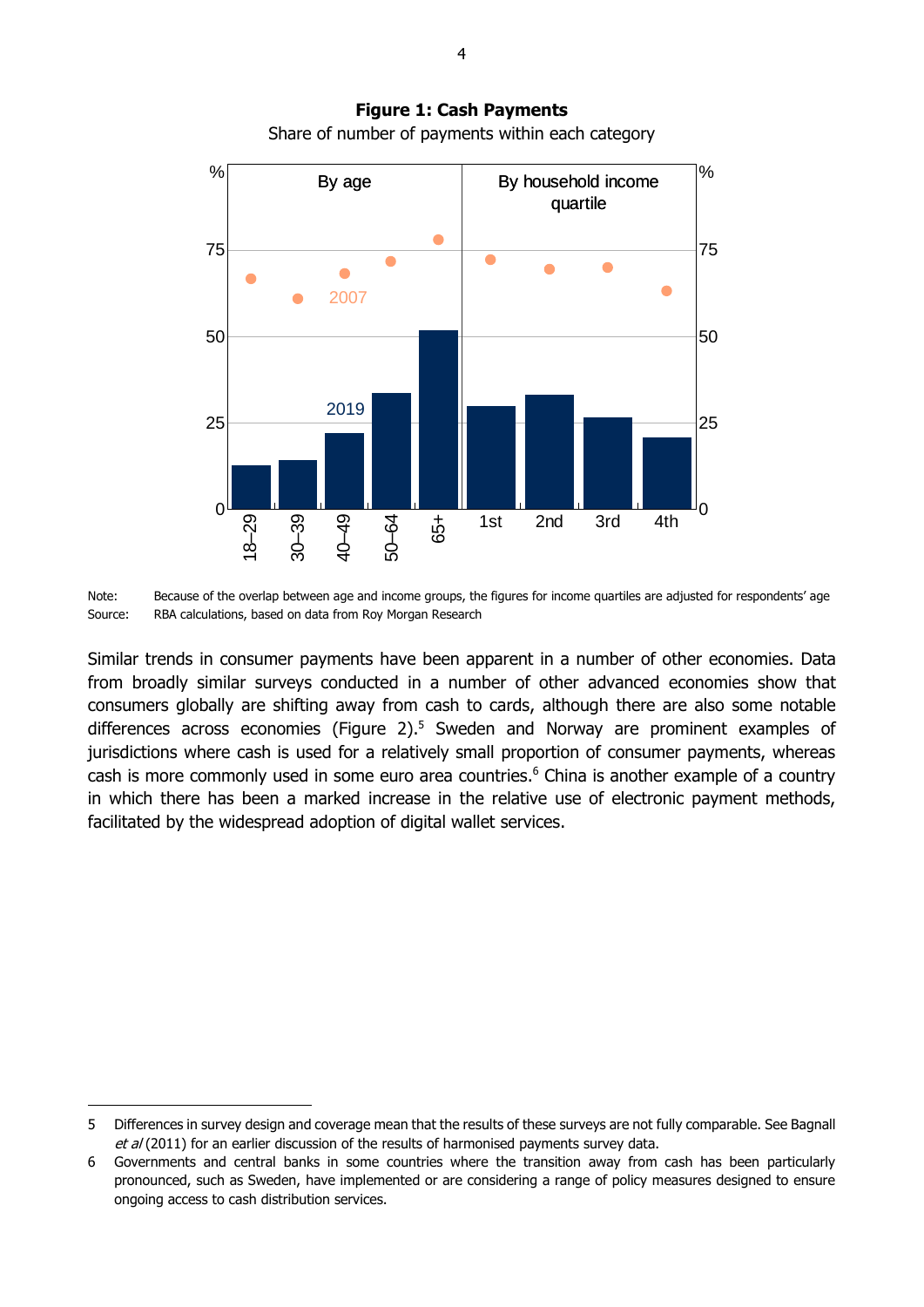

# **Figure 2: Trends in Card and Cash Payments**

Share of number of payments

Notes: Cash and card do not sum to 100; observations are not directly comparable due to differing survey methods and inclusions across economies

Sources: Bank of Canada; Colmar Brunton; De Nederlandsche Bank; Deutsche Bundesbank; European Central Bank; Federal Reserve Bank of San Francisco; Ipsos; Norges Bank; RBA; Roy Morgan Research; Sveriges Riksbank

### <span id="page-10-0"></span>**4. Cash**

### <span id="page-10-1"></span>**4.1 Cash Payments**

The share of consumer payments made using cash has continued to fall, with cash accounting for 27 per cent of the number of consumer payments in 2019, compared to 37 per cent in 2016 (Figure 3). When measured by the value of consumer payments (rather than the number), the share of cash payments fell to 11 per cent, after being fairly stable at a little under 20 per cent in the previous two surveys. The decline in the relative use of cash in recent years largely reflects more frequent use of cards for in-person payments (as discussed below), though over a longer horizon it is also consistent with a higher share of payments being made online than they were a decade or so ago.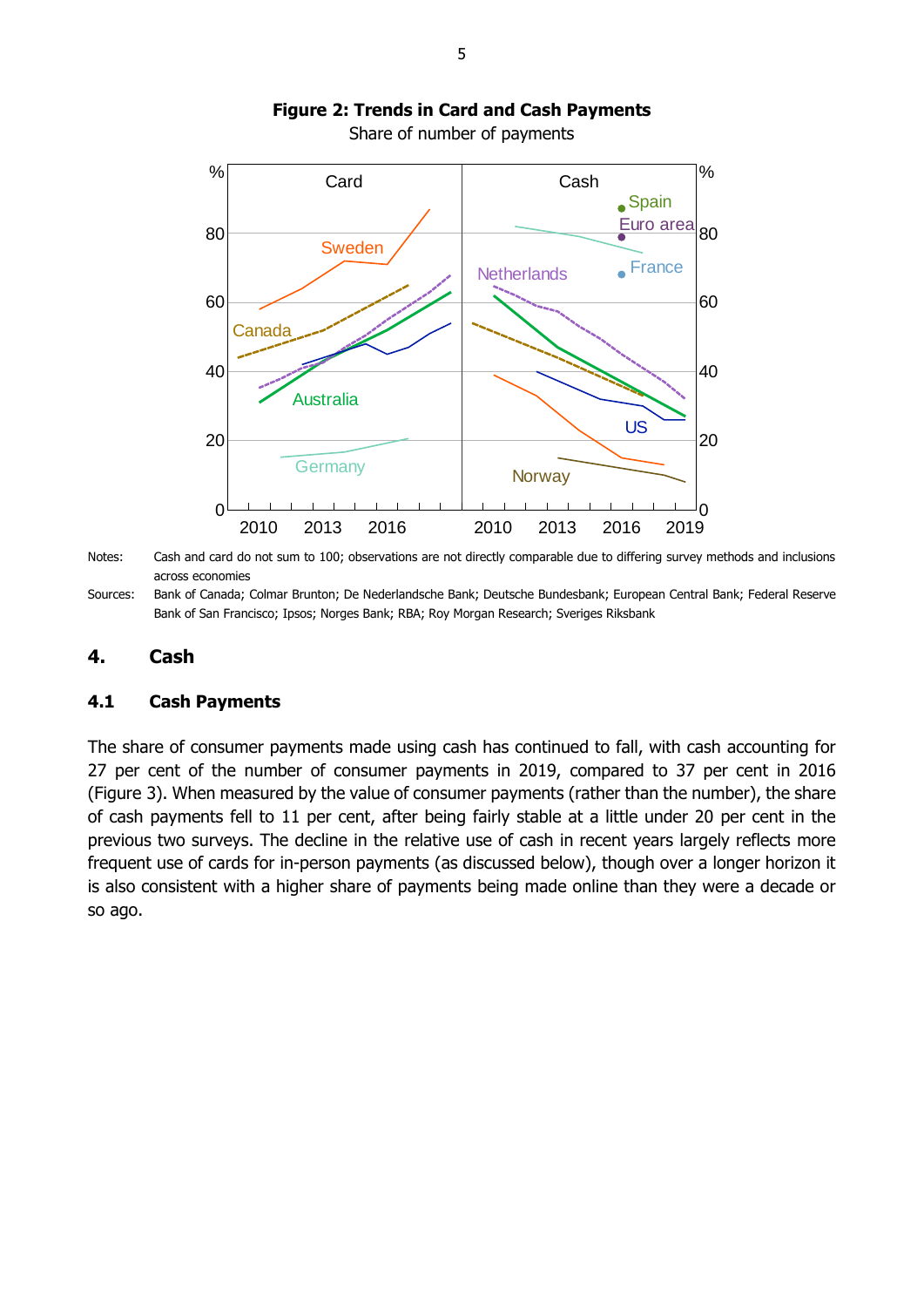

Note: Excludes payments over \$9,999, transfers (payments to family and friends), transport cards and automatic payments Source: RBA calculations, based on data from Colmar Brunton, Ipsos and Roy Morgan Research

Whereas cash has historically been the preferred option for lower-value payments, consumers are increasingly switching to cards for these transactions. For example:

- Cards overtook cash as the most common way of making payments of \$10 or less for the first time in the 2019 CPS. Cash accounted for 45 per cent of these payments in 2019, compared to 62 per cent in 2016.
- The payment value at which cash is the most common means of payment has been falling over time. In 2019, this 'threshold' was just \$4, whereas cash was the most frequently used payment method for payments up to \$12 in 2016, and up to \$41 in 2007 (Figure 4).

The shift away from cash for smaller transaction sizes reflects both changing consumer preferences and widespread merchant acceptance of electronic payment methods – particularly contactless cards – for even small payments (see below).<sup>7</sup> Among other things, this has led to a transition away from cash in sectors where cash has traditionally been used for a high share of transactions, such as smaller (non-supermarket) food retailers including cafés, pubs and takeaway food outlets (Figure 5). These businesses had a median transaction size of \$12 in 2019, and the share of cash payments declined by nearly 20 percentage points relative to three years earlier.

-

**Figure 3: Cash Payments** Share of consumer payments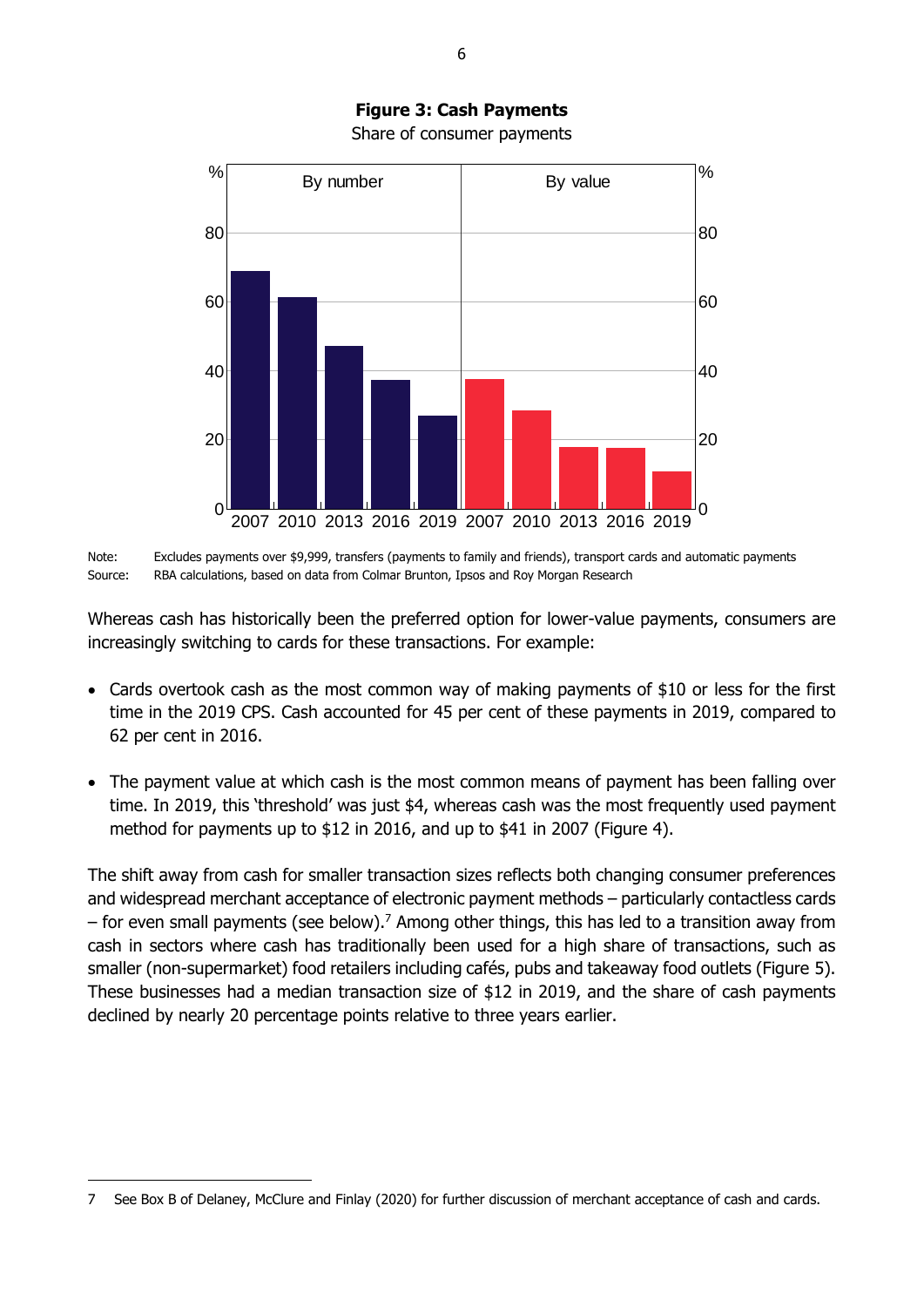

**Figure 4: Cash and Card Payments by Transaction Size**

In-person payments under \$100

Note: \$5-centred moving average; for example, the \$6 share is an average of the payment method share at \$4, \$5, \$6, \$7 and \$8 Source: RBA calculations, based on data from Roy Morgan Research



**Figure 5: Cash Payments by Sector** Share of number of payments

Source: RBA calculations, based on data from Ipsos and Roy Morgan Research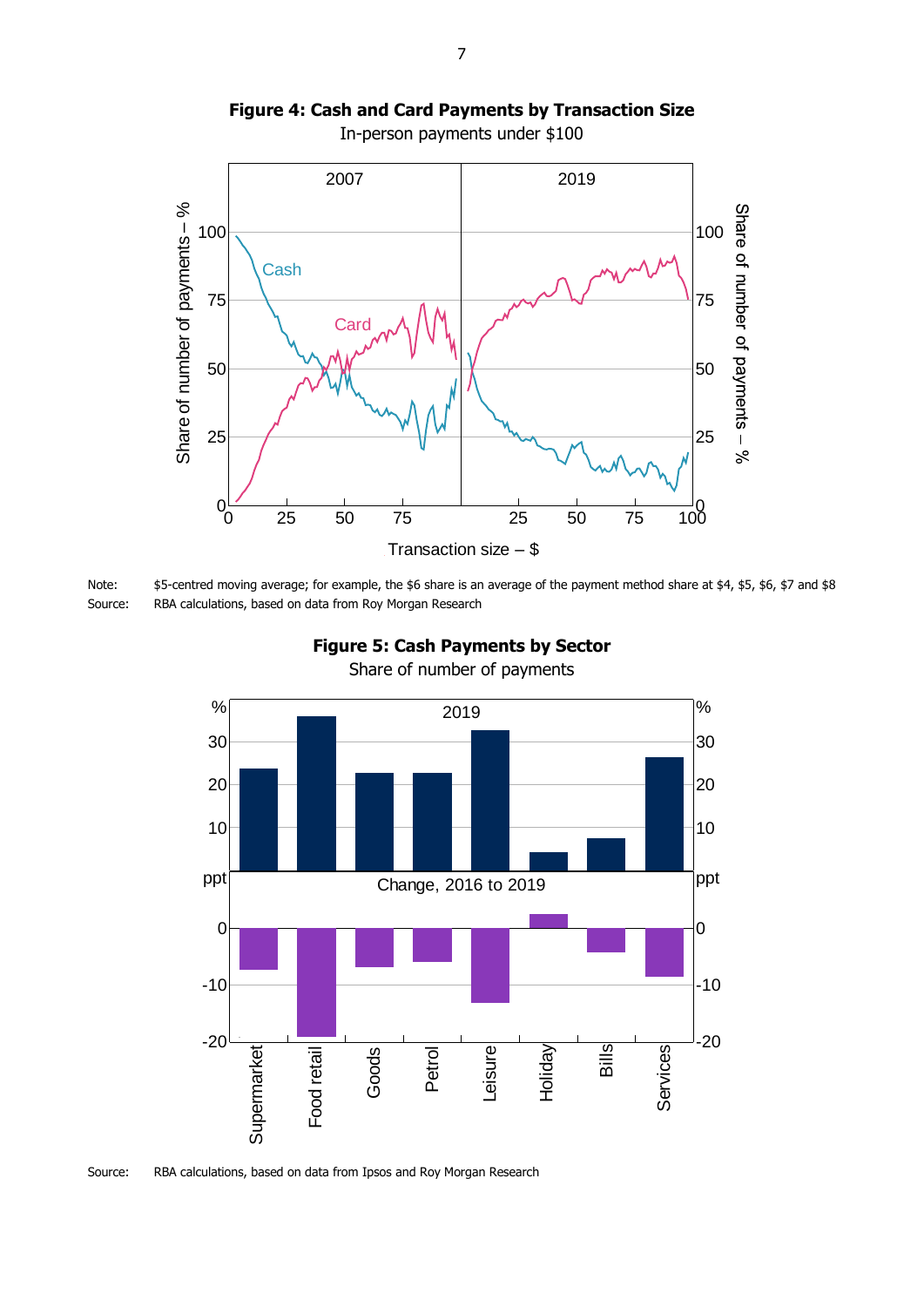The ongoing decline in cash use was also evident across different demographic groups, with consumers of all ages, income groups and regions using cash less frequently than they did previously. There was a particularly pronounced shift away from cash for younger respondents: consumers aged under 40 made just under 15 per cent of their weekly payments in cash in 2019, compared with around 30 per cent three years earlier (and around 65 per cent in 2007) (Table 2). In contrast, cash was still the most common means of payment for consumers aged 65 and over. Respondents in this age group made around half of their payments in cash in both 2016 and 2019, although this was well below the cash share of nearly 80 per cent recorded by this age cohort in 2007.

|                               |      | 2007 | 2010 |      | 2013 |      | 2016 |      | 2019 |      |
|-------------------------------|------|------|------|------|------|------|------|------|------|------|
|                               | Cash | Card | Cash | Card | Cash | Card | Cash | Card | Cash | Card |
| Age (years)                   |      |      |      |      |      |      |      |      |      |      |
| $18 - 29$                     | 67   | 29   | 58   | 33   | 44   | 47   | 31   | 58   | 13   | 77   |
| $30 - 39$                     | 61   | 33   | 54   | 37   | 40   | 47   | 28   | 59   | 14   | 75   |
| $40 - 49$                     | 68   | 27   | 57   | 35   | 47   | 43   | 36   | 53   | 22   | 67   |
| $50 - 64$                     | 72   | 24   | 66   | 28   | 48   | 41   | 42   | 48   | 34   | 58   |
| $65+$                         | 78   | 18   | 73   | 21   | 60   | 33   | 51   | 40   | 52   | 41   |
| Age-adjusted household income |      |      |      |      |      |      |      |      |      |      |
| 1st quartile                  | 72   | 22   | 67   | 24   | 49   | 39   | 44   | 44   | 30   | 60   |
| 2nd quartile                  | 69   | 26   | 59   | 33   | 50   | 39   | 43   | 45   | 33   | 58   |
| 3rd quartile                  | 70   | 25   | 59   | 34   | 49   | 41   | 38   | 51   | 27   | 63   |
| 4th quartile                  | 63   | 32   | 59   | 34   | 43   | 49   | 32   | 58   | 21   | 70   |
| Location                      |      |      |      |      |      |      |      |      |      |      |
| Regional area                 | 70   | 25   | 62   | 30   | 51   | 39   | 44   | 46   | 32   | 59   |
| Capital city                  | 69   | 27   | 61   | 32   | 46   | 44   | 34   | 55   | 25   | 65   |

The 2019 CPS also showed that cash use had fallen notably among consumers in particular demographic groups that have historically used cash relatively frequently. For example, the share of payments made with cash by households in the lowest income quartile fell by 14 percentage points between 2016 and 2019, and the equivalent share for respondents who live in regional areas fell by 12 percentage points.<sup>8</sup> While the CPS indicated that people in these demographics still tended to use cash more often than respondents in higher-income groups or those who live in capital cities, previous Reserve Bank analysis suggests that these differences are likely to be more a reflection of factors other than income or location. Using logit regression analysis, Delaney et al (2020) find that CPS participants who lived in regional areas and had lower incomes tended to be older and use the

-

<sup>8</sup> Because of the overlap between age and income groups, the figures for income quartiles are adjusted for respondents' age. In this context, regional areas refers to people who live outside capital cities.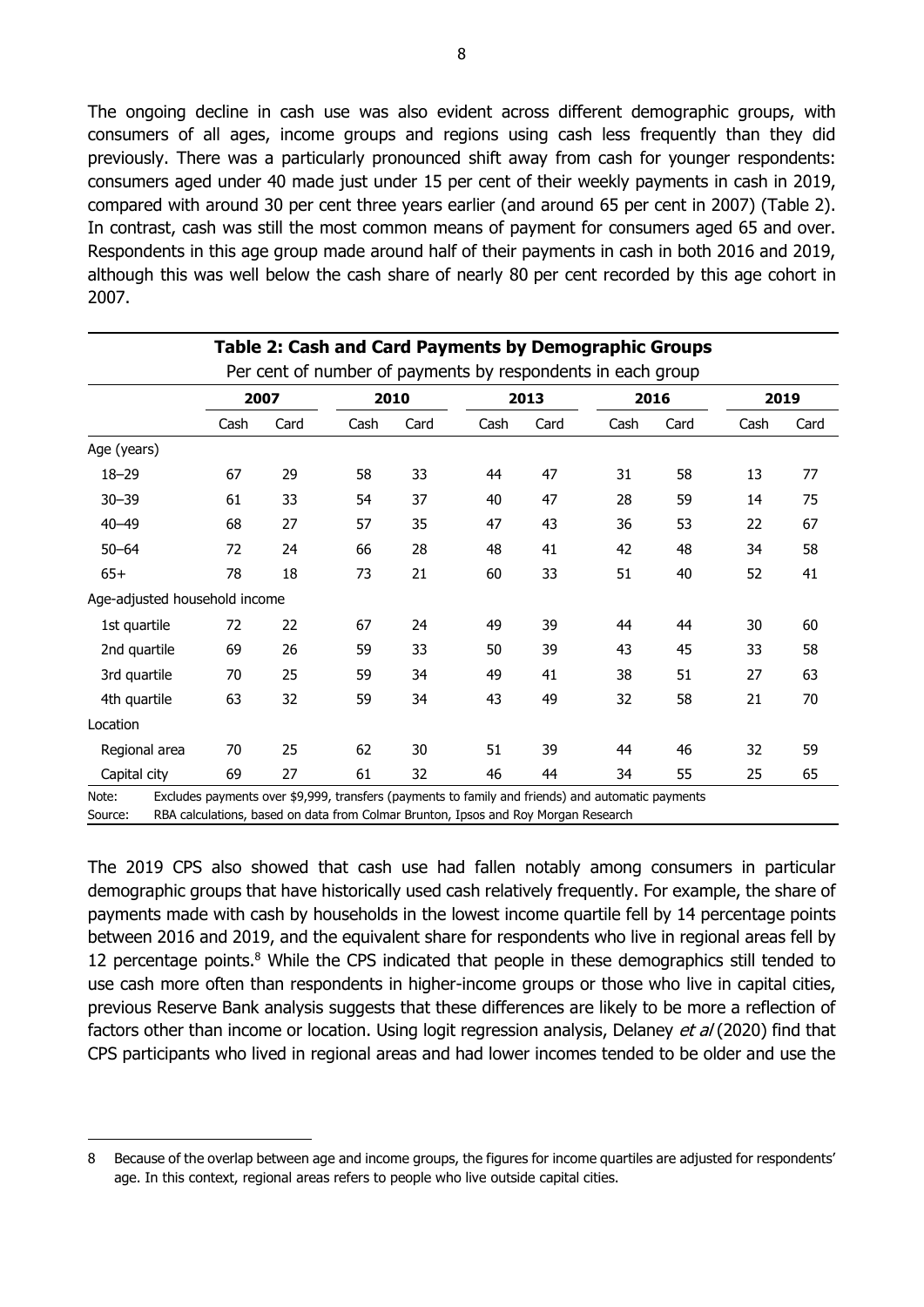internet less frequently; and it was age and internet use that had more explanatory power for cash use than location or income *per se*.<sup>9</sup>

Notwithstanding the trend decline in transactional use of cash in the economy, there are still some people who use cash for a significant share of their in-person payments. For example, around 15 per cent of CPS participants used cash for 80 per cent or more of their in-person transactions (Figure 6).<sup>10</sup> And the share of people using *only* cash for their transactions in the diary week was 10 per cent in 2019, down only slightly from around 12 per cent in both 2016 and 2013. Not surprisingly, the share of people not using cash at all in the diary week has increased since the previous survey – one-third of participants in 2019 did not record  $anv$  cash payments, compared with 18 per cent in 2016. This is consistent both with consumers increasingly preferring to pay with cards and other electronic payment methods and with fewer barriers to making these payments at a range of merchants (e.g. widespread acceptance of contactless card payments). As discussed below, debit cards are displacing cash for more and more consumer payments, with an increasing share of people exclusively using debit cards for their in-person transactions: 21 per cent of respondents in 2019, compared to 7 per cent in 2016 (Figure 7).





Source: RBA calculations, based on data from Colmar Brunton, Ipsos and Roy Morgan Research

-

<sup>9</sup> See Table A1 in Delaney et al (2020) for results of a logit regression where the dependent variable is whether or not a transaction was made using cash, and the explanatory variables either relate to the individual making the transaction (e.g. their age), or the transaction itself (e.g. the value of the transaction). See also Davies et al (2016) and Meredith, Kenney and Hatzvi (2014) for previous discussions of the use of cash in Australia.

<sup>10</sup> These participants are referred to elsewhere in this paper a 'high cash users'. Conversely, we refer to 'low cash users' as participants who used cash for less than 20 per cent of their in-person payments.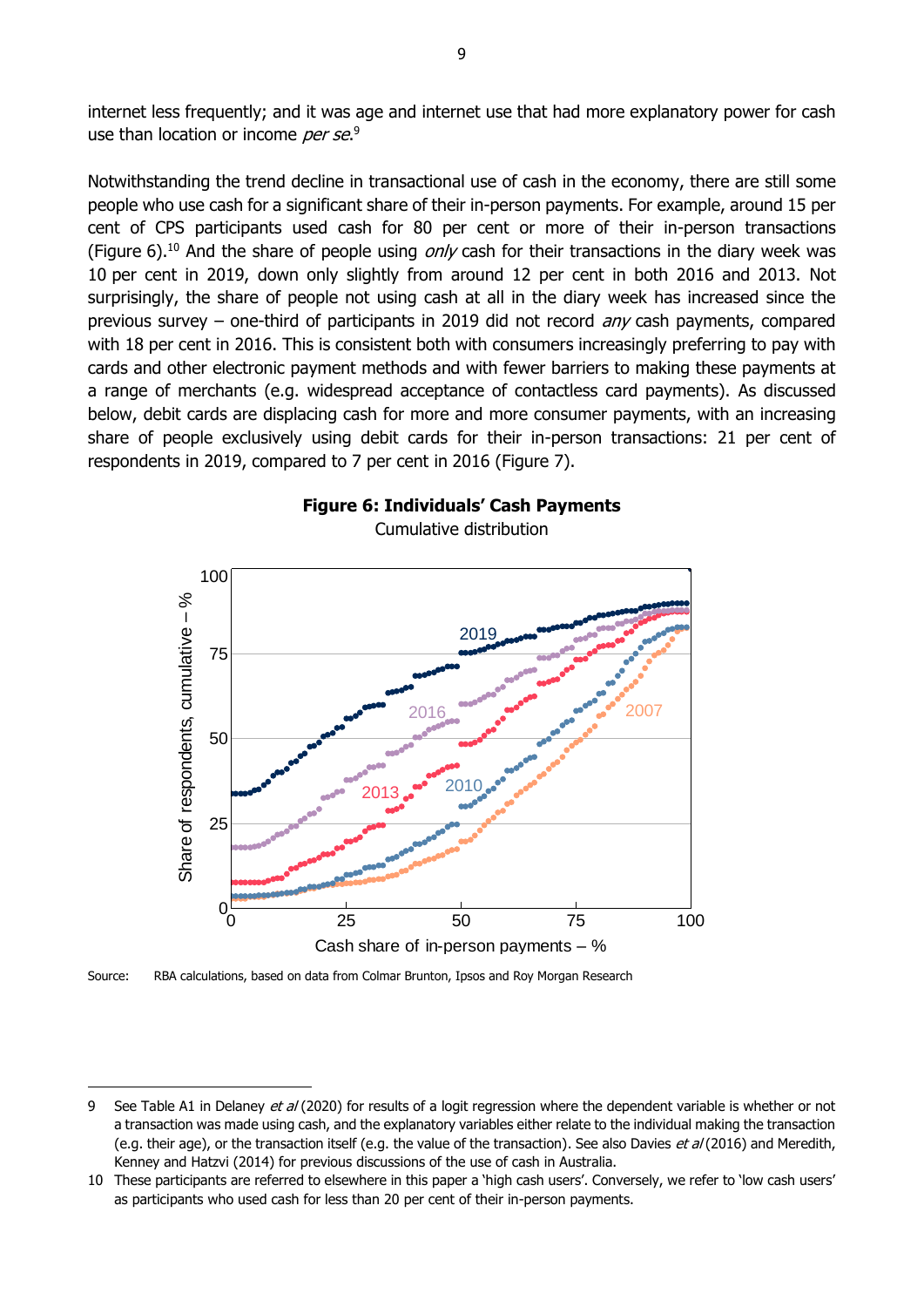

# **Figure 7: Use of One Payment Method Only**

In-person payments, share of respondents

The reasons for using cash differed significantly according to how frequently respondents used cash. In particular, high cash users tended to cite factors relating to a preference for using cash such as budgeting and preferring to use their own funds (Figure 8). In contrast, low cash users were more likely to cite merchant acceptance as a reason for using cash, which could suggest that they paid in cash mostly when other payment options were unavailable. Among all respondents, other reasons for using cash included because of card surcharges or discounts for paying in cash (11 per cent), or concerns around privacy and security (6 per cent).

Note: Excludes respondents who made no in-person payments in the diary week Source: RBA calculations, based on data from Colmar Brunton, Ipsos and Roy Morgan Research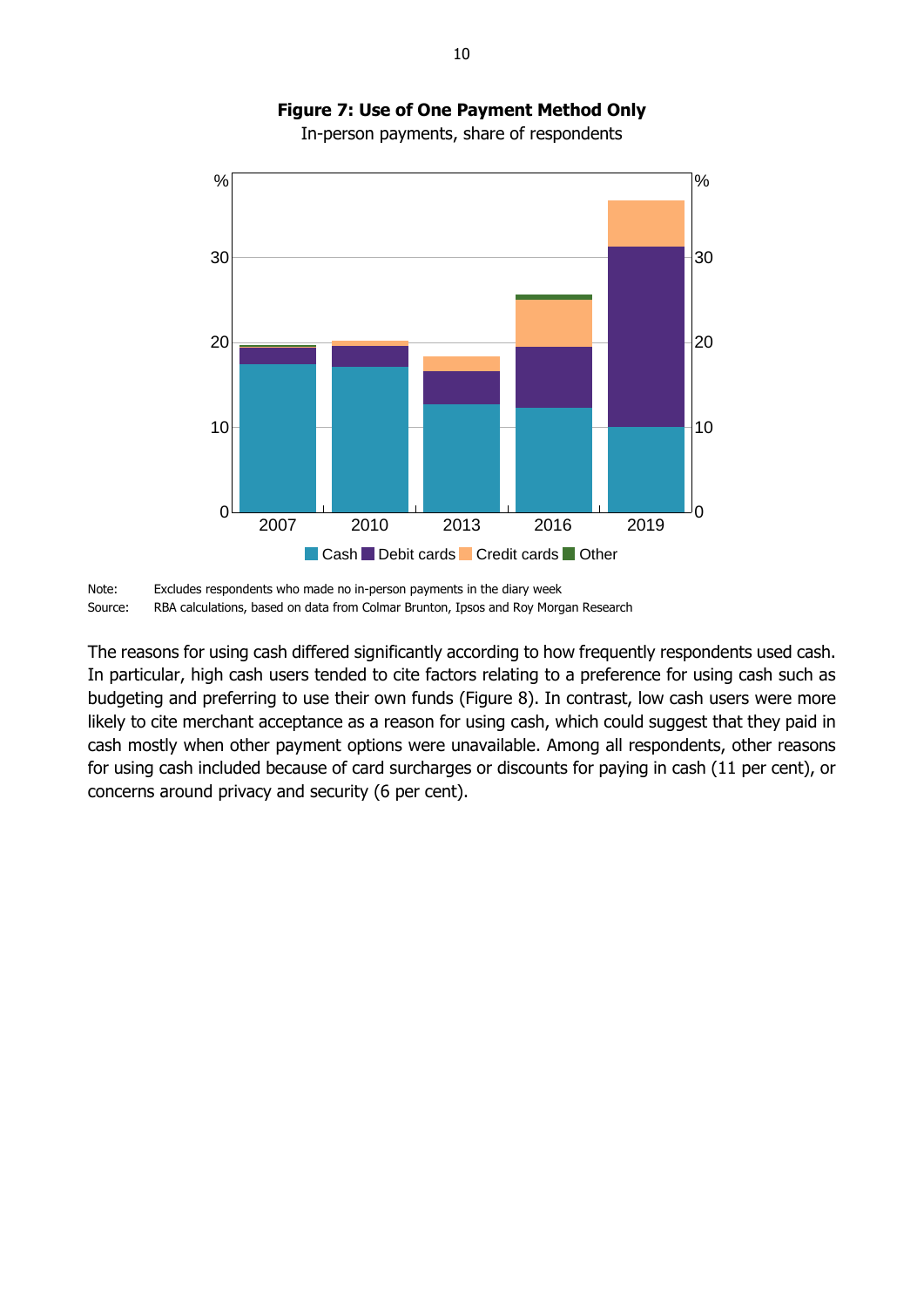

Note: Type of cash user based on share of in-person payments in cash (low: ≤ 20 per cent, high ≥ 80 per cent) Source: RBA calculations, based on data from Roy Morgan Research

#### <span id="page-16-0"></span>**4.2 Cash Holdings**

Despite the ongoing reduction in the transactional use of cash, 78 per cent of respondents reported holding some cash in their wallet or purse, which was only a slightly lower share than in 2016 (80 per cent). Similarly, the median value of banknote holdings (\$45) was around the same as it was in 2016. However, a notable development in recent surveys has been an increase in the proportion of respondents reporting that they did not hold *any* cash in their wallet, to 22 per cent in 2019 from 8 per cent in 2013 (Figure 9). Not surprisingly, demographic groups that tended to use cash more often to make payments also held more cash in their wallets. For example, the median value of banknotes held by people aged 18–29 was only \$10, while the median value of banknotes held by people aged 65 and over was \$120.

**Figure 8: Why Use Cash?**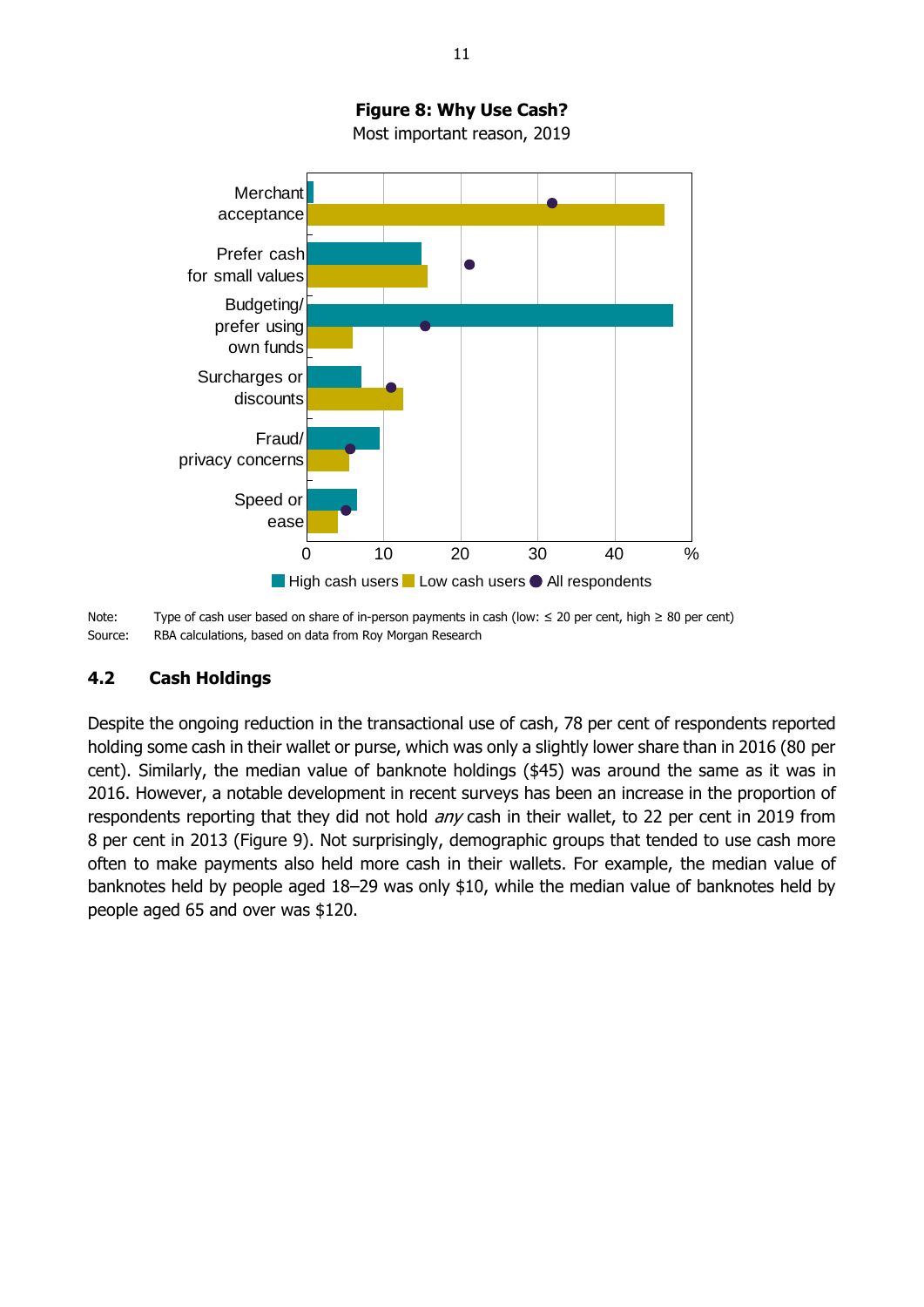

**Figure 9: Wallet Cash Holdings** Share of respondents in each category

Source: RBA calculations, based on data from Colmar Brunton, Ipsos and Roy Morgan Research

-

Around 40 per cent of CPS respondents reported that they also held money outside of their wallets. Of those respondents who held cash outside their wallets, 40 per cent reported holding \$100 or less, and only a small share (less than half of 1 per cent) reported holdings of over \$5,000.<sup>11</sup> Aside from making everyday payments, the most common reason for holding cash – cited by over 40 per cent of respondents as their most important reason – was for precautionary purposes (i.e. to fund emergency transactions) (Figure 10). The role of cash as a precautionary store of wealth in times of uncertainty has been evident during the COVID-19 pandemic, where there was a significant increase in demand for high-denomination banknotes. Smaller proportions of respondents reported holding cash for cash gifts and because of concerns about payment system reliability (around 10 per cent each).

<sup>11</sup> It is likely that there is some under-reporting of cash holdings, since people who hold a large amount of cash may not be willing to disclose this in a survey. Finlay, Staib and Wakefield (2018) use several methods to investigate how banknotes are used in Australia, including using data from previous waves of the CPS. They estimate that more than half of Australian banknotes on issue are being stored by the public, either domestically or overseas.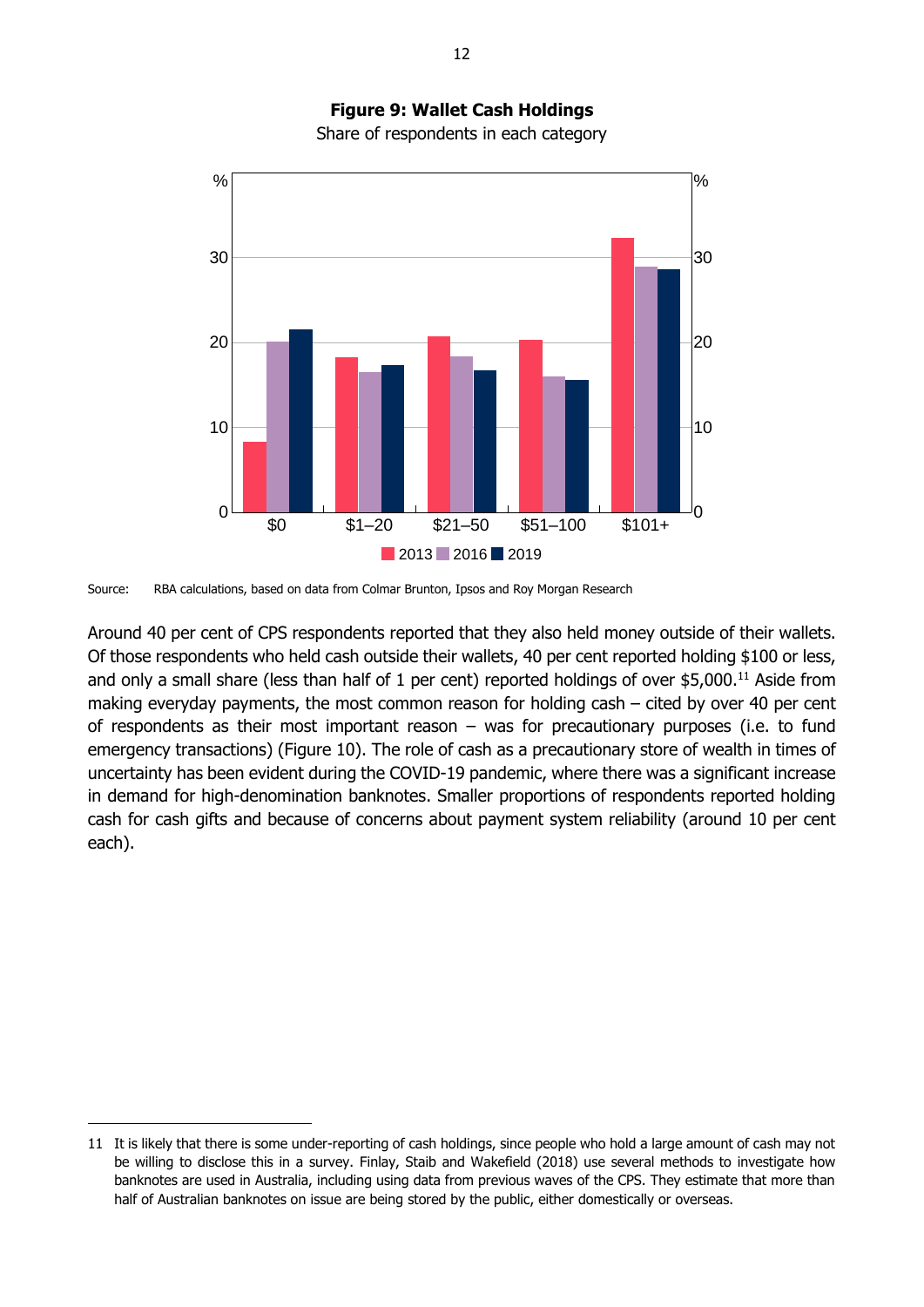

# **Figure 10: Why Hold Cash?**

Most important reason cited, 2019

### <span id="page-18-0"></span>**4.3 Cash Top-ups**

-

Around half of CPS respondents in 2019 (52 per cent) did not 'top up' their cash holdings during the diary week. Despite the continued decline in transactional use of cash, this share was little changed relative to three years earlier. The average weekly number of top-ups per person (0.8 per person) was also similar to 2016, but well below the average of 1.4 top-ups per person recorded in 2007 (Table 3). Since the CPS was introduced in 2007, Australian consumers have reduced the frequency with which they withdraw cash from ATMs, bank branches and via the 'cash out' option at the point of sale. In contrast, the frequency at which consumers receive additional cash from other sources – for example, cash wages and transfers from friends or family – has been broadly stable across the last few waves of the CPS. These transfers were generally of lower value than cash top-ups from ATMs or bank branches, suggesting that they are mainly transfers from family or friends (rather than wages, for example).<sup>12</sup>

The most common way that consumers top up their cash holdings is at ATMs, which accounted for 42 per cent of the number of top-ups during the diary week. When respondents visited an ATM, the median amount withdrawn was \$100, which was the same as in most previous waves of the CPS. This indicates that each withdrawal is lasting longer as consumers use cash less frequently for transactions.

Note: Share of respondents who reported holding cash inside and/or outside their wallet Source: RBA calculations, based on data from Roy Morgan Research

<sup>12</sup> Cash top-ups from 'other' sources may be under-reported because people could be reluctant to report large cash receipts for privacy reasons.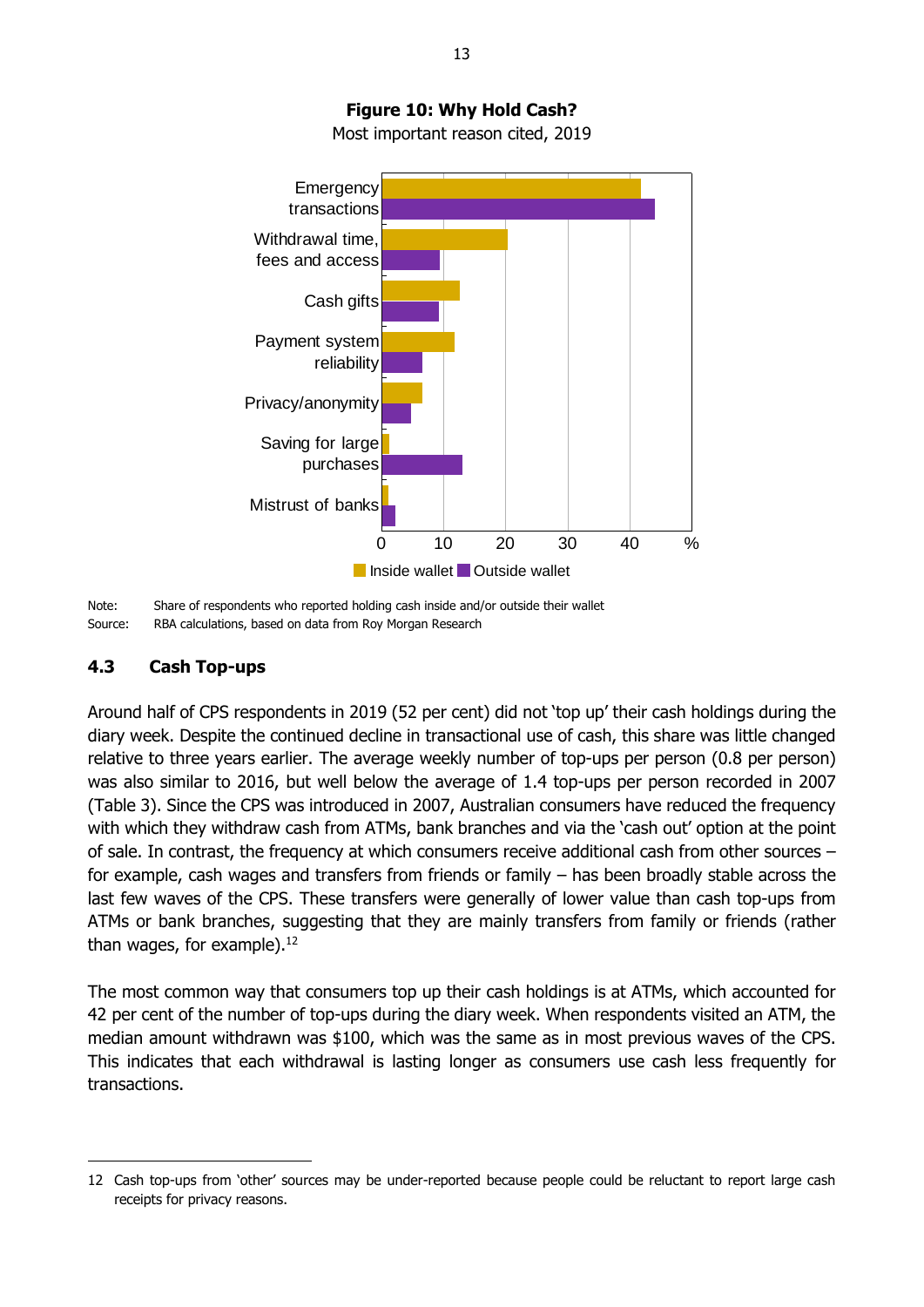| Table 3: Cash Top-ups by Source                     |         |      |      |      |      |
|-----------------------------------------------------|---------|------|------|------|------|
|                                                     | 2007    | 2010 | 2013 | 2016 | 2019 |
| Share of respondents making one or more top-ups (%) | 86      | 72   | 76   | 45   | 48   |
| Average number of cash top-ups per person per week  | $1.4\,$ | 1.6  | 1.5  | 0.7  | 0.8  |
| Via ATM                                             | 0.9     | 0.9  | 0.7  | 0.4  | 0.3  |
| Via cash out at point of sale                       | 0.3     | 0.4  | 0.4  | 0.1  | 0.1  |
| Via over the counter at a branch <sup>(a)</sup>     | 0.1     | 0.1  | 0.1  | 0.0  | 0.0  |
| Via other source                                    | 0.1     | 0.2  | 0.3  | 0.2  | 0.3  |
| Median value of top-ups $(\$)$                      | 100     | 100  | 60   | 100  | 80   |
| Via ATM                                             | 100     | 100  | 80   | 100  | 100  |
| Via cash out at point of sale                       | 50      | 50   | 50   | 50   | 50   |
| Via over the counter at a branch                    | 250     | 385  | 100  | 200  | 300  |
| Via other source                                    | 85      | 45   | 50   | 50   | 50   |
| Share of top-ups attracting a fee $(\%)$            | na      | 23   | 15   | 7    | 14   |
| Note:<br>(a) Rounds to 0 in 2016 and 2019           |         |      |      |      |      |

**Table 3: Cash Top-ups by Source**

Source: RBA calculations, based on data from Colmar Brunton, Ipsos and Roy Morgan Research

More timely data on ATM withdrawals are available from the Reserve Bank's monthly Retail Payment Statistics (RPS), which also show that the number and value of ATM withdrawals has been declining for more than a decade (Figure 11).<sup>13</sup> These data also provide an indication of the significant impact of COVID-19 on transactional demand for cash – the number and value of ATM withdrawals fell by 49 per cent and 38 per cent respectively from February to April 2020 (before rebounding somewhat in May and June). 14

-

<sup>13</sup> The RPS show that the value of ATM withdrawals has fallen at a slower pace than the number of withdrawals, indicating a rise in the average value of each withdrawal (Statistical table C4 'ATMS – Seasonally Adjusted Series', available at <https://www.rba.gov.au/statistics/tables/xls/c04hist.xlsx>).

<sup>14</sup> The fall in ATM withdrawals was greater than the fall in card payments over this time; between February and April 2020 the number of credit card transactions fell by 28 per cent and the number of debit card transactions fell by 19 per cent.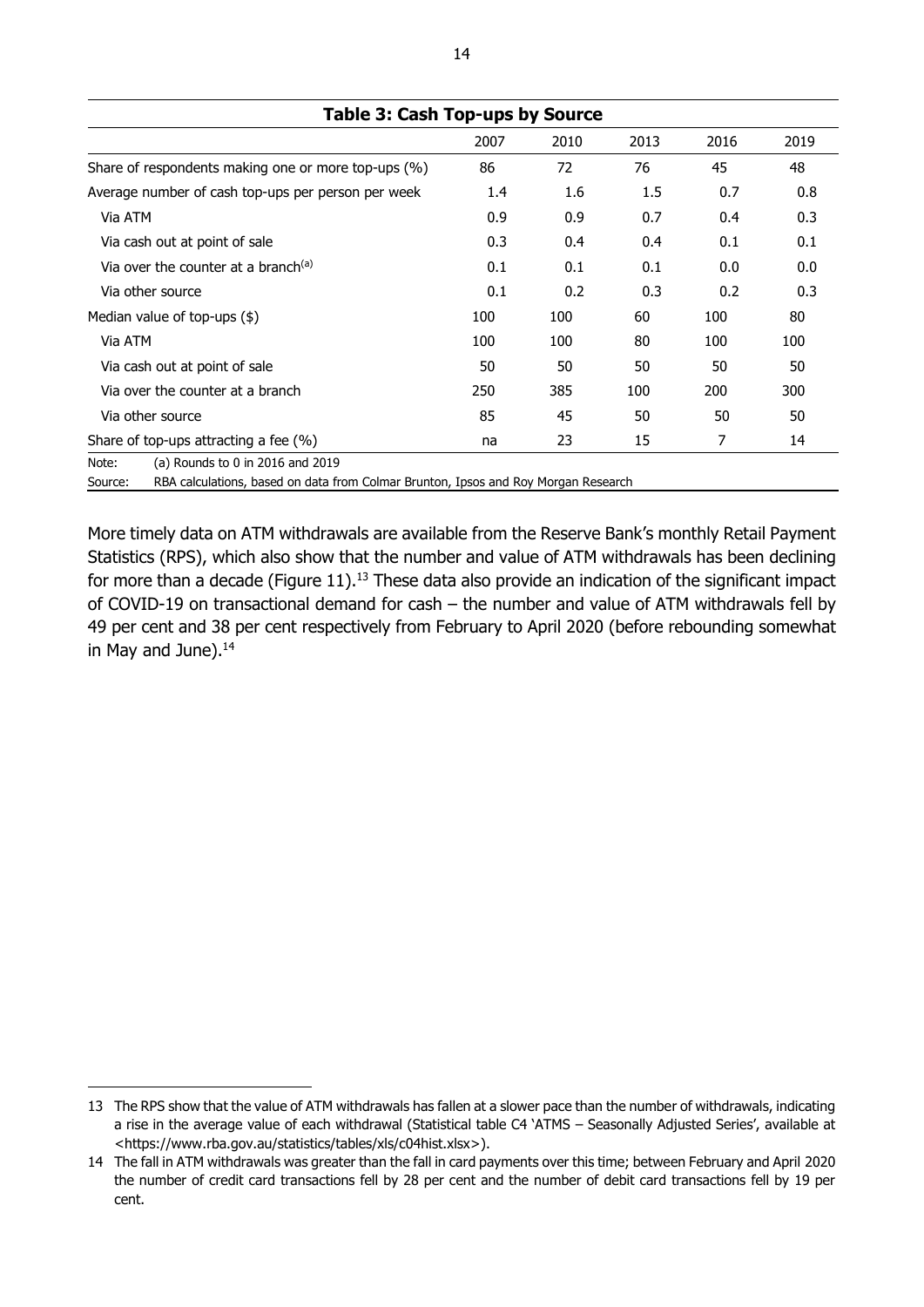

Seasonally adjusted, monthly



Source: RBA

-

#### <span id="page-20-0"></span>**4.4 Cash Access**

Alongside declining transactional cash use and falling ATM withdrawals, the provision of cash access points such as ATMs and bank branches has fallen over recent years. For example, the number of ATMs in Australia declined by 15 per cent from its peak in late 2016 to March 2020 (to just under 28,000 machines).<sup>15</sup> In this context, the 2019 CPS asked participants about their perceptions of how convenient (or otherwise) it is for them to access cash withdrawal and deposit services.

Around 90 per cent of respondents who reported making cash withdrawals indicated that access to withdrawal services was convenient or very convenient (Figure 12). This is consistent with previous research that found that cash access, as measured by the distance to the nearest ATM, bank branch or Bank@Post post office, appeared to be good for the majority of Australians (Delaney, O'Hara and Finlay 2019). Consumers are also able to access cash via the 'cash out' functionality offered by many merchants, including supermarkets. A somewhat lower proportion of respondents (62 per cent) who make cash deposits indicated that access to deposit services was convenient or very convenient.<sup>16</sup> Of the respondents who used cash the most intensively for transactions (high cash users), 95 per cent of those who made withdrawals indicated that their access to cash withdrawal services was convenient. A smaller share of low cash users (85 per cent) reported that access to cash withdrawal services was convenient.<sup>17</sup>

<sup>15</sup> See the Australian Payments Network website for statistics on ATM terminals (https://www.auspaynet.com.au/resources/device-statistics#atm).

<sup>16</sup> A quarter of respondents stated that they did not make cash deposits. The lower share of participants reporting positive perceptions of access to cash deposit facilities could partly reflect the fact that there are fewer locations where cash deposits can be made – for example, many ATMs do not take cash deposits.

<sup>17</sup> See Delaney et al (2020) for further discussion of attitudes to cash.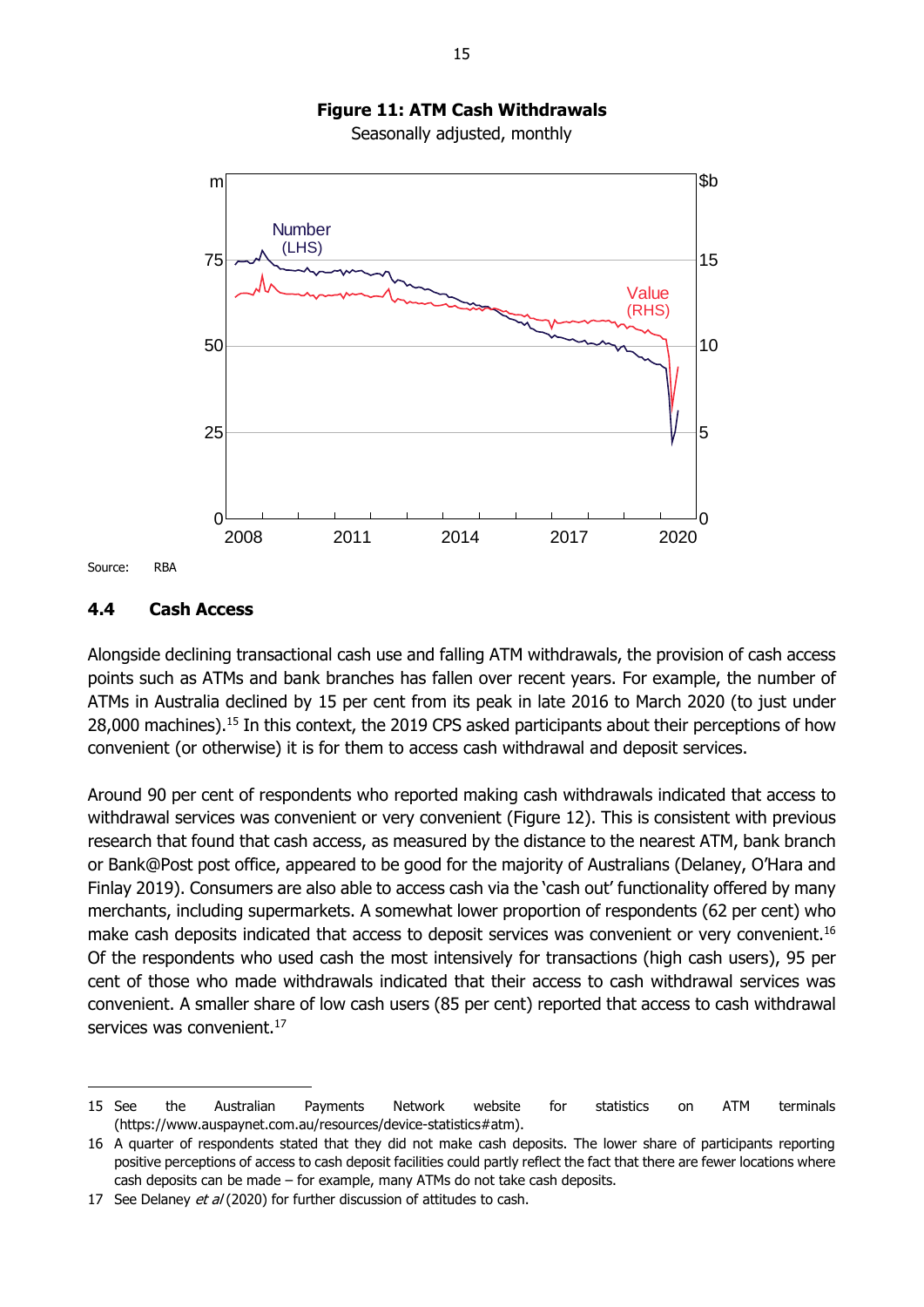

# **Figure 12: Perceptions of Access to Cash**

Share of respondents in each category, 2019

While the majority of high cash users stated that their access to cash services is currently convenient, the economic incentives for the private sector to provide cash access points is likely to come under increasing pressure as the share of cash payments in the economy declines. Accordingly, an important issue is whether consumers have access to and familiarity with newer technologies necessary to use electronic payments. In this regard, the 2019 CPS indicated that access to the technology that underpins some newer electronic payment methods may be challenging for a significant share of high cash users. For example, around half of high cash users did not regularly access the internet, and a similar amount reported having no mobile internet access. In contrast, 95 per cent of low cash users regularly accessed the internet, and a similar share reported having mobile internet access.

To help gauge whether consumers might struggle to cope if cash became less-widely accepted and available as a means of payment, the latest CPS asked respondents about the extent to which they would be inconvenienced if shops stopped accepting cash and cash was no longer able to be withdrawn. The majority of respondents – 73 per cent – said that an absence of cash services would either have no impact on them or be at most a minor inconvenience. In contrast, 25 per cent of respondents said that the absence of cash services would be a major inconvenience or cause them genuine hardship. These respondents tended to be older, with nearly 40 per cent of respondents aged 65 and over indicating that it would be difficult for them if cash services were no longer available (Figure 13).

Note: Share of respondents who reported using cash withdrawal and/or deposit services Source: RBA calculations, based on data from Roy Morgan Research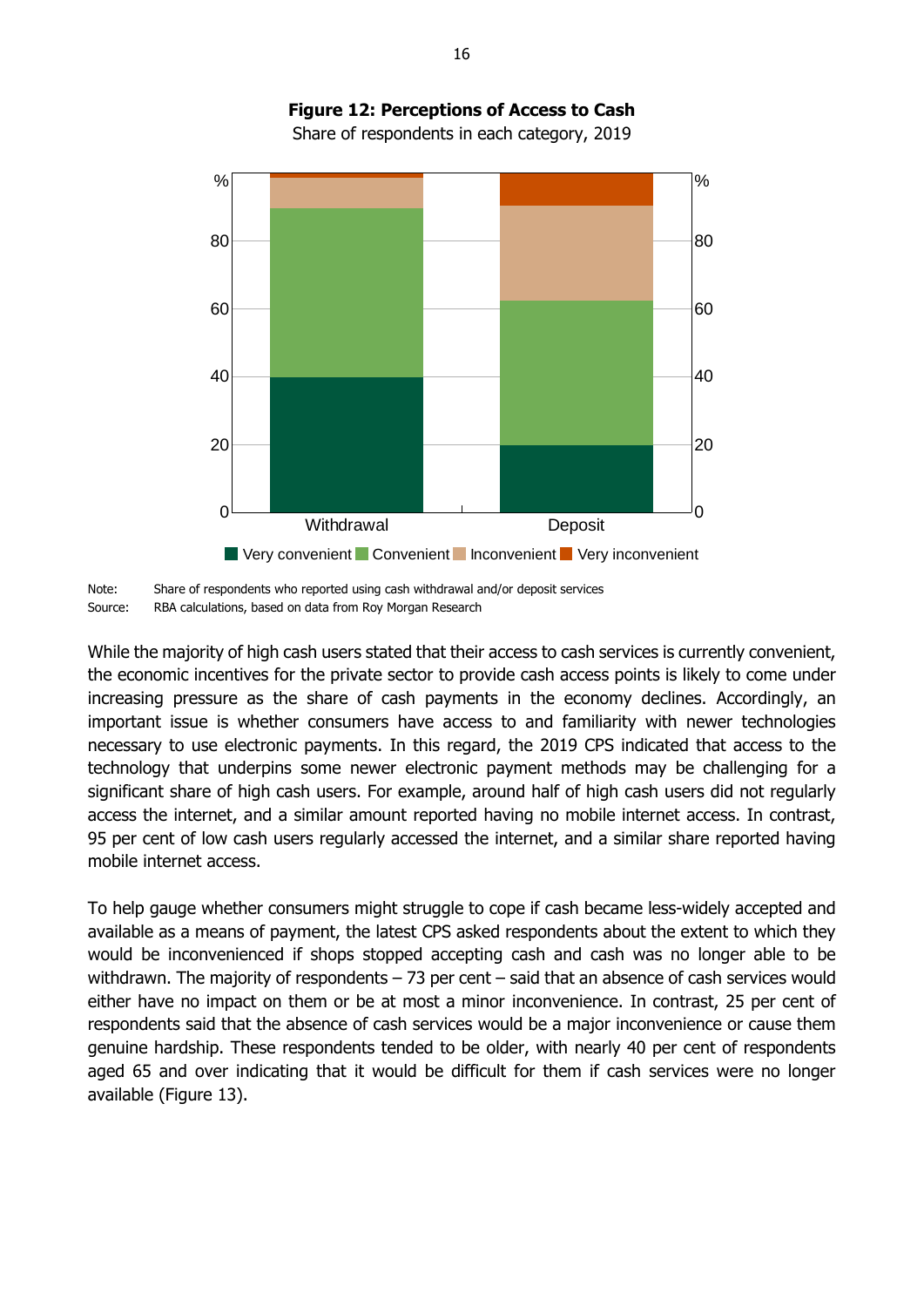

## **Figure 13: Effects of No Cash Services by Age** Share of respondents in each category, 2019

Note: Share of respondents answering the question 'Would it be difficult for you if shops stopped accepting cash and you could no longer withdraw cash?'

Source: RBA calculations, based on data from Roy Morgan Research

### <span id="page-22-0"></span>**5. Payment Cards**

-

#### <span id="page-22-1"></span>**5.1 Credit and Debit Cards**

The vast majority of Australians have a payment card. In the 2019 CPS, 99 per cent of respondents reported that they held at least one debit and/or credit card, with half reporting that they held both types of card.<sup>18</sup> Australian consumers are increasingly using these cards instead of cash to make payments; between 2016 and 2019, the share of payments (by number) made using debit and credit cards increased by a further 10 percentage points, to 63 per cent.<sup>19</sup> While cards were used more frequently for transactions of all sizes than they were in the 2016 survey, the recent increase in relative card use was most pronounced for lower-value transactions. For example, the share of

<sup>18</sup> In response to COVID-19, the banking industry announced in April 2020 that banks would send debit cards to Australian account holders who did not have a linked debit card (e.g. passbook holders). In the 2019 CPS, 95 per cent of respondents reported that they had a debit card.

<sup>19</sup> Note that 'card payments' in this paper generally refer to transactions where respondents reported that they directly used a physical (plastic) debit or credit card or a card stored in a mobile wallet. Where payment cards are used indirectly, such as using a linked card via PayPal or a buy now, pay later service, the payment is captured in data for that payment method rather than as a card payment. For comparability with previous surveys, prepaid/gift cards are not included in the figures cited for debit and credit card payments; these cards were used for less than 1 per cent of the number of payments in the 2019 CPS.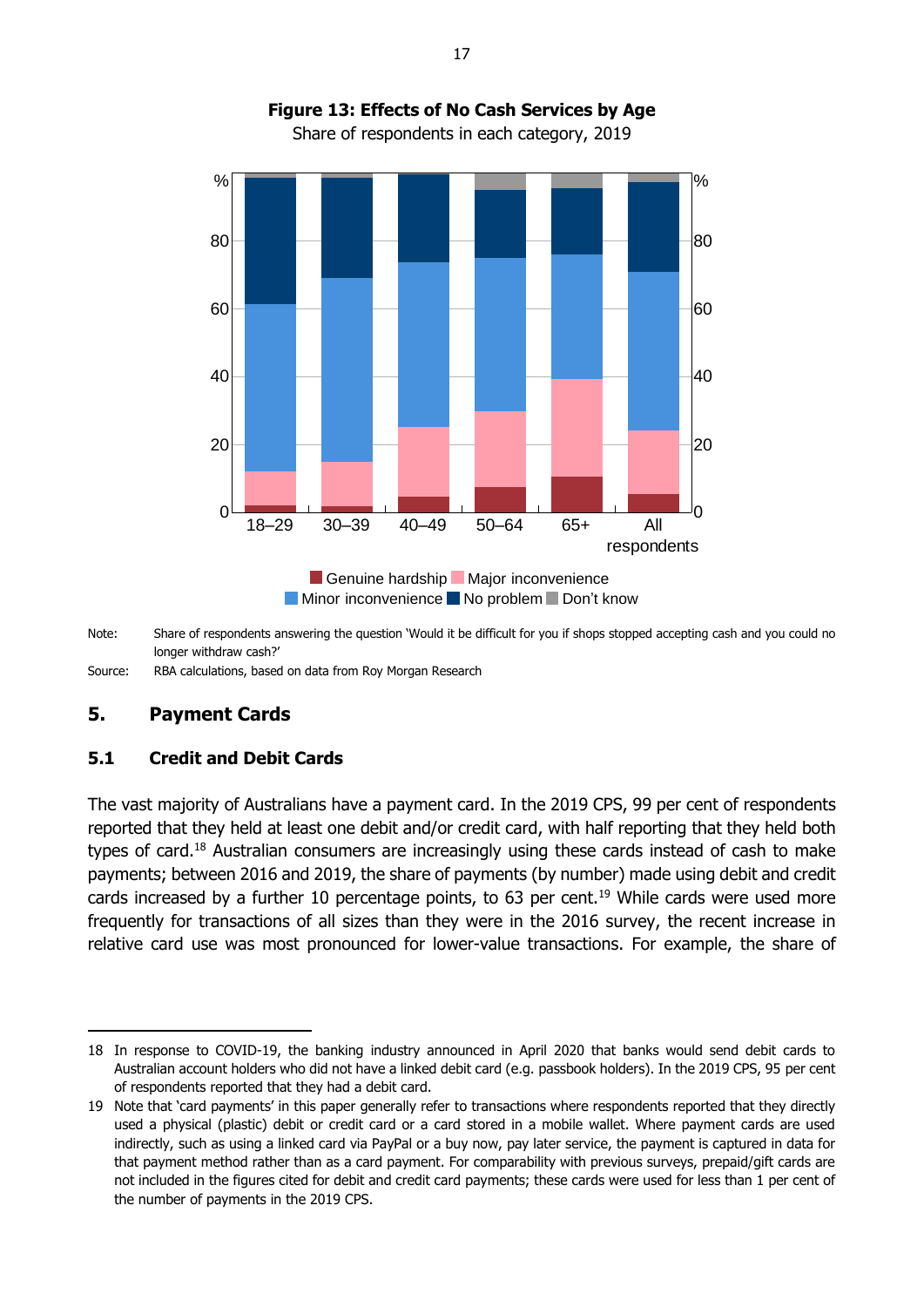payments of \$10 or less made using cards increased by 20 percentage points between 2016 and 2019 (Figure 14).



**Figure 14: Card Payments**

Change in share of number of transactions by value, 2016 to 2019

The rising popularity of cards reflects both changing consumer preferences and widespread acceptance of electronic payments by merchants. In terms of acceptance, a recent Reserve Bank survey found that 98 per cent of merchants accepted card payments (Delaney et al 2020, Box B). This high rate of acceptance is likely to partly reflect reductions in merchant acceptance fees over time, which in turn has been associated with Reserve Bank interchange and surcharging regulation (Occhiutto 2020).

When choosing to pay with a card, Australian consumers have increasingly been using debit cards, which allow people to make payments from funds in their deposit account. The share of all payments made using debit cards increased by a further 14 percentage points between 2016 and 2019 to 44 per cent. As a result, debit cards were the single most frequently used payment method by Australian consumers in 2019, overtaking cash. In 2019, debit cards also became the most frequently used payment method when measured by the value (rather than the number) of transactions, overtaking credit cards. Debit cards accounted for 36 per cent of the value of payments recorded in the diary week, compared to 25 per cent for credit cards. The increase in the frequency of debit card use was particularly significant for lower-value transactions and in-person payments. Participants in the 2019 CPS made 40 per cent of their in-person payments of \$10 or less using a debit card, compared to 21 per cent in 2016.

In contrast, respondents used credit cards slightly less frequently than they did three years ago, with the share of credit card payments declining by 3 percentage points by both number and value between 2016 and 2019. Credit cards were used less frequently for transactions of most sizes,

Source: RBA calculations, based on data from Ipsos and Roy Morgan Research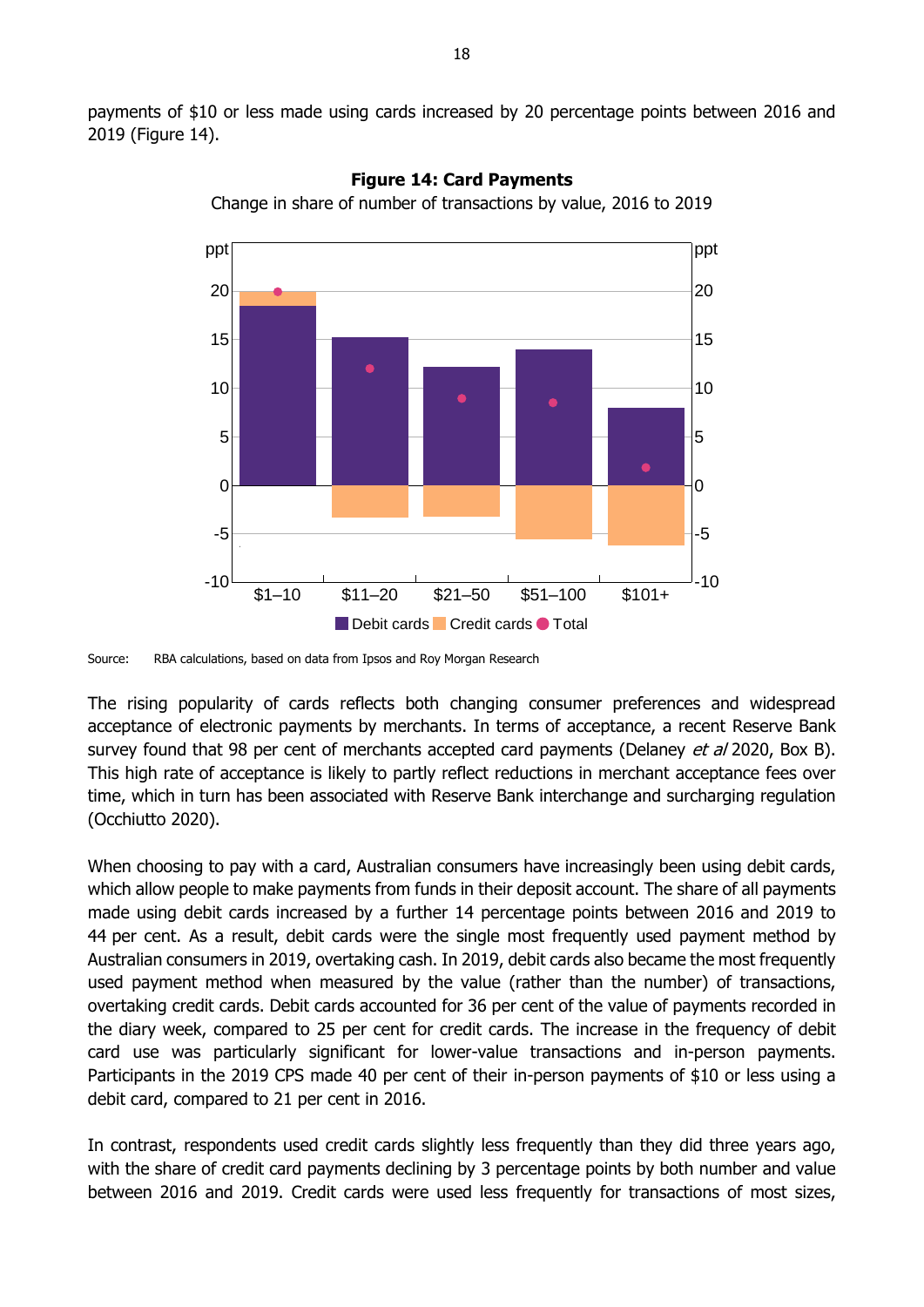including for higher-value payments of \$100 or more for which the share fell by 6 percentage points from the previous survey.

The decline in the popularity of credit cards compared to debit cards is consistent with changes in consumers' perceptions of the benefits of holding a credit card. Between 2016 and 2019, the proportion of credit card holders who perceived that they were 'better off' from having a credit card fell to 26 per cent (from 40 per cent) while an increasing share (19 per cent) said that credit card ownership left them 'worse off' (Figure 15).<sup>20</sup> Respondents who believed that credit cards left them worse off were significantly less likely to use them for purchases, making only 16 per cent of their payments with a credit card on average (versus 33 per cent for all credit card holders). In contrast, people who said they were better off by holding a credit card made half of all of their payments using a credit card. The change in respondents' perceptions of the costs and benefits of holding a credit card is likely to partly reflect a reduction in the generosity of credit card rewards programs as well as changing attitudes towards accumulating this type of personal debt, particularly among younger consumers. Another factor has been the introduction in the mid 2000s of international scheme debit cards, which provide much of the same payment functionality as credit cards (e.g. the ability to make contactless and online payments). More recently, it is possible that the emergence of alternative ways of funding consumer purchases – such as buy now, pay later services – may have also played a role by providing an alternative way of smoothing spending for some consumers (see below).



**Figure 15: Perceived Effect of Credit Card Ownership** Share of credit card owner respondents

Note: Share of respondents answering the question 'Considering both the monetary and non-monetary features of your card (e.g. annual fee, rewards, the interest you pay, the interest-free period, fraud protection, widespread acceptance, convenience, insurance, concierge services) ... Overall, how do you see the benefits and costs of owning your [credit] card?' Source: RBA calculations, based on data from Ipsos and Roy Morgan Research

-

<sup>20</sup> The question asked of credit card holders was: 'Considering both the monetary and non-monetary features of your card (e.g. annual fee, rewards, the interest you pay, the interest-free period, fraud protection, widespread acceptance, convenience, insurance, concierge services) ... Overall, how do you see the benefits and costs of owning your [credit] card?'; Doyle (2018) explores the real (rather than perceived) financial impact of credit card ownership and use.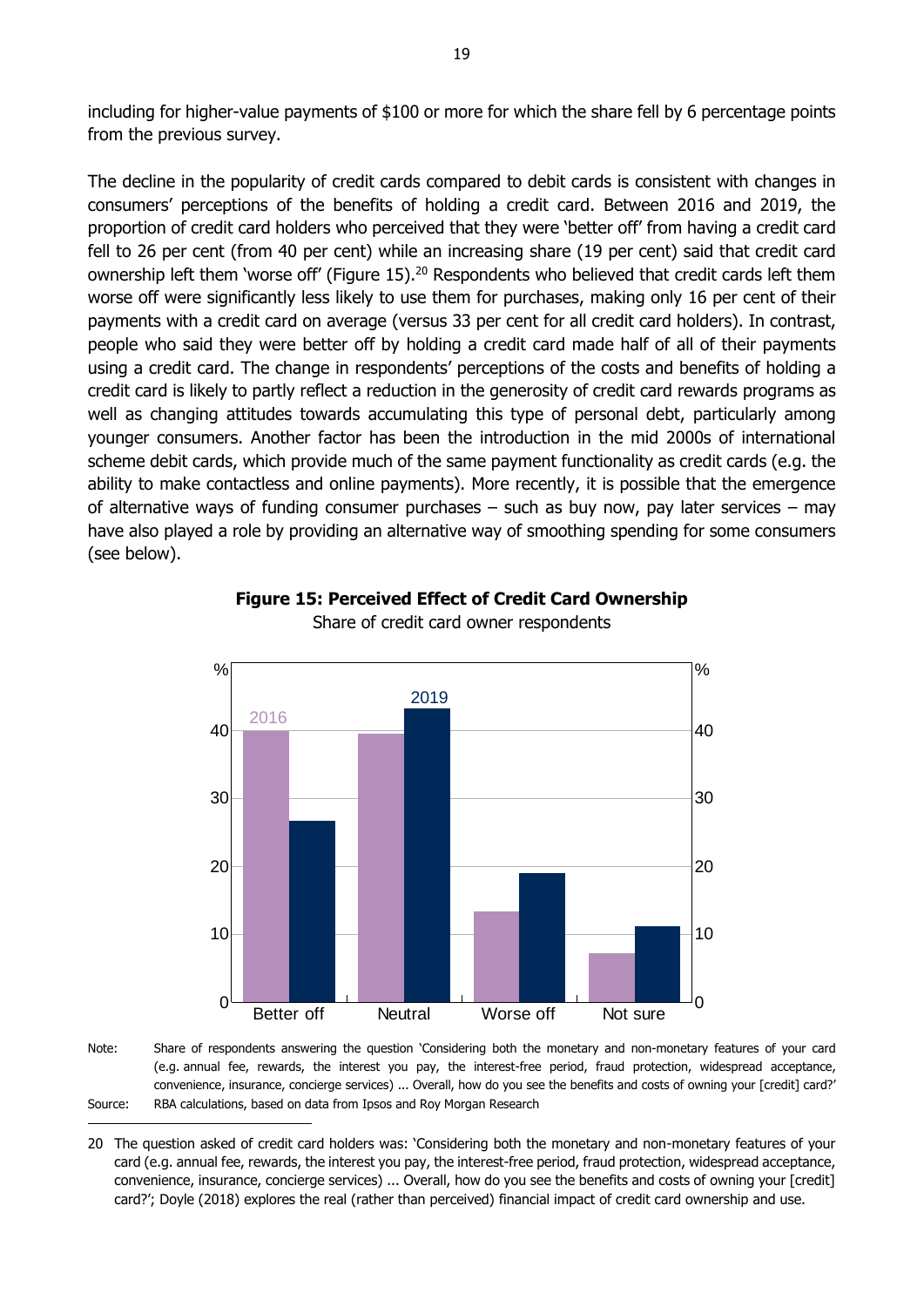The rising popularity of debit cards relative to credit cards recorded in the CPS is consistent with aggregate data from the Reserve Bank's monthly RPS. The RPS show that the number of credit card accounts has been falling since 2018 and growth in debit card transactions has outpaced that of credit cards since the mid 2000s (Figure 16). These data also show the significant effect of the COVID-19 pandemic on consumer spending, with a sharp fall in transactions between February and April 2020.



Notes: Includes all transactions made using Australian-issued cards, excludes transactions made on foreign-issued cards; changes in reporting methodology in May 2018

Source: RBA

-

While consumers of all ages used debit cards more frequently than they did in the previous survey, the recent increase has been most pronounced among younger consumers. The share of payments made using debit cards by consumers aged under 40 increased by 23 percentage points between the 2016 and 2019 surveys (Figure 17). These respondents are increasingly using debit cards instead of cash and, to a lesser extent, credit cards for their everyday transactions.

As a result, consumers aged under 30 made just under 70 per cent of their payments using debit cards (Figure 18). While this partly reflects the fact that consumers in this age group are less likely than those in other age cohorts to hold a credit card, younger people that did own a credit card still made over half of their payments using a debit card.<sup>21</sup> In contrast, consumers aged 65 and over made around 20 per cent of their payments with a debit card, with relatively little difference in debit card use between those who held a credit card and those who did not.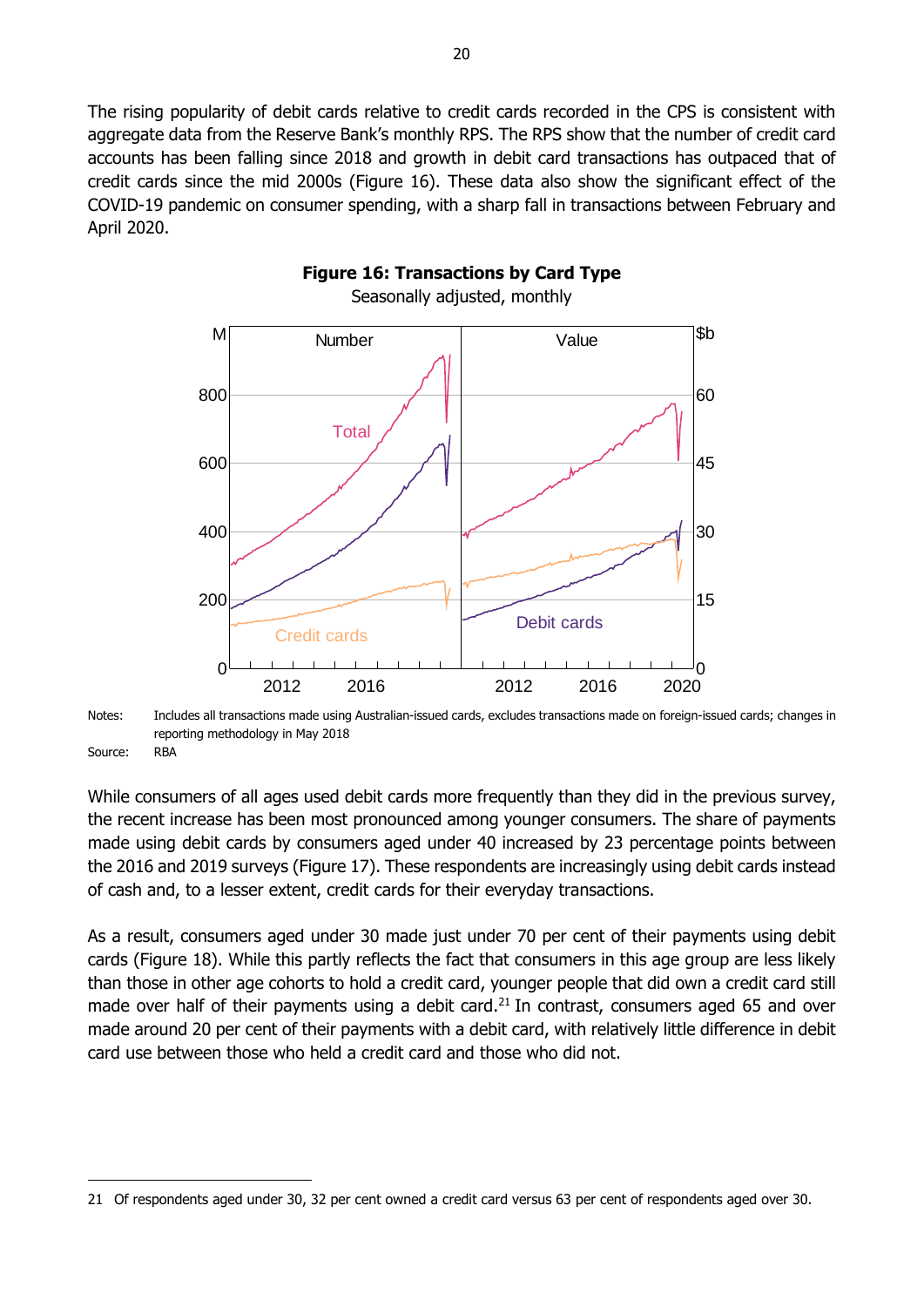



Source: RBA calculations, based on data from Ipsos and Roy Morgan Research

# **Figure 18: Debit Card Use by Age**

Share of total number of payments, 2019



Source: RBA calculations, based on data from Roy Morgan Research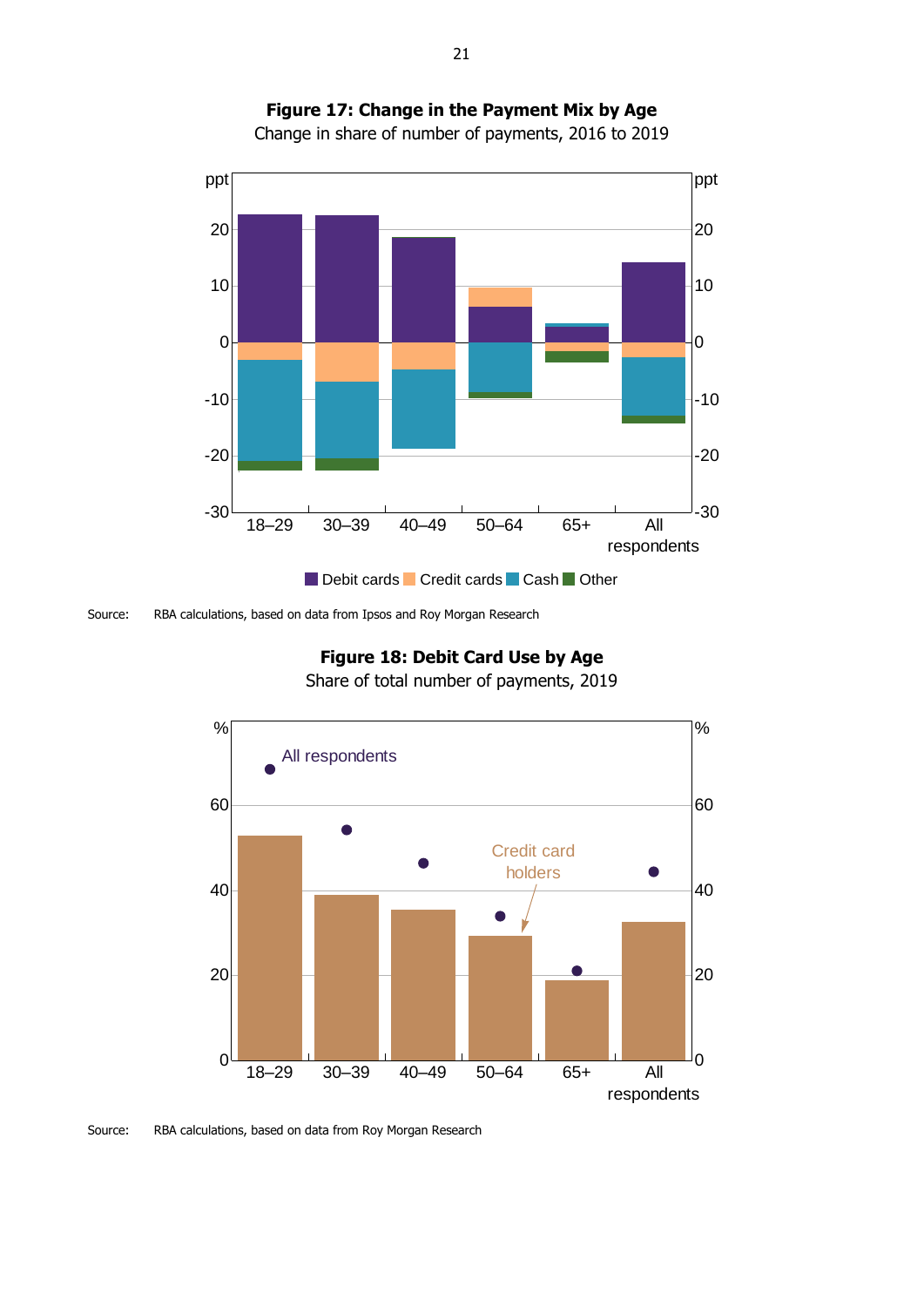The share of payments made using cards increased across most broad merchant categories, and cards are now the most commonly used method of payment at many businesses (Table 4). As noted above, there has been a significant shift to contactless card payments from cash at smaller (nonsupermarket) food retailers, such as cafés, pubs and takeaway food outlets. Between 2016 and 2019, the share of card payments at these businesses increased by 19 percentage points (to 62 per cent) as acceptance of cards for low-value payments has become common. The use of cards also continued to increase at supermarkets, with cards accounting for nearly three quarters of supermarket payments. Supermarkets were among the first businesses to introduce contactless card terminals in Australia in the early 2010s, so the recent increase in card use is likely to mostly reflect consumer preferences as well as greater use of self-service checkouts.

|                           |      | 2007 |      | 2010 |                | 2013 |                | 2016 | 2019 |      |
|---------------------------|------|------|------|------|----------------|------|----------------|------|------|------|
|                           | Cash | Card | Cash | Card | Cash           | Card | Cash           | Card | Cash | Card |
| Payment value (\$)        |      |      |      |      |                |      |                |      |      |      |
| $1 - 10$                  | 95   | 4    | 91   | 7    | 78             | 18   | 62             | 32   | 45   | 52   |
| $11 - 20$                 | 77   | 21   | 71   | 26   | 56             | 39   | 42             | 52   | 31   | 64   |
| $21 - 50$                 | 55   | 40   | 50   | 43   | 37             | 54   | 28             | 61   | 22   | 70   |
| $51 - 100$                | 36   | 54   | 29   | 59   | 23             | 63   | 18             | 65   | 13   | 74   |
| 101-500                   | 30   | 51   | 20   | 53   | 14             | 59   | 14             | 62   | 10   | 64   |
| $501+$                    | 19   | 49   | 14   | 41   | $\overline{7}$ | 51   | 11             | 50   | 3    | 52   |
| Broad merchant categories |      |      |      |      |                |      |                |      |      |      |
| Supermarket               | 60   | 39   | 54   | 46   | 38             | 59   | 31             | 63   | 24   | 74   |
| Food retail               | 90   | 10   | 85   | 14   | 72             | 27   | 55             | 43   | 36   | 62   |
| Goods retail              | 62   | 35   | 56   | 40   | 40             | 48   | 30             | 55   | 23   | 67   |
| Transport <sup>(b)</sup>  | 82   | 15   | 73   | 17   | 58             | 34   | 37             | 49   | 20   | 71   |
| Petrol/service station    | 45   | 51   | 43   | 54   | 31             | 66   | 29             | 67   | 23   | 76   |
| Leisure/entertainment     | 85   | 12   | 75   | 19   | 49             | 36   | 46             | 37   | 33   | 50   |
| Holiday                   | 25   | 65   | 21   | 69   | $\overline{4}$ | 74   | $\overline{2}$ | 79   | 4    | 81   |
| Bills <sup>(c)</sup>      | 37   | 28   | 16   | 22   | 12             | 33   | 12             | 35   | 7    | 29   |
| Services                  | 51   | 27   | 56   | 33   | 50             | 38   | 35             | 46   | 26   | 48   |
| Other                     | 63   | 25   | 55   | 30   | 40             | 41   | 38             | 47   | 27   | 56   |

**Table 4: Cash and Card Payments for Different Types of Purchases**

(b) Excludes transport card payments (see Section 8.3)

(c) Excludes bill payments that are automatically withdrawn from a bank account (see Section 6.2)

Source: RBA calculations, based on data from Colmar Brunton, Ipsos and Roy Morgan Research

Overall, consumers appear to increasingly value convenience when making their day-to-day payments. When asked what influences their choice of payment method, 23 per cent of respondents said that 'whatever I have with me' was the most important factor for in-person payments, compared to 14 per cent in 2016 (Figure 19). For an increasing share of consumers, it appears that cards are more convenient than cash (which needs to be physically withdrawn from bank accounts – for example, by visiting an ATM – or cash holdings). Consumers were also more likely to nominate factors associated with debit rather than credit products. Between 2016 and 2019 more consumers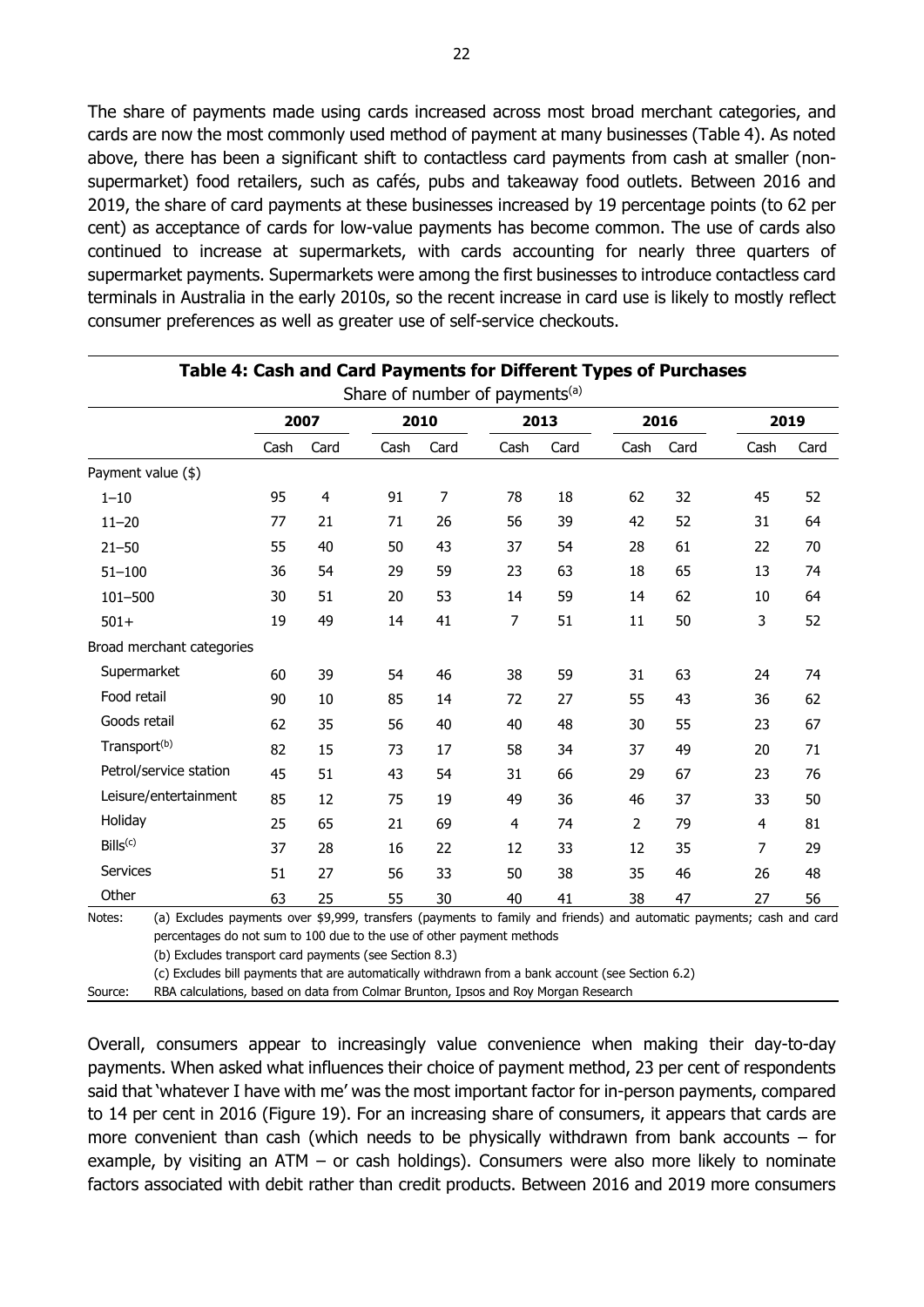nominated a preference for using own funds as their most important factor, while fewer nominated rewards points.



**Figure 19: Influence on In-person Payment Method Choice**

Share of most important factor

Source: RBA calculations, based on data from Ipsos and Roy Morgan Research

### <span id="page-28-0"></span>**5.2 Contactless Card Payments and Mobile Wallets**

-

The way in which consumers use their cards has changed significantly over the past decade or so. Most in-person card payments are now made using contactless functionality rather than by inserting the card into the terminal (and then entering a PIN), and consumers are increasingly storing their card details in mobile wallets.<sup>22</sup>

Contactless transactions – initiated by tapping either a physical card or mobile device – accounted for all of the growth of card payments at the point of sale relative to the previous survey. Around 50 per cent of in-person payments were made using a physical (plastic) card with contactless functionality in 2019, and a further 5 per cent using payment-enabled mobile devices (compared to a combined total of 35 per cent three years earlier) (Figue 20, left panel). The share of payments made using contactless functionality is likely to have further increased since the CPS was conducted in late 2019 because of changes in behaviour associated with COVID-19 by both consumers and merchants. Payment providers have facilitated a move to contactless transactions by (temporarily) increasing the transaction limit below which a PIN is not required for a contactless card payment from \$100 to \$200.

<sup>22</sup> A mobile wallet is an application on mobile devices like smartphones that stores card details and allows in-person payments to be made by using the near field communication (NFC) functionality of the mobile device by tapping the device on or near a compatible terminal. Mobile wallets can sometimes also be used to make online payments.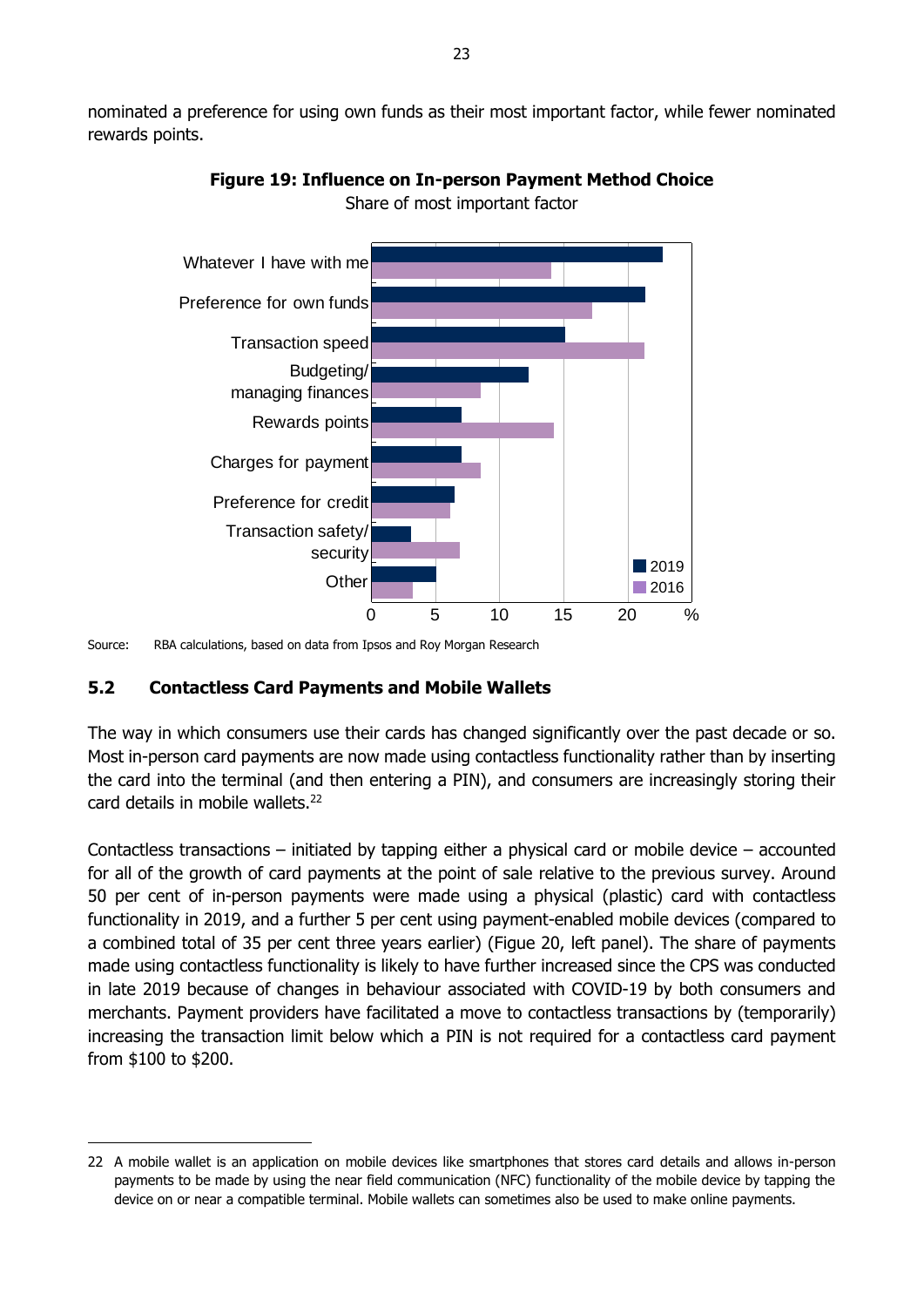

# **Figure 20: Contactless Card Payments**

Share of number of in-person payments

Source: RBA calculations, based on data from Colmar Brunton, Ipsos and Roy Morgan Research

As noted, one of the implications of the widespread adoption of contactless functionality by consumers and merchants is that it has facilitated the use of cards for relatively low-value transactions. For example, the share of in-person payments of \$10 or less made by tapping a card or device increased by a further 23 percentage points between 2016 and 2019, to 48 per cent (Figure 21). For payments of this size, consumers generally substituted from cash to contactless cards. Contactless payments are, however, generally displacing cash and 'insert card' options across a range of transaction sizes.

While most contactless payments were initiated by tapping a physical (plastic) credit or debit card on the card terminal at checkout, the use of mobile devices to make contactless payments has increased sharply from a low base. These payments are made by tapping or waving a smartphone or other payment-enabled mobile device (e.g. watch, ring or other 'wearable') in front of a card terminal, rather than using a physical card. Contactless device payments accounted for 8 per cent of in-person card payments in 2019, which was a notable increase from 1 per cent in 2016 (Figure 20, right panel). The increased adoption of contactless mobile payments is consistent with the wider availability of this payment option for consumers (e.g. via their financial institution's mobile banking app or a third-party provider), consumers' greater awareness of this payment method and widespread merchant acceptance of cards more generally. At the time of the 2016 survey, the ability to make mobile payments was still a relatively new feature of the retail payments system, whereas it is now a more common product offering across card issuers. <sup>23</sup> The availability of a range of devices equipped with mobile payment functionality has also increased in recent years.<sup>24</sup> Consistent with broader trends, it has become increasingly common for debit cards to be used for contactless mobile All payments<br>
80<br>
20 Tap device<br>
20 Tap device<br>
20 Tap device<br>
2013 2016 2019<br>
2013 2016 2019<br>
Source: RBA calculations, based on data from Colmar Brunton, Ipse<br>
As noted, one of the implications of the wides<br>
consumers an

-

<sup>23</sup> In the past few years, many card issuers have allowed their cards to be used in the mobile wallet applications provided by Apple, Samsung and Google, for example.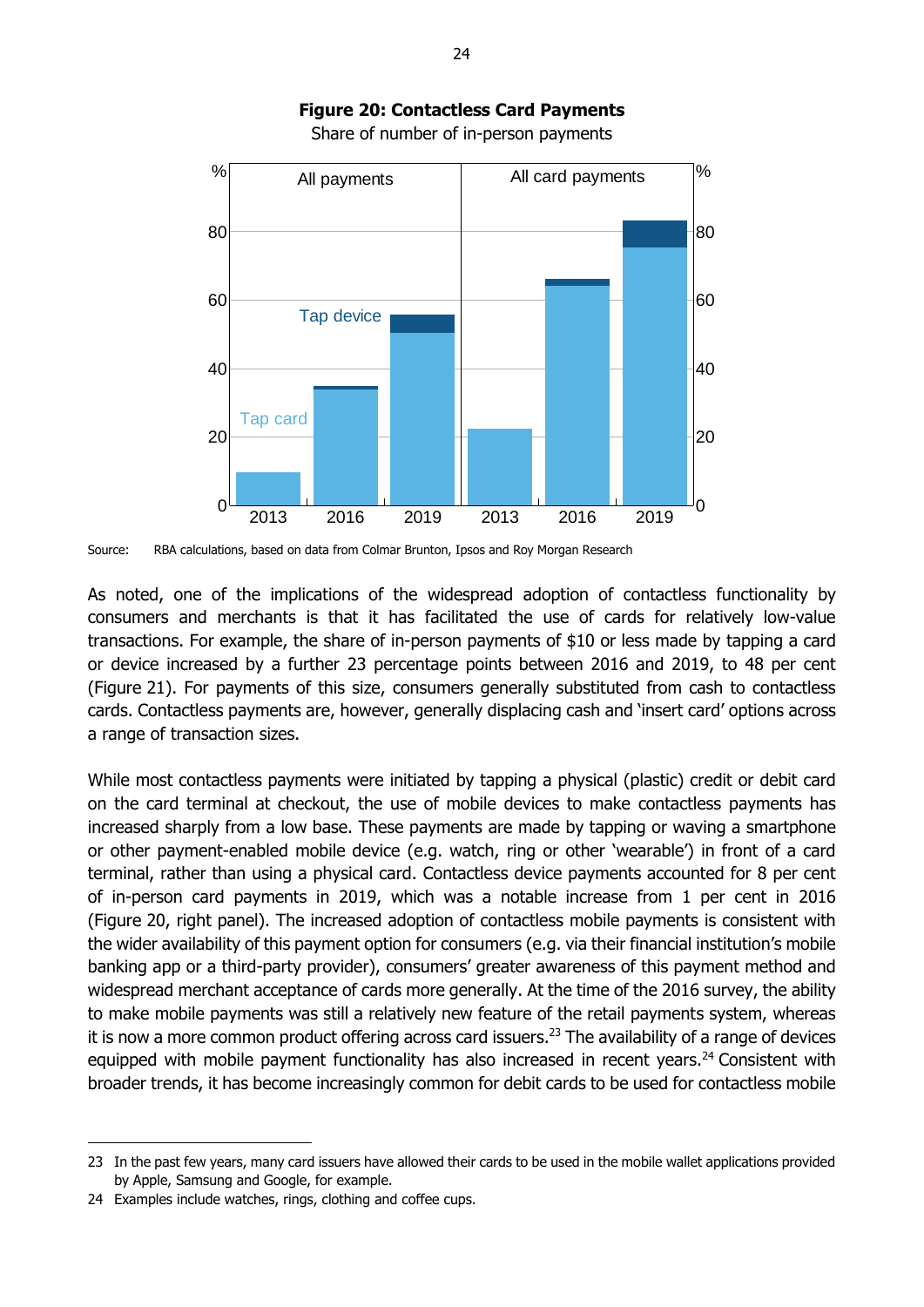payments, with two-thirds of these payments using a debit card in 2019, compared with one-quarter in 2016.



**Figure 21: In-person Payments**

Change in share of number of payments by value, 2016 to 2019

The growth in mobile payments was driven by increased use among consumers aged under 40. Whereas around 10 per cent of all respondents in 2019 made at least one contactless mobile payment during the diary week, nearly 20 per cent of people under 40 recorded at least one such payment (Figure 22). These younger consumers who had adopted mobile payments made just over one-half of their in-person payments using this method, with users in most other age groups also making a significant share of their in-person payments this way (Figure 22).

The strong growth in mobile payments seen in the latest survey is likely to continue. When asked if they had card details stored in a mobile wallet, around 20 per cent of respondents said they did, with around 40 per cent of those aged under 40 reporting that they held card details in this way (Figure 23). While most mobile wallet users stored only one card in their wallets, a sizeable minority had stored more than one card. Moreover, nearly 90 per cent of CPS respondents indicated that they were aware of the ability to make tap-and-go payments via a payments-enabled mobile device (see Section 8.1). Some banks have recently been promoting the use of mobile payments in response to COVID-19.

Source: RBA calculations, based on data from Ipsos and Roy Morgan Research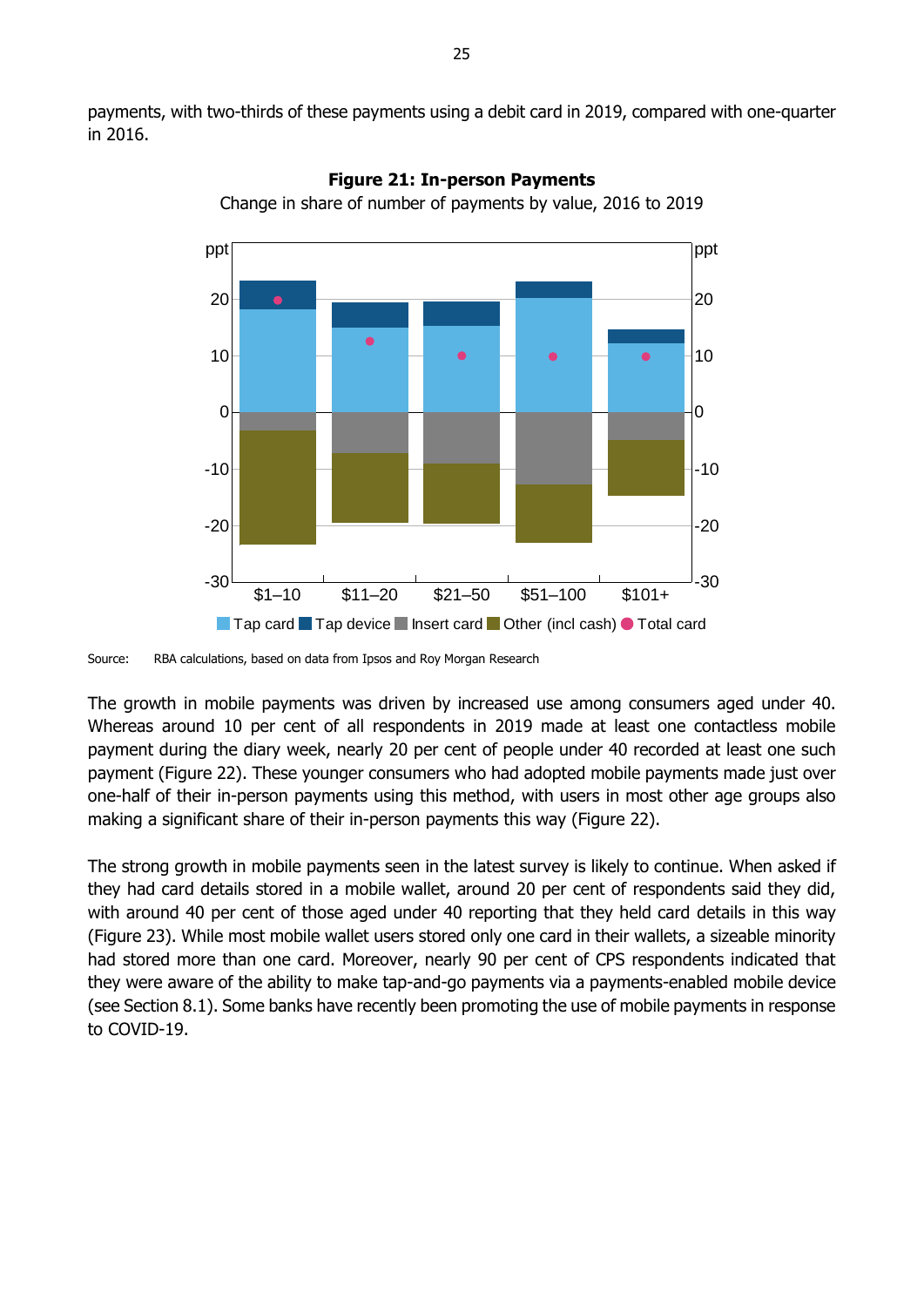

#### **Figure 22: Mobile Device Use by Age** 2019

Source: RBA calculations, based on data from Roy Morgan Research





Multiple stored cards One stored card Aware of method, no stored card

Source: RBA calculations, based on data from Roy Morgan Research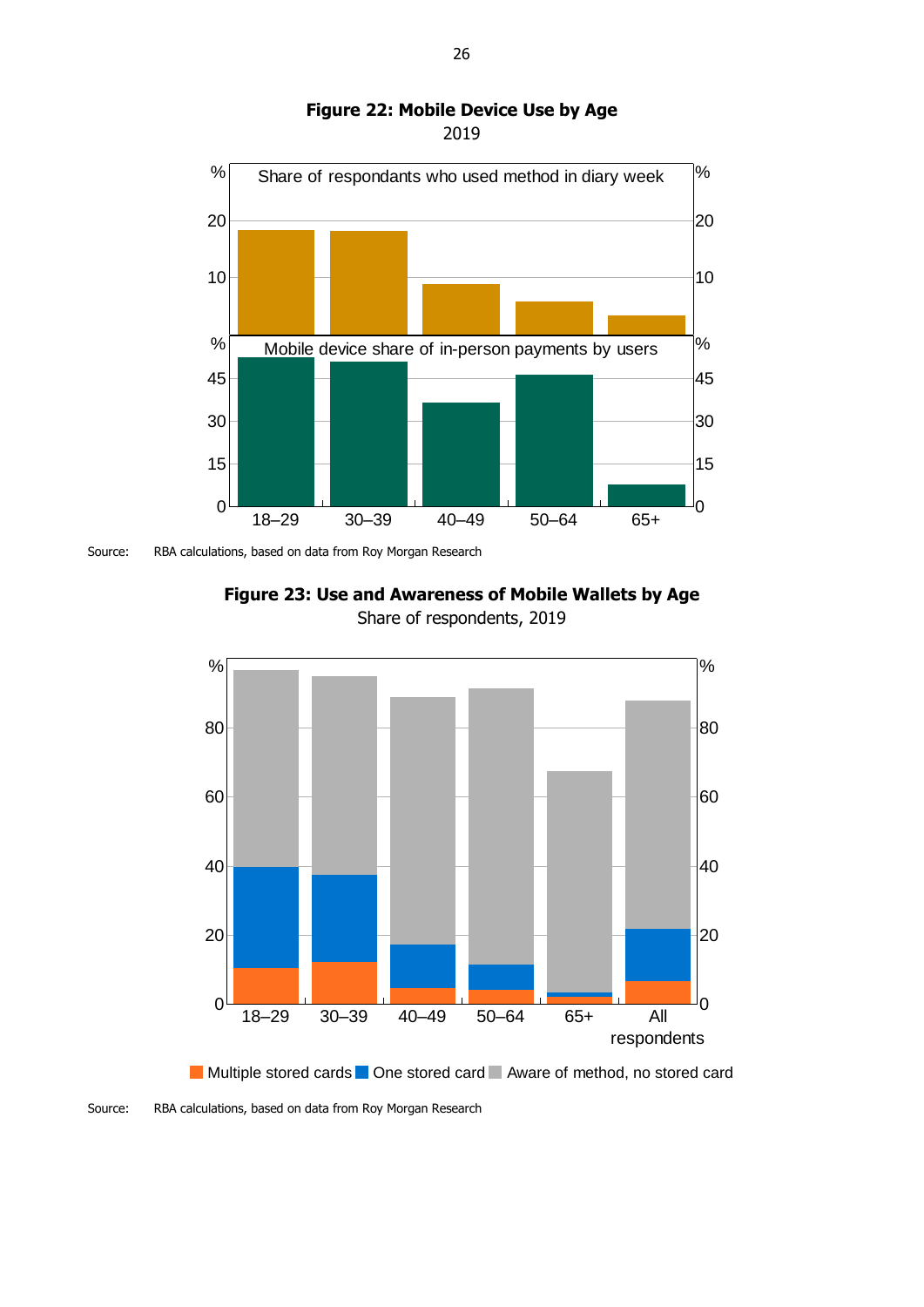### <span id="page-32-0"></span>**5.3 Surcharging of Card Transactions**

The Reserve Bank's rules on surcharging allow businesses to recover the cost of accepting different card payments but prevent them from surcharging excessively.<sup>25</sup> To recover their costs, a merchant may apply an additional fee, or surcharge, for accepting particular card payments. Changes to the surcharging rules took effect for large merchants from September 2016 (and for small merchants in September 2017), which resulted in reductions in surcharges levied by merchants in some industries where concerns had been raised about excessive surcharges on some lower-value transactions. Most notably, the domestic airline industry moved from fixed-fee surcharges to a percentage-based surcharge with a fee cap, which had the effect of reducing the dollar value of surcharges on relatively cheap domestic flights.

The survey provided mixed evidence on developments in the frequency and size of surcharges which may reflect the small number of surcharges recorded and potential reporting issues.<sup>26</sup> CPS participants reported that a surcharge was paid on 4 per cent of card transactions on average in 2019 (Table 5). When measured as a percentage of the transaction value, the median surcharge was 1.5 per cent, which was 50 basis points higher than three years earlier, although in value terms, the median surcharge declined from 80¢ to 60¢. The reduction in the median surcharge amount is consistent with increased use of cards for lower-value purchases between 2016 and 2019.

A number of factors were associated with whether a surcharge was paid by consumers. These included the type of card used, the environment in which the payment was made (e.g. online or inperson) and the propensity to switch to a non-surcharged payment method (or merchant) when faced with a surcharge. The CPS indicated that surcharges were more often paid on credit card payments (5 per cent of transactions) than on debit cards (3 per cent), which is consistent with credit cards tending to be more expensive for merchants to accept than debit cards and therefore more likely to be surcharged (Occhiutto 2020). Consumers who held a credit card that offered rewards points – which tend to be relatively expensive for merchants to accept – were also more likely to have paid a card surcharge than those who owned a non-rewards credit card.

Consistent with previous survey waves, it was more common for respondents to have paid a surcharge for online card payments (8 per cent) than in-person payments (3 per cent). This difference could partly be because consumers are more likely to have a ready alternative to cards for in-person payments, that is, cash. Online transactions are also sometimes more expensive for merchants to accept.

-

<sup>25</sup> These rules are enforced by the Australian Competition and Consumer Commission. See Dark et al (2018) for a discussion of surcharging regulations in Australia.

<sup>26</sup> See Section 4.4 in Doyle et al (2017) for a discussion of the 2016 CPS results on surcharging.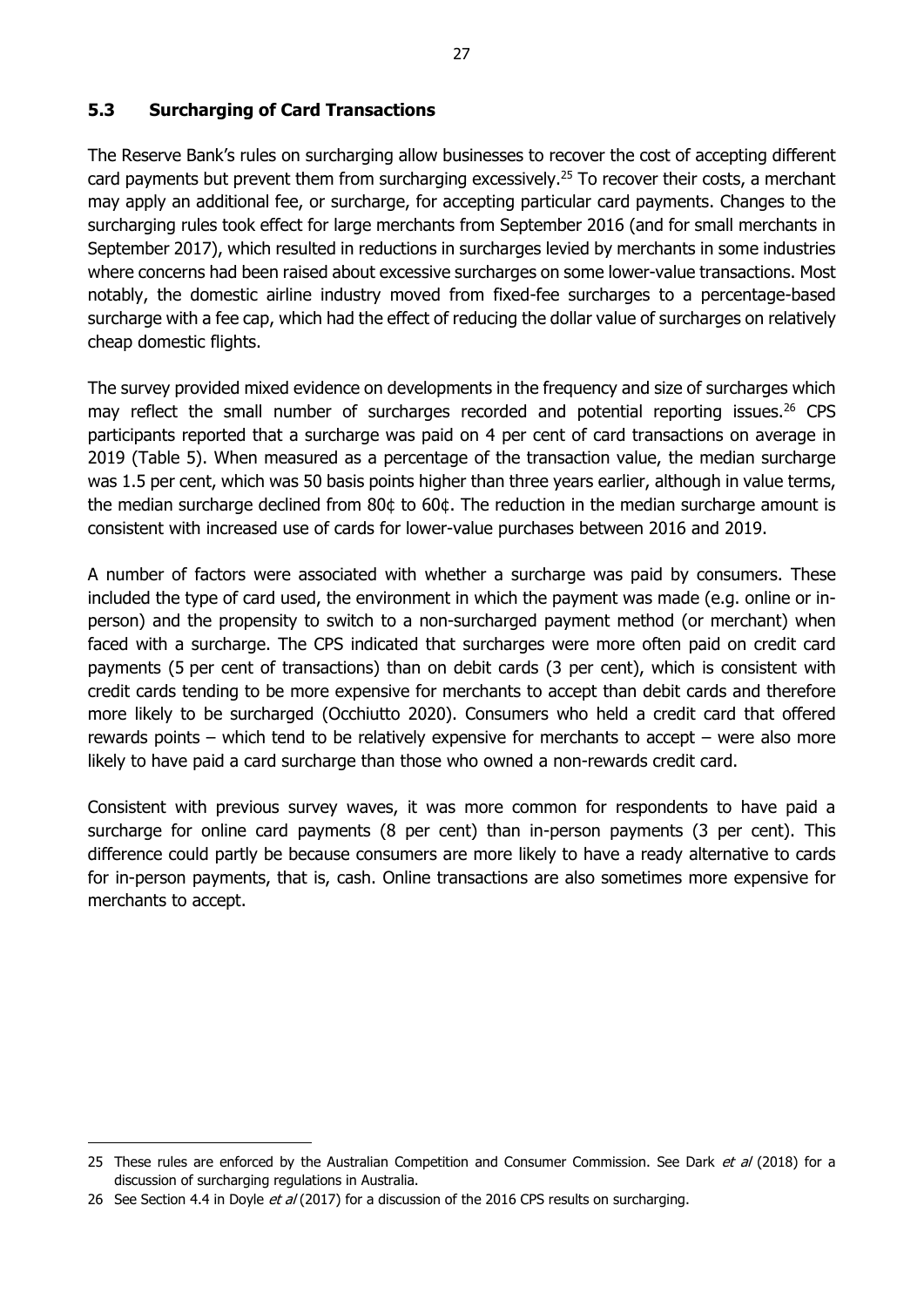| rable 5. Card Surcharges $ra\alpha$ $-$ 2019                        |                                                                                                   |  |  |  |  |  |
|---------------------------------------------------------------------|---------------------------------------------------------------------------------------------------|--|--|--|--|--|
|                                                                     | Per cent of card payments where a surcharge was paid                                              |  |  |  |  |  |
| All card payments                                                   | 3.9                                                                                               |  |  |  |  |  |
| Credit cards                                                        | 5.0                                                                                               |  |  |  |  |  |
| Debit cards                                                         | 3.4                                                                                               |  |  |  |  |  |
| Reward cardholder status                                            |                                                                                                   |  |  |  |  |  |
| Owns a rewards card                                                 | 5.7                                                                                               |  |  |  |  |  |
| Does not own a rewards card                                         | 2.9                                                                                               |  |  |  |  |  |
| By payment channel                                                  |                                                                                                   |  |  |  |  |  |
| In-person                                                           | 3.2                                                                                               |  |  |  |  |  |
| Online                                                              | 8.4                                                                                               |  |  |  |  |  |
| Note:                                                               | Excludes payments over \$9,999, transfers (payments to family and friends) and automatic payments |  |  |  |  |  |
| RBA calculations, based on data from Roy Morgan Research<br>Source: |                                                                                                   |  |  |  |  |  |

**Table 5: Card Surcharges Paid – 2019**

The 2019 CPS also asked respondents about their typical response when they know that a merchant levies a surcharge on some payment methods. Around 50 per cent of respondents indicated that faced with a surcharge they would instead choose a non-surcharged method to make the payment. This indicates that there is typically scope for merchants to encourage consumers to switch to a different, lower-cost payment method by applying a surcharge on certain payments. A further 21 per cent of respondents said they would pay a surcharge to use their preferred payment method and around 25 per cent would avoid shopping at that merchant (Figure 24). The possibility of losing business is likely to help explain why many merchants choose not to apply a surcharge on card payments.



**Figure 24: Response to Payment Surcharge** Share of respondents, 2019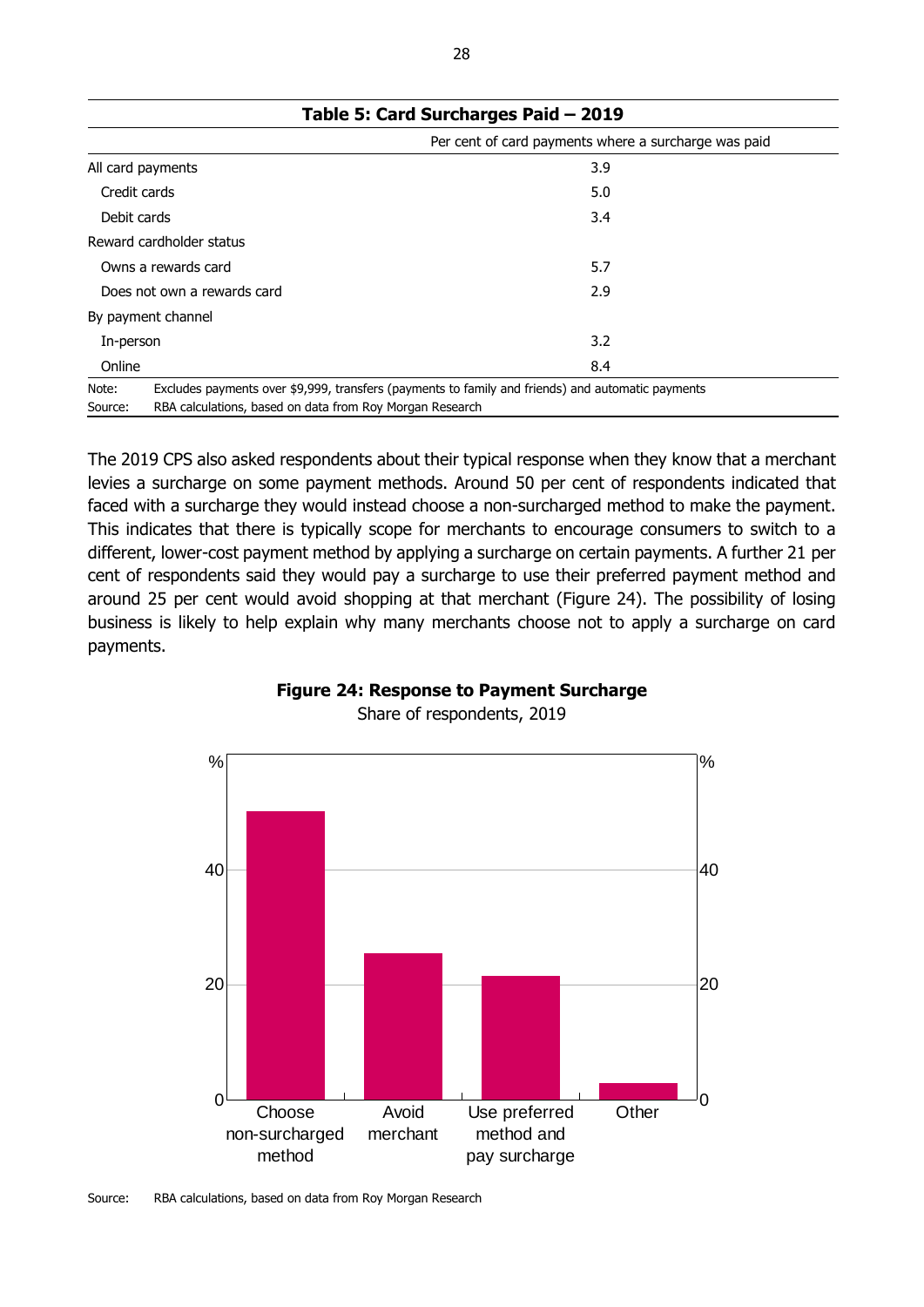### <span id="page-34-0"></span>**6. Online and Automated Payments**

### <span id="page-34-1"></span>**6.1 Online**

-

The 2019 CPS showed that the share of consumer payments made online – rather than in-person at the point of sale – was little changed from previous years, at 13 per cent of the number of payments (Table 6). By value, online payments accounted for 35 per cent of all consumer payments in 2019. Consumers are, however, increasingly making these online payments via mobile devices and apps: in 2019, 40 per cent of online payments were initiated via mobile apps.<sup>27</sup> App-based payments were relatively common for household bills and for transport-related payments, with the latter consistent with the growth in popularity of ride-sharing apps. Since the CPS was conducted late last year, there has been increased use of online shopping as consumers changed their purchasing behaviour and merchants increased their online capabilities in response to the COVID-19 situation. This may have led to a more permanent shift in purchasing patterns for some consumers and it would not be surprising if the online share of consumer payments is higher in future surveys.

It is also worth noting that the figures for online payments shown in the top panel of Table 6 do not include participants' automatic payment arrangements (e.g. direct debits), which are recorded separately in a post-diary questionnaire (see Section 6.2). When combined, the share of total weekly spending accounted for by automated and online payments has increased by 6 percentage points since 2013 (Table 6, bottom panel).

| <b>Table 6: Online Payments</b>                                |      |                                                                           |      |                                                                                                                        |  |  |  |  |
|----------------------------------------------------------------|------|---------------------------------------------------------------------------|------|------------------------------------------------------------------------------------------------------------------------|--|--|--|--|
| 2007                                                           | 2010 | 2013                                                                      | 2016 | 2019                                                                                                                   |  |  |  |  |
| Online payments as a share of consumer payments <sup>(a)</sup> |      |                                                                           |      |                                                                                                                        |  |  |  |  |
| 3                                                              |      | 13                                                                        | 13   | 13                                                                                                                     |  |  |  |  |
| 13                                                             | 26   | 36                                                                        | 39   | 35                                                                                                                     |  |  |  |  |
| na                                                             | na   | 6                                                                         | 20   | 40                                                                                                                     |  |  |  |  |
|                                                                |      |                                                                           |      |                                                                                                                        |  |  |  |  |
| na                                                             | na   | 17                                                                        | 20   | 23                                                                                                                     |  |  |  |  |
| na                                                             | na   | 43                                                                        | 48   | 49                                                                                                                     |  |  |  |  |
|                                                                |      | Online and automatic payments as a share of total spending <sup>(c)</sup> |      | (a) Excludes payments over \$9,999, transfers (payments to family and friends), transport cards and automatic payments |  |  |  |  |

(b) 'Mobile phone' was recorded as a separate category of online payments only in 2013 and 2016, while in 2019 this was recorded as 'App'

(c) Includes automatic payments, but excludes payments over \$9,999 and transfers (payments to family and friends) and transport cards

Source: RBA calculations, based on data from Colmar Brunton, Ipsos and Roy Morgan Research

Card payments accounted for 48 per cent of the number of online payments (and 39 per cent by value). Within the figures for cards, the share of online payments made using a debit card increased by 9 percentage points between 2016 and 2019 (to 29 per cent) while the credit card share declined over this period. PayPal was used for a further 14 per cent of online transactions, while BPAY and bank transfers accounted for much of the remaining online payments.<sup>28</sup> Buy now, pay later (BNPL) services were identified as a distinct 'payment method' for the first time in the latest CPS (BNPL is

<sup>27</sup> The 2019 CPS, for the first time, separately identified mobile apps as a means of initiating a payment.

<sup>28</sup> Bank transfers were defined as logging into internet banking or a bank 'app' or using telephone banking and using a BSB and account number or PayID to make a pay-anyone transaction.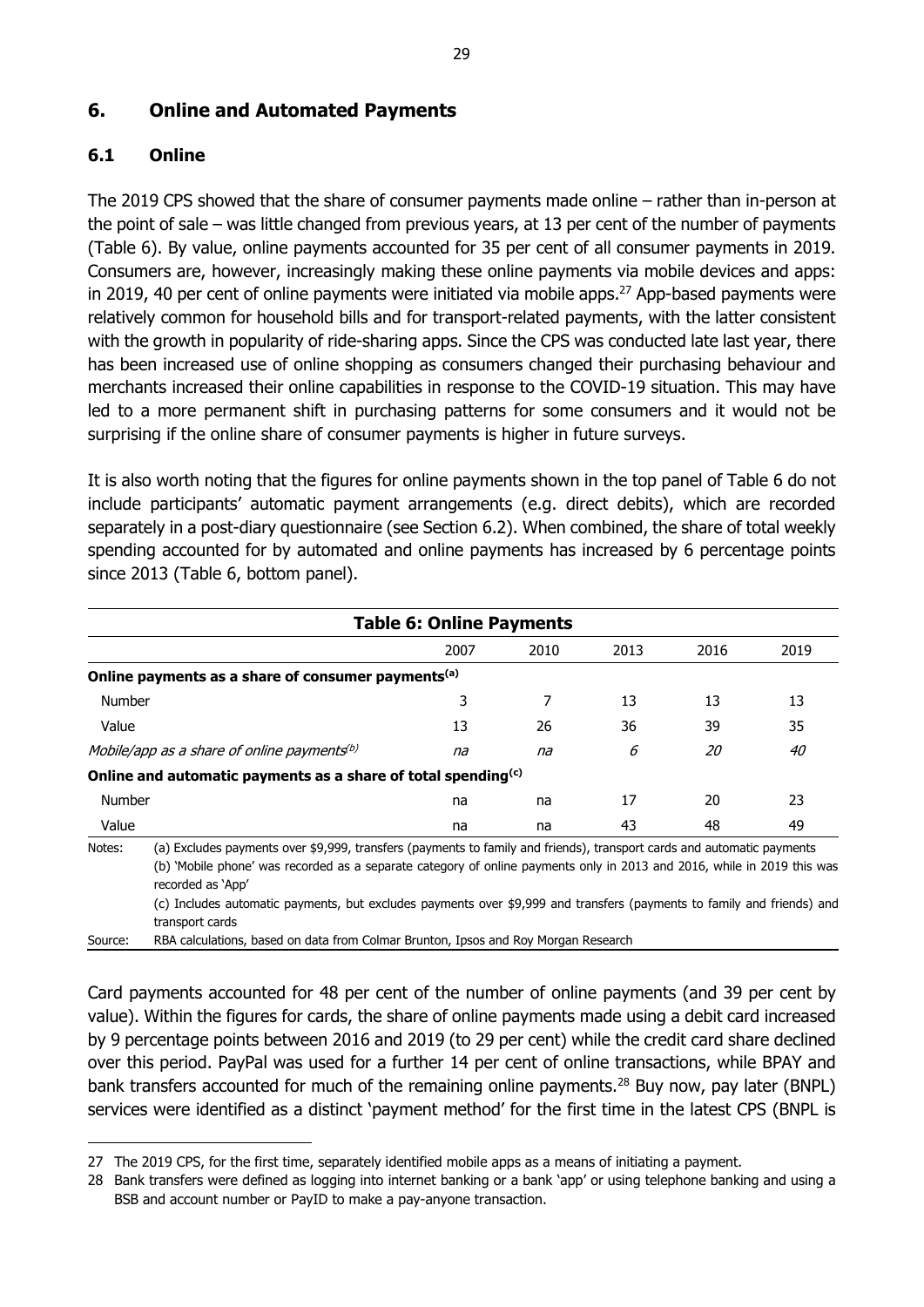discussed further in Section 8). Despite strong growth in transaction volumes in recent years, BNPL accounted for just 3 per cent of the total number of online payments in the 2019 survey (and 1 per cent by value). The share was higher for certain merchants, with BNPL accounting for 10 per cent of the number of online goods purchases, for example.

The share of respondents that made at least one online payment in 2019 was 55 per cent, which was about the same as in the 2013 and 2016 surveys but double the share of people surveyed in 2007. Online payments continue to be made most frequently by younger respondents, with twothirds of people aged under 40 having made at least one online payment during the 2019 diary week (Figure 25, top panel). The online payment users in this age group made nearly one-quarter of their weekly purchases online on average, more than half of the time via mobile apps (Figure 25, bottom panel). When respondents in older age groups made online purchases, they tended to use apps less frequently.



**Figure 25: Online Payments by Age** 2019

Note: (a) Share of respondents who made at least one online payment in the diary week Source: RBA calculations, based on data from Roy Morgan Research

As noted above, many CPS respondents also reported that they had used debit or credit card details that had previously been stored on a computer, device or within an app to make an online payment (as opposed to filling in their card details at the checkout stage of the transaction). This includes, among other things, choosing to autofill stored payment credentials when shopping online, and payments made via apps in which the payment is embedded and occurs in the background at the time of a transaction (e.g. transport ride-sharing apps). Around 45 per cent of survey participants had used stored payment details for an online payment in the previous year (Figure 26). This is consistent with a trend towards payments becoming more seamless from the perspective of consumers. Most consumers using stored card details reported that they had only one card stored online, while 29 per cent had multiple stored cards. The propensity to store only one card could be an indication that consumers may be inclined to 'set and forget' their payment method as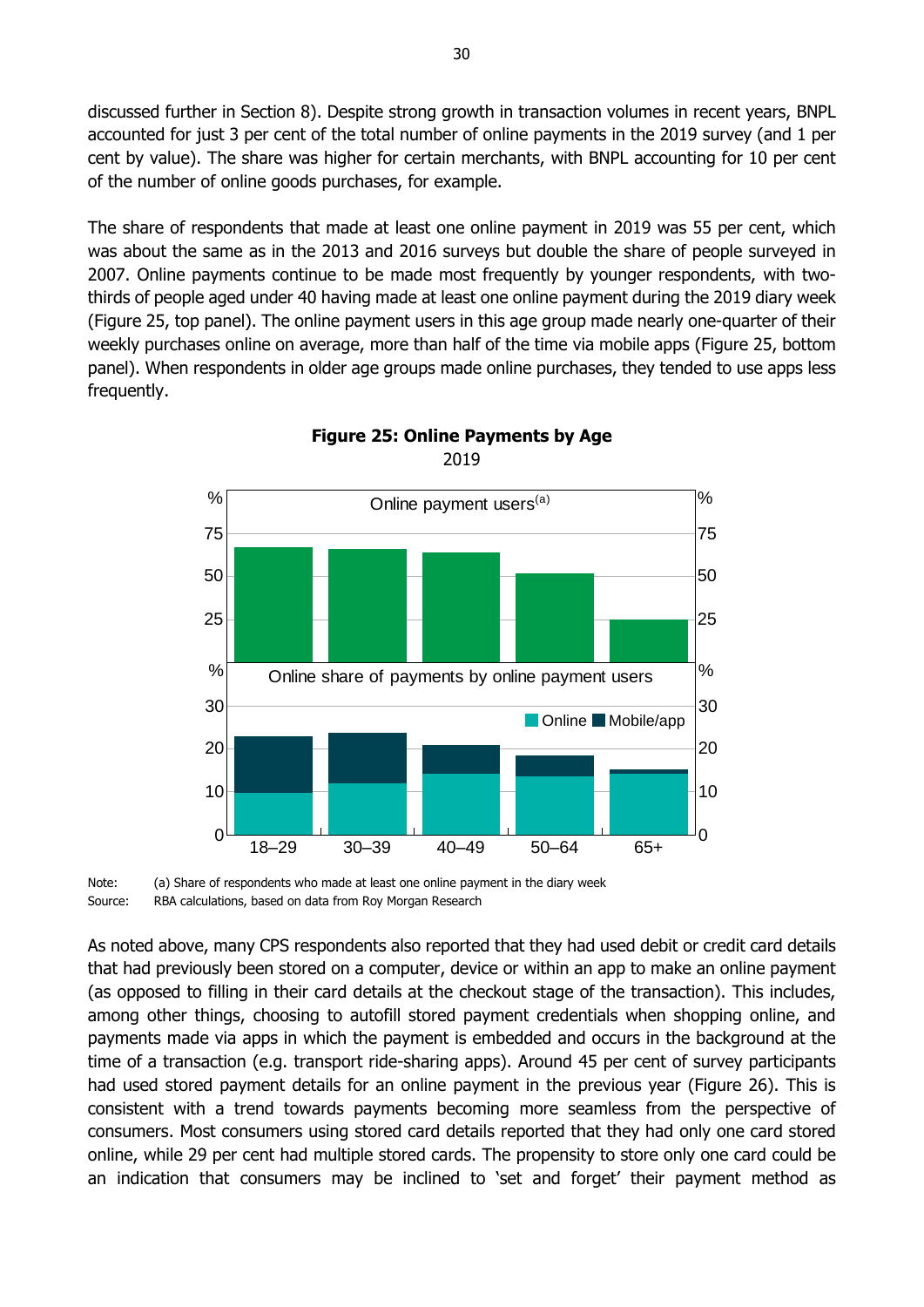transactions become more seamless. To the extent that this results in consumers being less responsive to the relative costs of different payment methods, there could be implications for competition and efficiency in the retail payments market.



### **Figure 26: Use of Stored Cards for Online Payments** Share of respondents, 2019

Note: Respondents who made at least one payment using stored card details in the previous 12 months Source: RBA calculations, based on data from Roy Morgan Research

### <span id="page-36-0"></span>**6.2 Automatic Payments**

-

In addition to recording payments that they initiated during the diary week, respondents were asked details about automatic payments that occurred during the week as part of a post-diary questionnaire. These automatic payments include pre-authorised direct debit payments for bills (e.g. rent, phone and utility bills or digital service subscriptions), regular debt repayments (mortgage or credit card repayments) and recurring 'pay anyone' transactions set up via internet banking.

Automatic payment arrangements are becoming more common, with 81 per cent of respondents in 2019 reporting that they had at least one automatic payment arrangement, compared with 65 per cent in 2016. Automatic payments in the diary week accounted for 21 per cent of the value of respondents' weekly expenditure in 2019, compared to 16 per cent in 2016 and 11 per cent in 2013 (Figure 27). Alongside increased use, the median value of automatic payments fell to \$60 in 2019 from around \$75 in 2013.<sup>29</sup> Around 50 per cent of household bills are now paid automatically, compared to 40 per cent in 2016.

<sup>29</sup> The median value of payments recorded in the diary was \$25.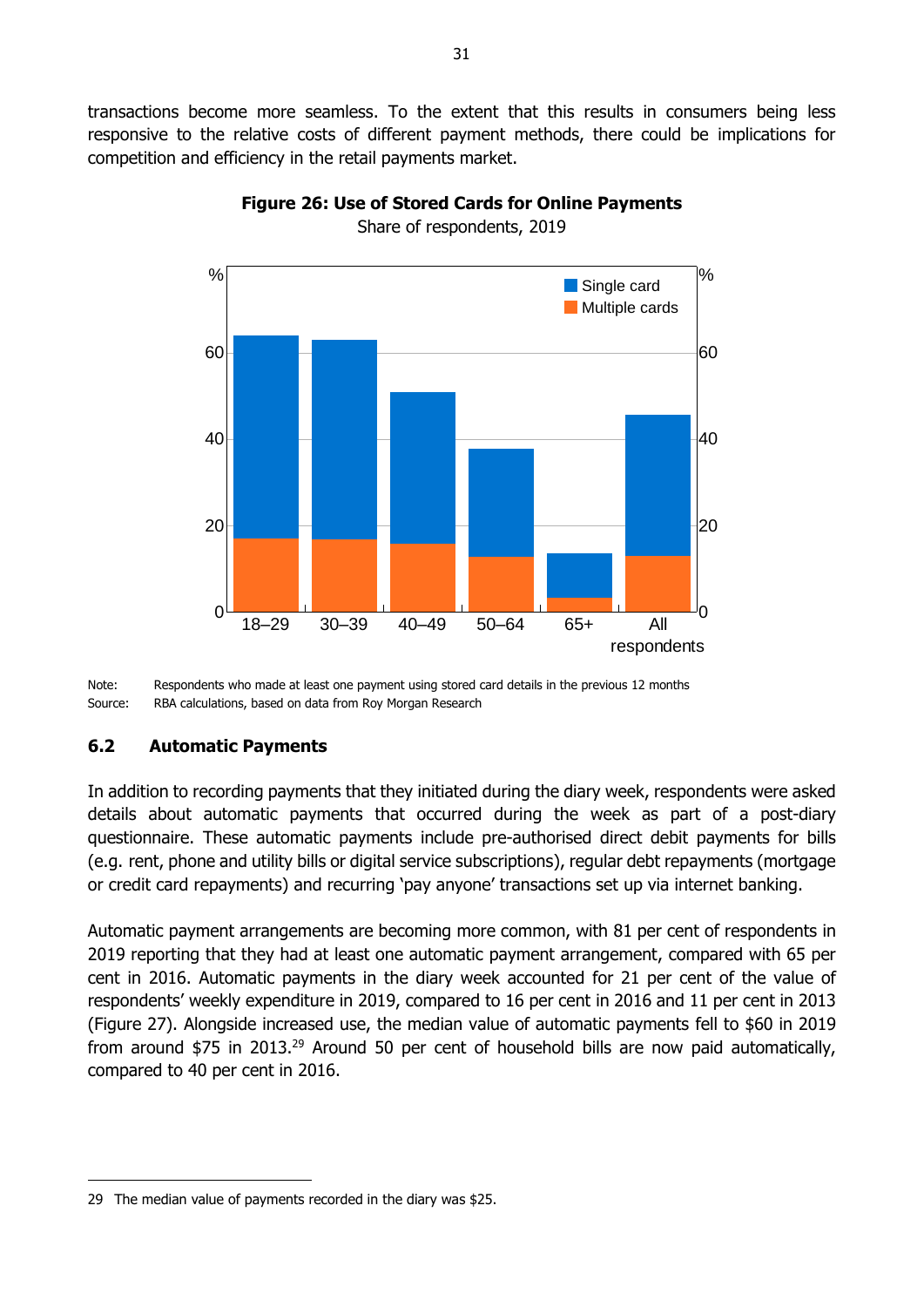

# **Figure 27: Automatic Payments**

Share of total spending

### <span id="page-37-0"></span>**7. Cheques**

The 2019 CPS provided further evidence of the long-term decline in the cheque system, with personal cheques accounting for only 0.2 per cent of the number of payments made during the week of the survey. While this was a similar share to that recorded in 2016, it was down from 1.2 per cent in 2007 and confirmed that personal cheques are seldom used to make consumer payments. In the few cases where they are used, personal cheques tend to be used for relatively large consumer expenditures such as household bills and services. Accordingly, cheque payments had a higher median value (\$111) than cash (\$12) or card (\$26) payments.

As in previous surveys, the use of cheques was heavily concentrated among older Australians. Indeed, all of the personal cheque payments recorded in the 2019 CPS were by respondents aged over 50, with 80 per cent of them made by people aged over 65. Nevertheless, for consumers aged over 65, personal cheques represented less than 1 per cent of their number of weekly payments, down from about 2 per cent in 2007, often for household bills (Figure 28). Despite not recording any cheque payments in the week of the diary, around 5 per cent of respondents aged under 50 had made at least one cheque payment in the previous year (Figure 29). Overall, 13 per cent of respondents reported having made a cheque payment at some point in the previous year. Consumers who reported using cheques typically said they did so infrequently, although 10 per cent of respondents aged over 65 indicated that they used cheques every few weeks or more often.

Source: RBA calculations, based on data from Colmar Brunton, Ipsos and Roy Morgan Research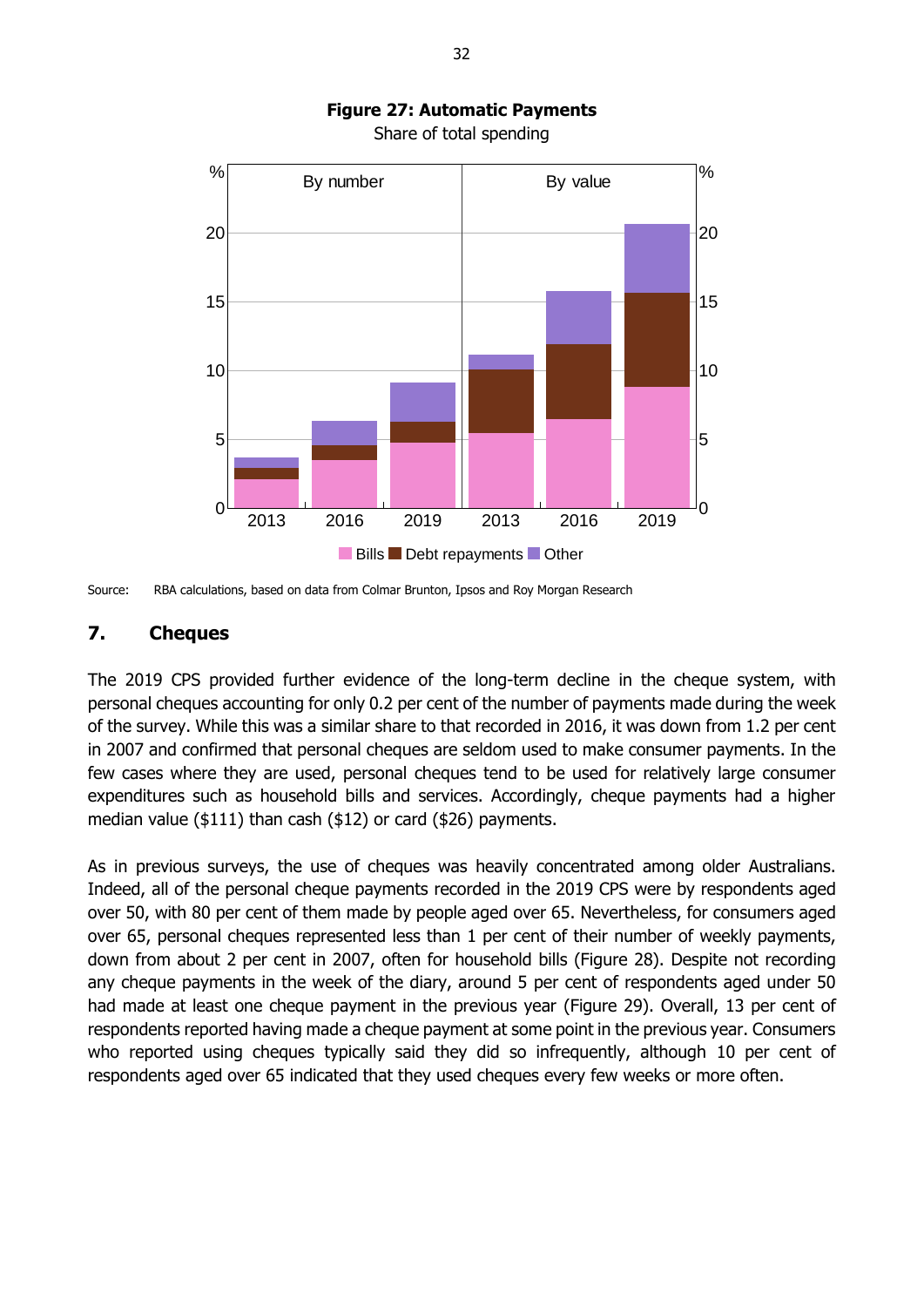### **Figure 28: Personal Cheque Payments by Age**

Share of number of all payments



Note: No personal cheque payments were recorded by respondents aged under 50 in 2019 Source: RBA calculations, based on data from Roy Morgan Research

**Figure 29: Personal Cheque Use in Previous Year by Age** Share of respondents, 2019

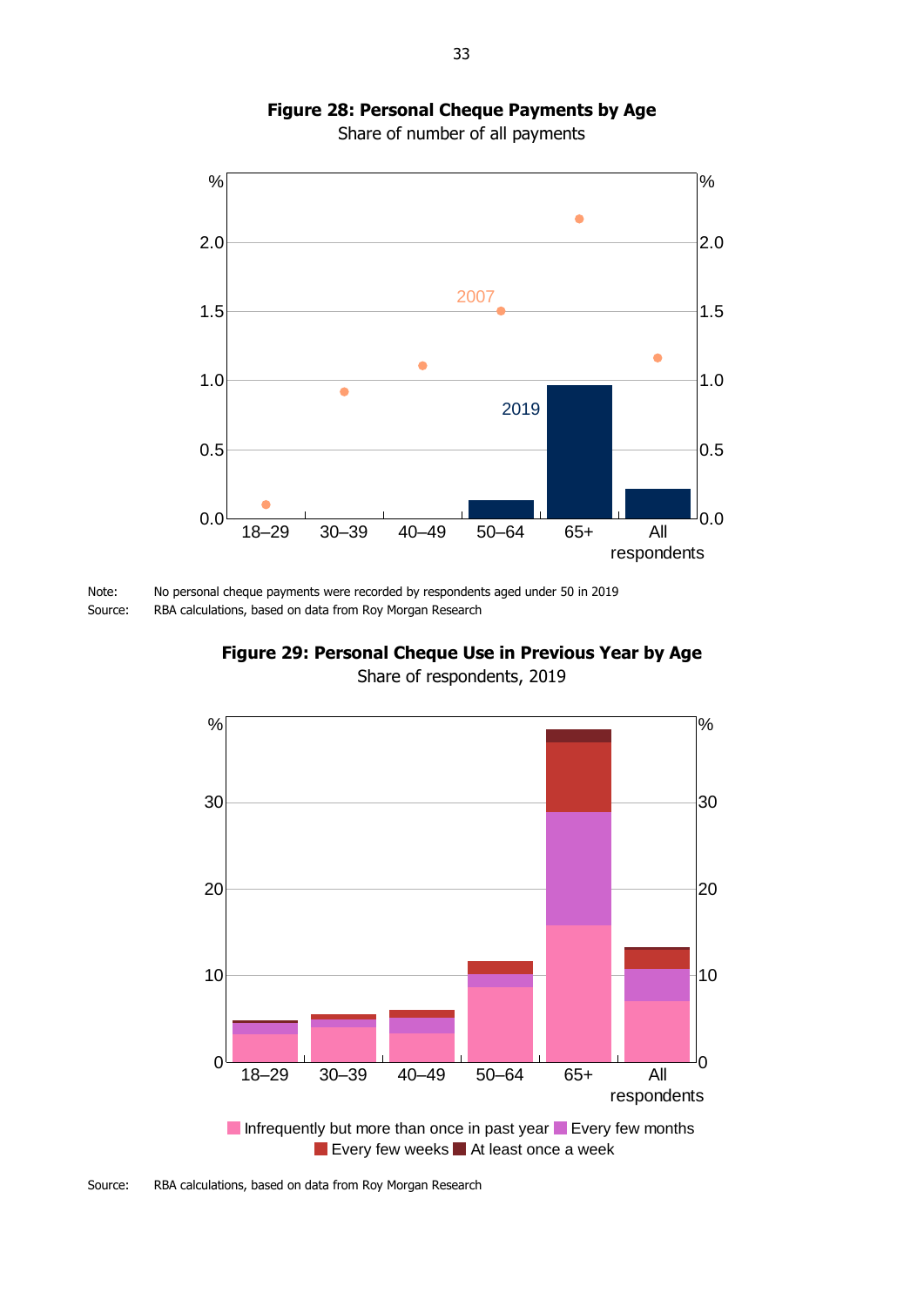Because cheques are not used very often by most consumers, it will likely be appropriate at some point that the industry winds up the cheque system given the high per-transaction cost of cheque payments (e.g. Bullock 2020). However, it will be important that alternative payment methods are available and accessible for those who currently are continuing to use cheques. In this regard, the CPS indicated that the majority of cheque users do so out of a preference for cheques for some payments, although some respondents attributed their use of cheques to not having access to an alternative means of payment or that the receiver only took cheques (Figure 30).





Notes: Share of users who made a personal cheque payment in the last 12 months; respondents could choose more than one response

Source: RBA calculations, based on data from Roy Morgan Research

### <span id="page-39-0"></span>**8. Innovation in Payments**

### <span id="page-39-1"></span>**8.1 Alternative Payment Methods**

Australian consumers have access to a wider range of electronic alternatives to cash and traditional (plastic) cards than they did even a few years ago. A number of innovative new products and services have emerged or attracted increased attention, often facilitated by mobile technology. Many of these new payment services make use of existing card networks – for example, by using stored card details 'in the background' – but enable consumers to use cards in new ways. An example of this is the use of linked debit or credit cards to fund instalment payments for purchases made with BNPL services. Other innovations have involved the creation of new networks to facilitate payments, most notably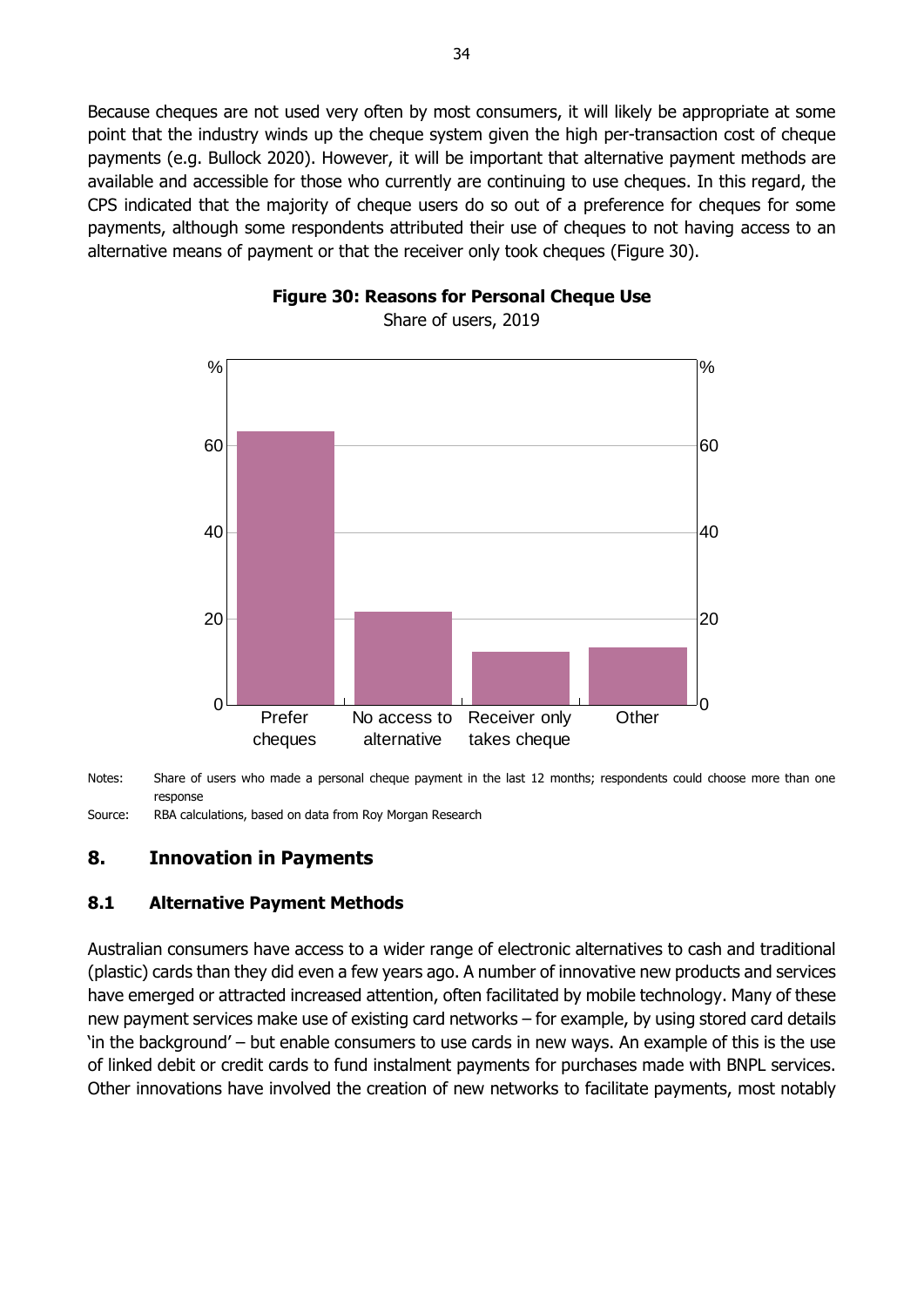the introduction of the New Payments Platform (NPP) which has provided consumers with the ability to make real-time, data-rich account-to-account bank transfers using PayIDs.<sup>30</sup>

To gauge awareness and use of some of these newer means of payment, the CPS asked respondents whether they had heard of a number of alternative payment options and, if so, whether they had used them at least once in the previous 12 months.

In terms of awareness, most respondents had heard of several of the newer payment technologies, with awareness highest for BNPL services, at 90 per cent, and cryptocurrency (82 per cent) (Figure 31). Cryptocurrencies (e.g. Bitcoin) are designed as an alternative means of payment to sovereign currencies and may also be held for investment or speculative purposes.<sup>31</sup> Although many respondents had heard of cryptocurrencies, very few (less than 1 per cent) had used a cryptocurrency such as Bitcoin to actually make a consumer payment over the previous year.<sup>32</sup> Awareness was also relatively high for mobile-enabled payments such as mobile device 'tap and go' payments (88 per cent; see Section 5.2) and in-app payments on a mobile phone (70 per cent; see Section 6.1).



#### **Figure 31: Alternative Payment Methods** Share of all respondents, 2019

Note: 'Used method' is the share of respondents who reported using a method in the past 12 months Source: RBA calculations, based on data from Roy Morgan Research

-

<sup>30</sup> A PayID is a simple unique identifier which links to a customer's transaction account so that fast payments can be made to that account through the NPP; a PayID is often an email address, phone number or ABN. See Rush and Louw (2018) for an overview of the NPP and the Fast Settlement Service.

<sup>31</sup> See Dark et al (2019) for further discussion of cryptocurrencies.

<sup>32</sup> Only 3 per cent of respondents reported holding cryptocurrency.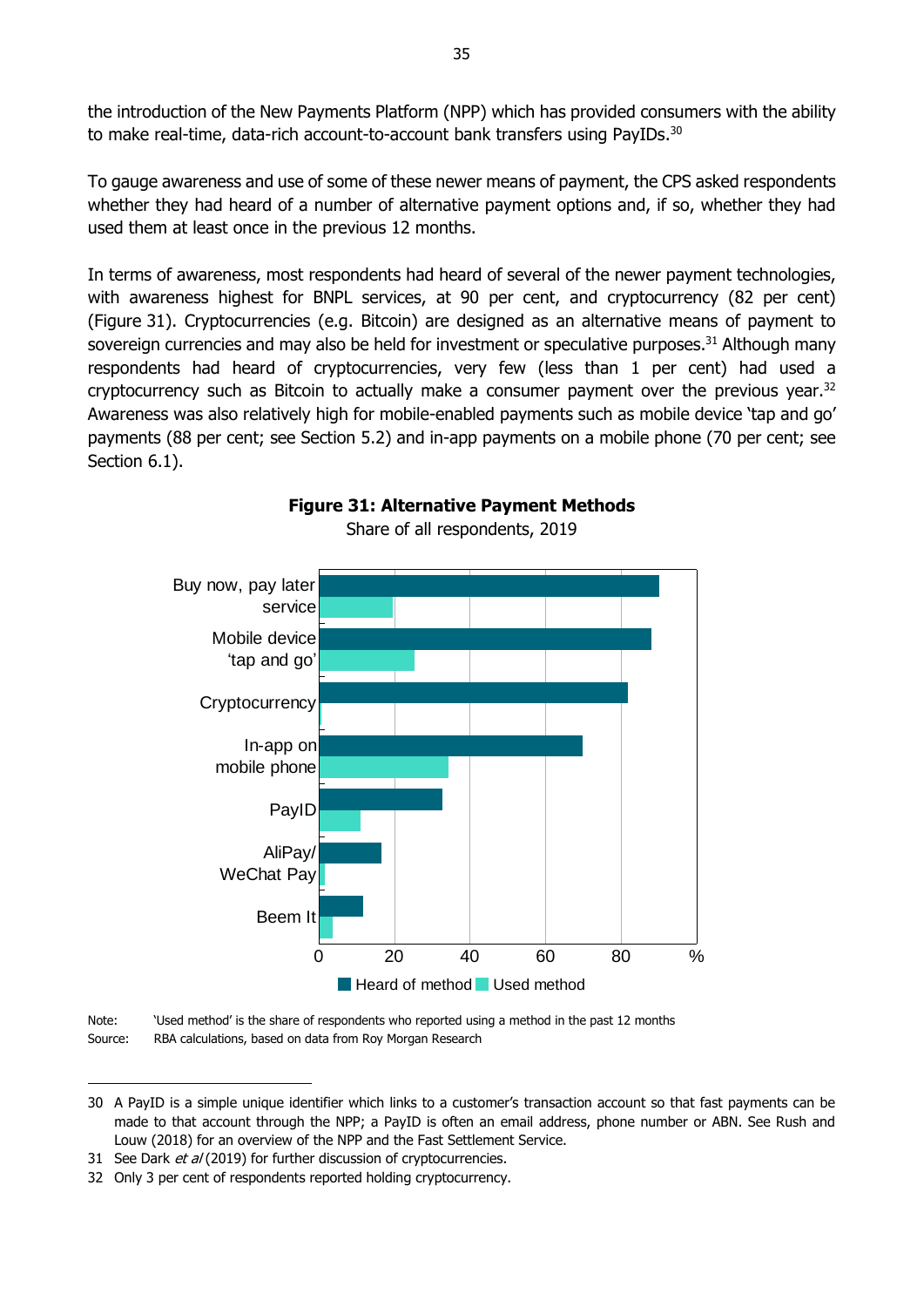A number of other non-traditional means of payment were neither widely recognised by consumers nor commonly used to make payments. For example, AliPay and WeChat Pay – which are very popular digital wallet services in China – had only been used by 1.5 per cent of CPS participants in in the previous 12 months.<sup>33</sup> Most respondents had not heard of Beem It, an app owned by several large Australian financial institutions that facilitates person-to-person transactions. While relatively few people indicated that they had heard of or used PayID as a way of addressing NPP payments (33 and 11 per cent, respectively), this is likely to underestimate the use of the NPP service overall because people may not be aware that many of their bank transfers may be processed through this system (discussed further below).

A notable development in the Australian retail payments system over the past few years has been the emergence of BNPL services. These services enable consumers to obtain goods and services immediately and make subsequent payments in a series of interest-free instalments, typically drawn from a linked debit or credit card.<sup>34</sup> As noted, most respondents had heard of BNPL services, and just under 20 per cent reported that they had made at least one BNPL payment over the previous year (Figure 32). According to the CPS, consumers aged between 30 and 39 were most likely to have used BNPL at least once over the previous year (32 per cent), with over 20 per cent of respondents aged between 18–29 and between 40–49 also reporting that they had used BNPL in the previous year (Figure 32).

#### **Figure 32: BNPL Use by Age**

Share of respondents in each age category who used BNPL in the previous 12 months, 2019



Source: RBA calculations, based on data from Roy Morgan Research

-

<sup>33</sup> Anecdotally, these services tend to mostly be used by Chinese visitors to Australia and accepted by businesses that cater to tourists.

<sup>34</sup> Prominent BNPL services include AfterPay and ZipPay and there have been a number of new entrants into this market in recent years.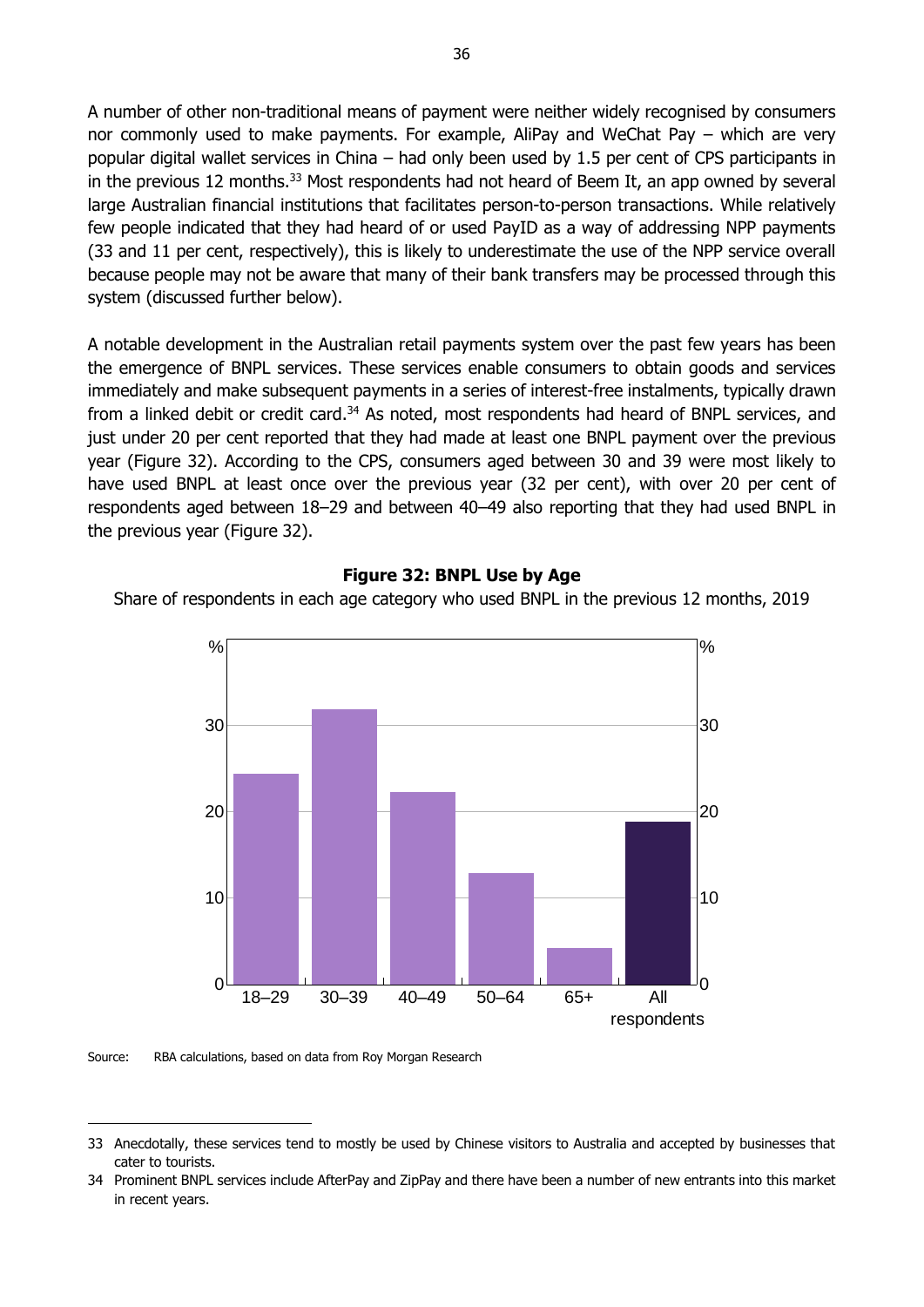Overall, people who had used BNPL reported that they typically made payments using these services infrequently; 70 per cent of users paid with BNPL every few months or less often, while only 3 per cent used BNPL at least once a week (Figure 33). Younger people tended to use BNPL more frequently than those in older age groups, with 35 per cent of BNPL users aged under 30 using these services at least once a week or every few weeks. The relatively low frequency with which BNPL services are used by most consumers is likely to partly reflect the nature of the purchases made with these services. For example, to date BNPL has been mostly available for 'discretionary' retail purchases, whereas it is not typically accepted at businesses such as supermarkets or other food retailers.



**Figure 33: Frequency of BNPL Use**

Share of respondents who used BNPL in the previous 12 months, 2019

Source: RBA calculations, based on data from Roy Morgan Research

If participants in the CPS had heard of but not used an alternative payment method, they were asked about their reasons for not using it. Of these respondents, the majority reported that one of the main reasons was because they felt that their existing payment methods met their needs. For example, 78 per cent of people who were aware of BNPL said their existing methods met their needs, with concerns about spending control (23 per cent) and a lack of knowledge or tools to use the method the next most commonly cited reasons for not using BNPL (Figure 34). Those who hadn't used cryptocurrency or contactless mobile device payments were relatively more likely to cite a lack of knowledge or tools as well as privacy and/or security concerns as reasons for not using those methods.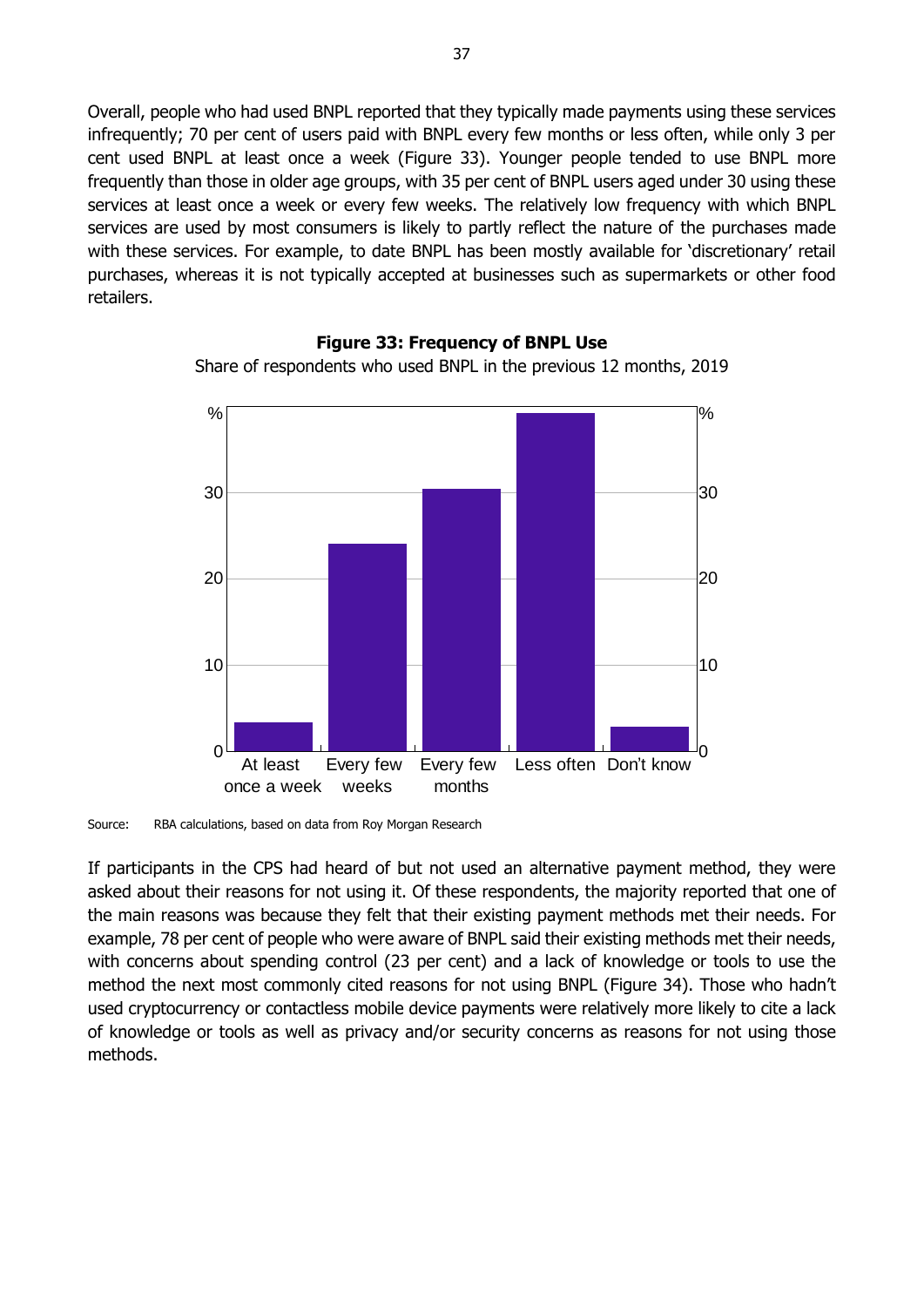

Share of respondents aware of method but not using it in the last 12 months, 2019



Note: Bars do not sum to 100 per cent as respondents could choose more than one answer and response of 'Other reason' not shown

Source: RBA calculations, based on data from Roy Morgan Research

### <span id="page-43-0"></span>**8.2 Person-to-person Payments**

-

The way in which people can make person-to-person payments to family and friends (transfers) has changed significantly because of the introduction of new technologies. Since its launch in February 2018, the NPP has allowed customers of more than 90 financial institutions to make fast data-rich payments 24 hours a day; over 66 million Australian bank accounts are able to make and receive payments through the NPP (Fitzgerald and Rush 2020). Separately, mobile apps have been developed to facilitate quick and easy transfers to friends and family (e.g. Beem It) and even provide pocket money.

These new payment technologies have facilitated a shift to transferring money electronically using mobile apps rather than providing cash. While the overall number of peer-to-peer transfers has remained steady as a share of consumer payments since 2013 (2 per cent of the number of consumer payments), mobile and app-based transfers accounted for 40 per cent of transfers, compared to 10 per cent in 2013 (Figure 35).<sup>35</sup> The increase in the use of mobile technology for transfers has been led by younger age groups, with respondents aged under 30 making two-thirds of their transfers using apps.

<sup>35</sup> The definition of an app-based payment has changed over survey years. In 2019, we asked whether consumers made a payment online, or through an app. In 2016 and 2013, we asked if a payment was made online by a smartphone/SMS payment.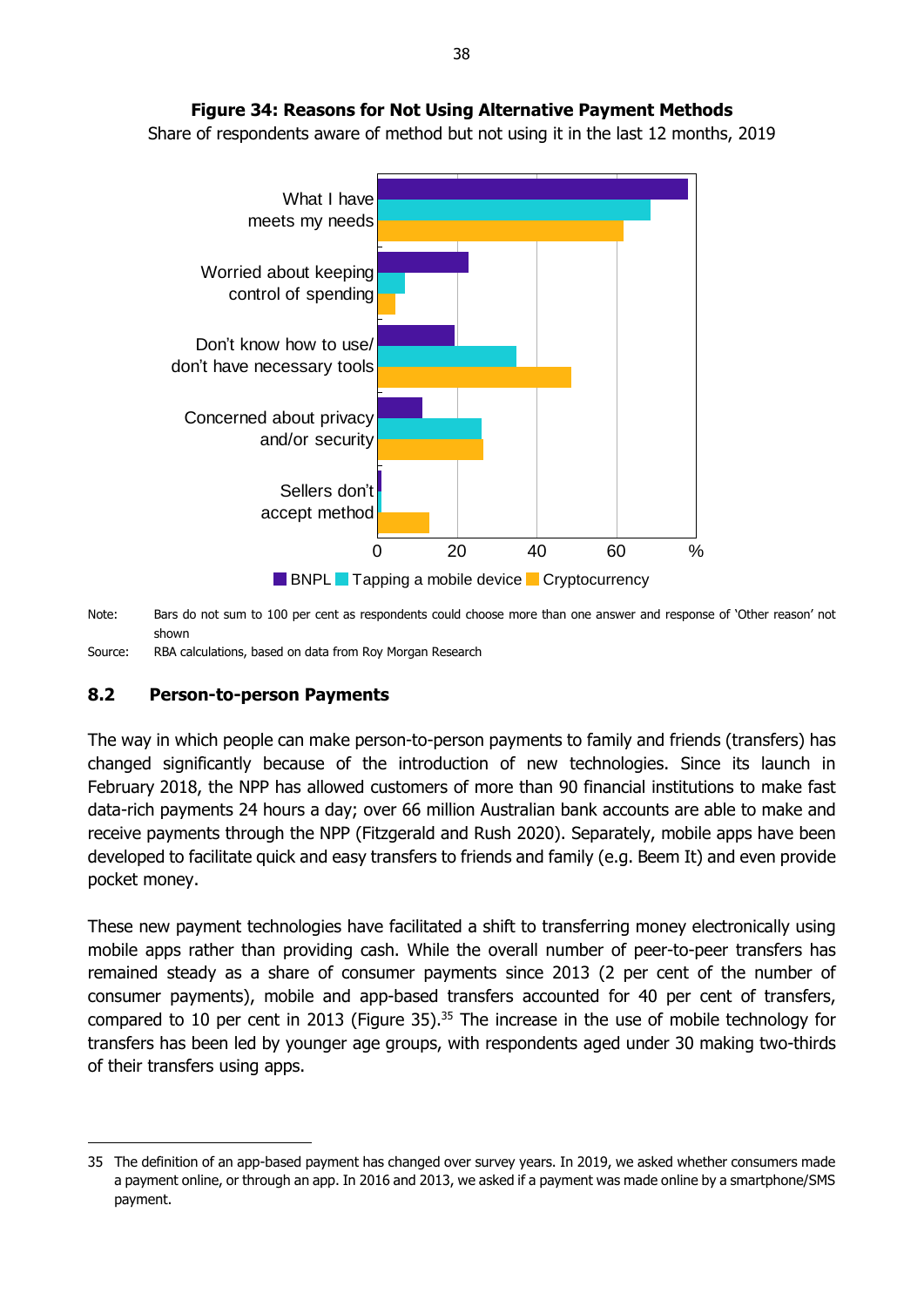



#### <span id="page-44-0"></span>**8.3 Transport Cards**

In addition to increased information on alternative payment methods, the 2019 CPS collected information on the use of pre-paid transport cards such as Myki and Opal for the first time.<sup>36</sup> These types of cards have been rolled out across many public transport systems in Australia, though more recently some public transport terminals have enabled fares to be paid directly by tapping a debit or credit card on the terminal rather than a specific transport card. In the interest of ensuring comparability with previous survey waves, the analysis in the preceding sections does not include payments made with transport cards. In 2019, these payments were equivalent to 2 per cent of the number and 0.1 per cent of the value of consumer payments. The vast majority of transport-related payments are now made electronically, with cash accounting for less than 10 per cent of transport payments under \$10 during the week of the diary.

### <span id="page-44-1"></span>**9. Conclusion**

-

The Bank's 2019 Consumer Payments Survey provided further evidence that Australian consumers are increasingly using electronic payment methods instead of cash for many of their transactions. The use of debit cards has been growing strongly in recent surveys, particularly for lower-value 'tap and go' payments. The share of payments made using mobile devices with contactless payment functionality has also risen sharply relative to previous surveys as awareness and card-issuer support for mobile payments has increased. While use of mobile devices for payments at the point of sale is still relatively low, mobile devices are now a relatively common way of making online and person-

Source: RBA calculations, based on data from Colmar Brunton, Ipsos and Roy Morgan Research

<sup>36</sup> Previous survey waves captured 'top-ups' of transport cards, rather than when the card was used for an individual trip; this survey captures both 'top-ups' and individual transport card use.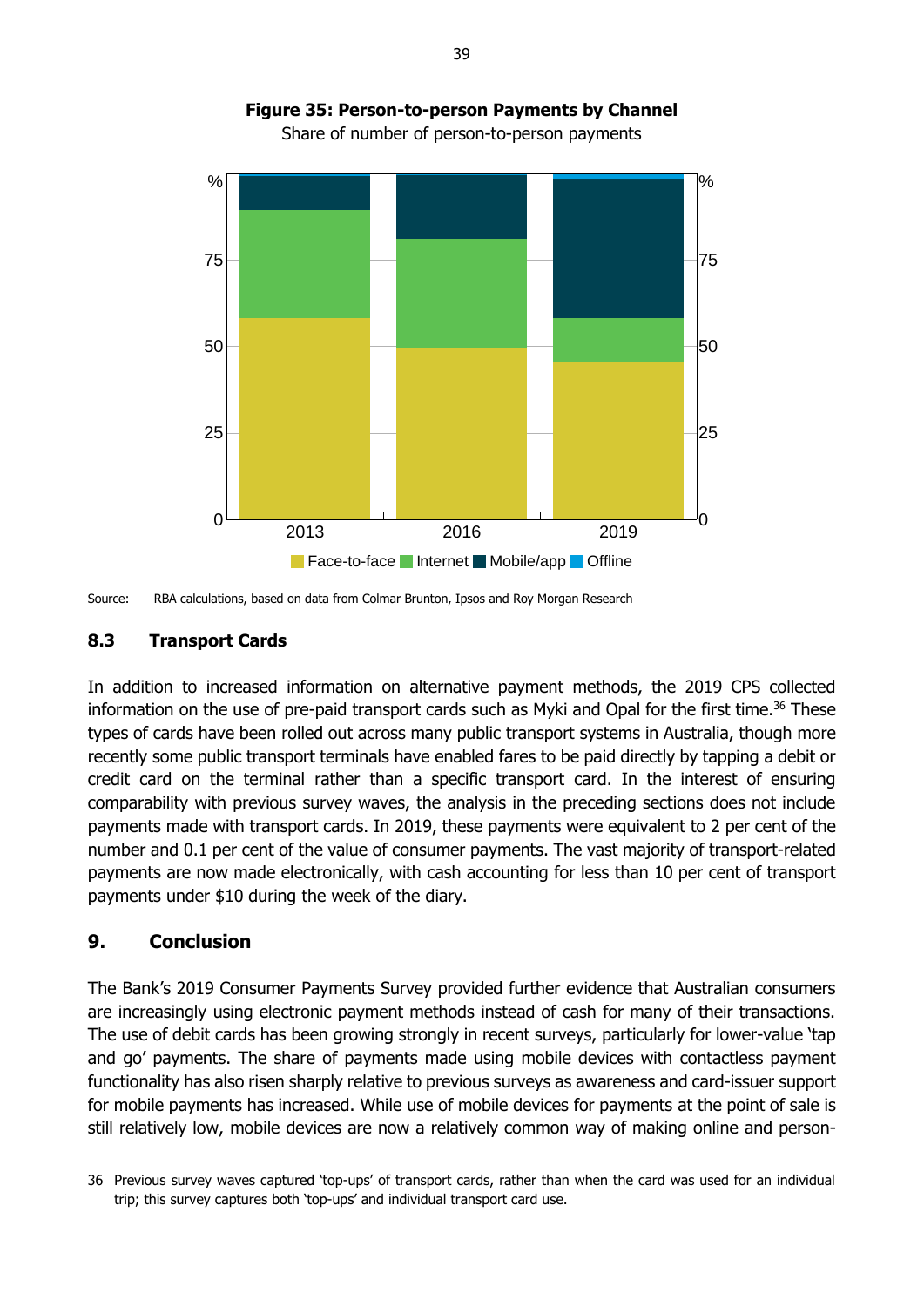to-person payments through apps. Consumers also have available an increasing range of newer payment methods and the CPS showed that many consumers were aware of these, even if some of them were not necessarily widely used.

The changes in spending patterns induced by the emergence of COVID-19 in Australia – including a further shift away from cash and increased online shopping – are likely to reinforce the trend to electronic payments. As this transition occurs, it will be important to make sure that electronic payment systems are low cost, accessible and safe. As the transactional use of cash declines, it will also be important to consider the needs of those members of society who continue to rely heavily on cash for their day-to-day payments.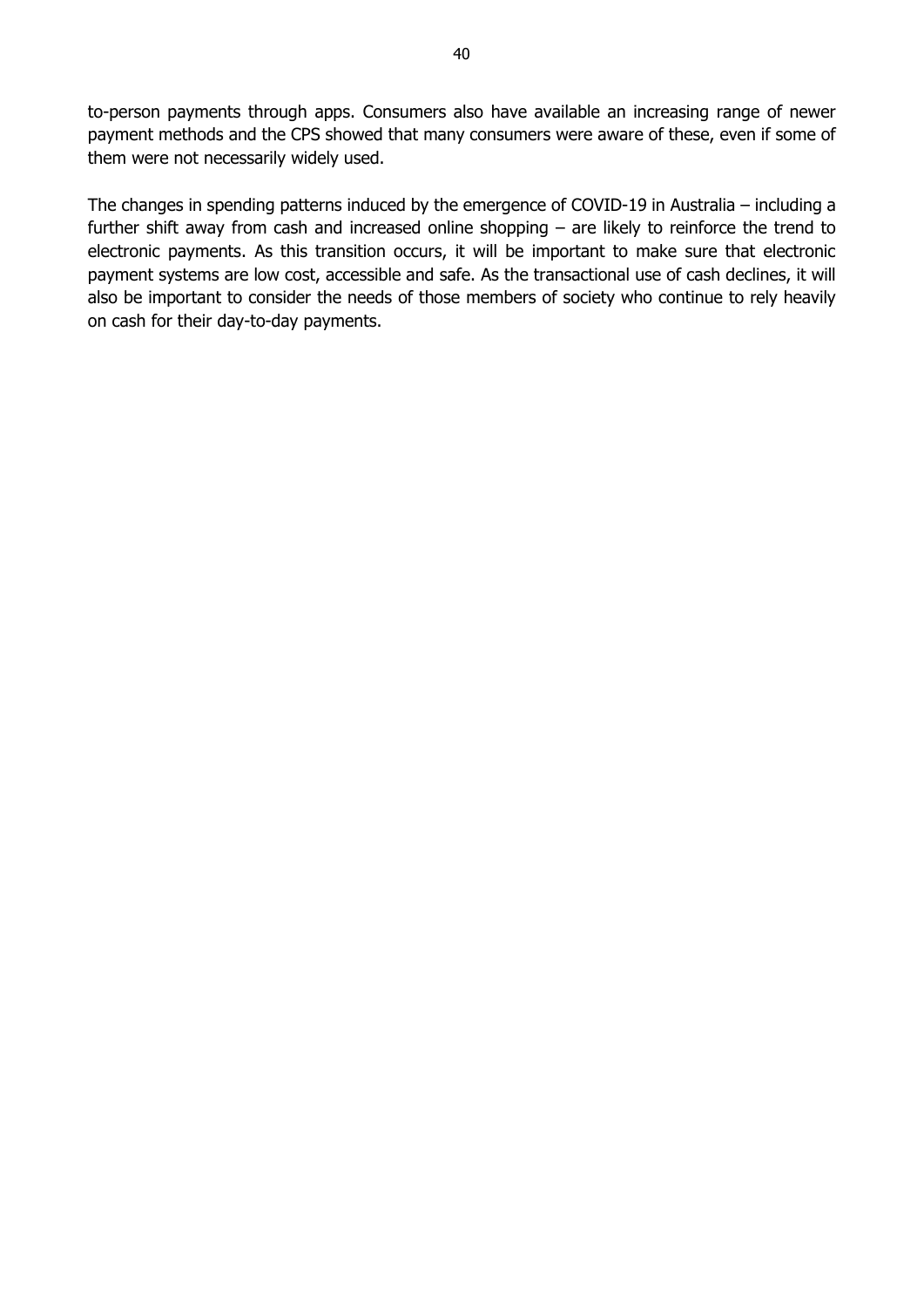### <span id="page-46-0"></span>**Appendix A: Survey Methodology**

The fieldwork for the 2019 CPS was conducted by the research firm Roy Morgan Research on behalf of the Reserve Bank in October and November 2019. The survey consisted of three parts: a prediary questionnaire about the demographic characteristics of respondents; a seven-day payments diary; and a post-survey questionnaire about respondents' automatic payment arrangements and their preferences and attitudes about different payment methods. To encourage participation and engagement with the survey, respondents received a gift card on completion of the three components.

The survey was delivered online for most respondents but to ensure the sample was broadly representative of the Australian population, participants without internet access were recruited by telephone to complete a paper-based survey. The overall response rate was good, resulting in a final sample of 1,115 respondents (Table A1). Respondents recorded a total of around 16,000 transactions in the survey, comprising day-to-day payments, transfers to family or friends, automatic payments and cash top-ups (Table A2).

| Table A1: 2019 CPS Response Rates |                                                          |                                  |                      |  |  |  |  |
|-----------------------------------|----------------------------------------------------------|----------------------------------|----------------------|--|--|--|--|
|                                   | Number recruited                                         | Number of completed<br>responses | Response rate<br>(%) |  |  |  |  |
| Online respondents                | 1,661                                                    | 950                              | 57                   |  |  |  |  |
| Offline respondents               | 249                                                      | 165                              | 66                   |  |  |  |  |
| <b>Total</b>                      | 1,910                                                    | 1,115                            | 58                   |  |  |  |  |
| Source:                           | RBA calculations, based on data from Roy Morgan Research |                                  |                      |  |  |  |  |

| <b>Table A2: Total Transactions Recorded in 2019 CPS</b>            |               |              |  |  |  |  |
|---------------------------------------------------------------------|---------------|--------------|--|--|--|--|
|                                                                     | <b>Number</b> | Value<br>(4) |  |  |  |  |
| Day-to-day payments                                                 | 13,083        | 1,386,804    |  |  |  |  |
| Transfers and cash deposits                                         | 552           | 399,523      |  |  |  |  |
| Automatic payments                                                  | 1,474         | 266,247      |  |  |  |  |
| Cash top-ups                                                        | 822           | 182,402      |  |  |  |  |
| Total                                                               | 15,931        | 2,234,976    |  |  |  |  |
| Source:<br>RBA calculations, based on data from Roy Morgan Research |               |              |  |  |  |  |

### **A.1 Survey Instruments**

#### Pre-diary questionnaire

The demographic information collected in the pre-diary questionnaire was mostly the same as that collected in 2016. Demographic variables included age, sex, personal and household income, family composition, household size, location (capital city or regional area), employment status, occupation, and education level. In 2019, the survey also asked whether respondents experienced any disabilities. A full list of debit and credit cards held by the respondent was collected, with the respondent also identifying their primary debit and credit card. Respondents also provided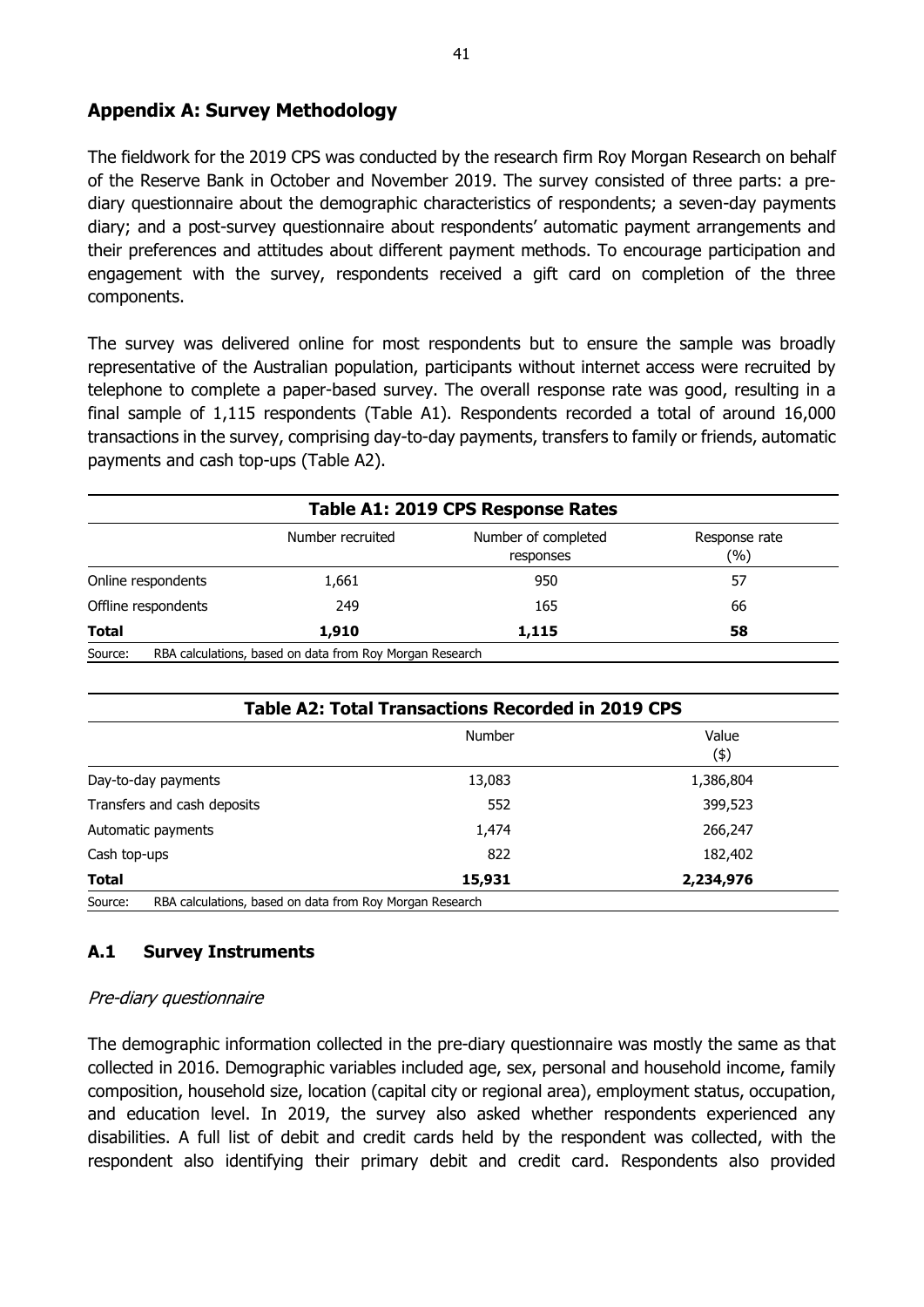information about how they usually paid off their credit card debt (i.e. whether they paid off their debt every month or whether they let part of the balance roll over from month to month).

### Payments diary

In the payments diary, respondents recorded details about every transaction they made for a week, excluding automatic payments (which were recorded in the post-survey questionnaire). These details included the value, payment method, payment channel and type of merchant. The payment methods and channels that respondents chose from were modified from 2016 to better match the ways that people pay – for example, BNPL services were added as a payment method. For card transactions, online respondents selected the specific card they used (from the list of cards they provided in the pre-diary questionnaire); offline participants only recorded the type of card they used (e.g. debit card, Visa/Mastercard credit card). Respondents also recorded the dollar value or percentage amount of any payment surcharges that they paid. Along with their payments, respondents were asked to include details of cash top-ups, including the value of any ATM fee paid. The full list of fields used in the 2019 diary is set out in in Table A3.

#### Post-survey questionnaire

In the post-survey questionnaire, respondents were asked to record details of any automatic payments that occurred during the diary week, referring to their latest bank statements.

In 2019, qualitative questions in the post-survey questionnaire focused on consumers' preferences and attitudes towards different payment methods. Key topics included use of and reliance on cash, payment preferences in different environments, awareness and use of new payment methods (such as BNPL services) and perceptions around privacy in payments.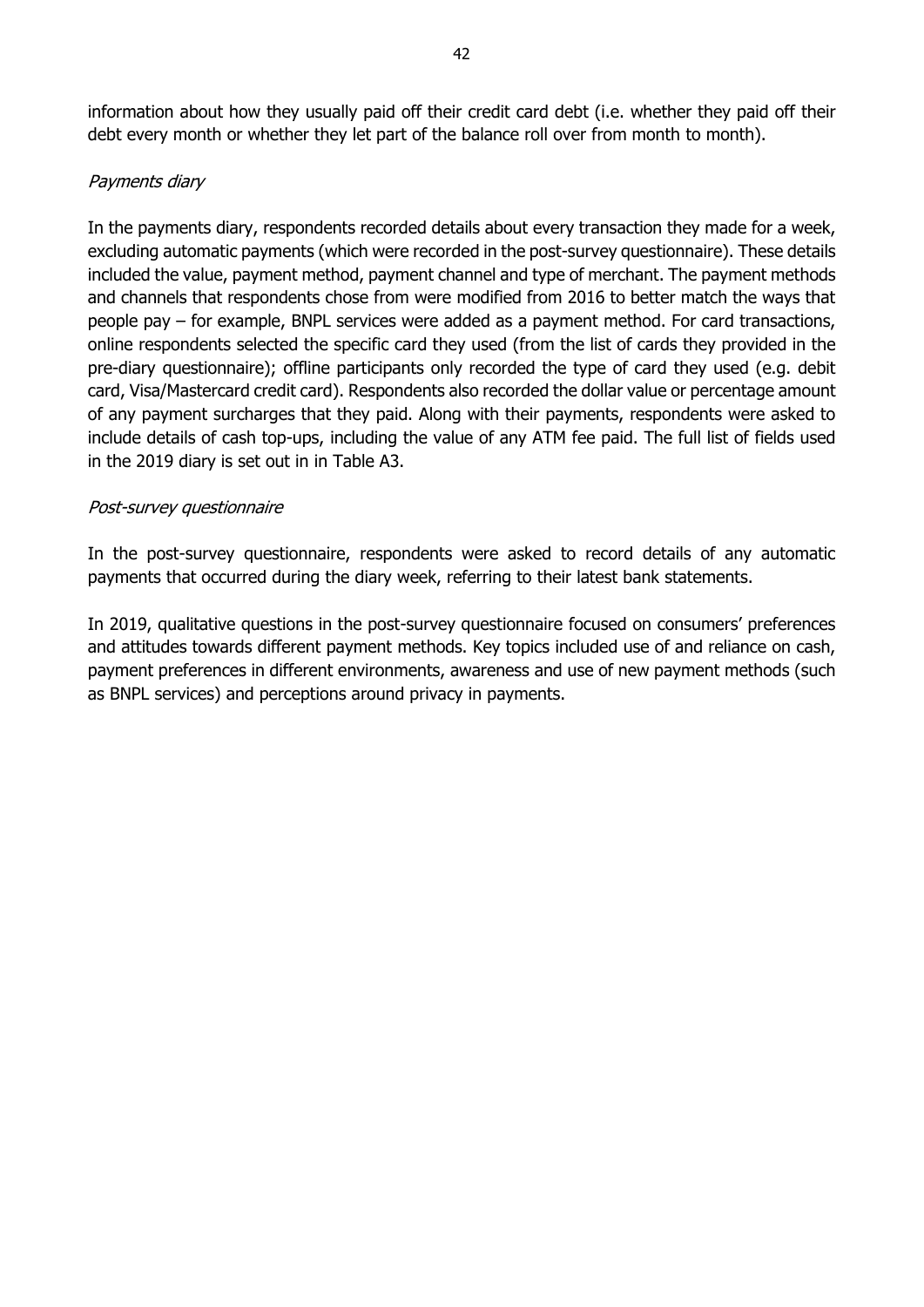| <b>Payments</b>                                 |                                                |  |  |  |  |  |
|-------------------------------------------------|------------------------------------------------|--|--|--|--|--|
| <b>Date</b>                                     | <b>Payment purpose:</b>                        |  |  |  |  |  |
| Day-of-week                                     | 1 - Supermarket/bottle shop                    |  |  |  |  |  |
| <b>Payment amount</b>                           | $2$ – Small food store                         |  |  |  |  |  |
| Payment surcharge paid (dollar/per cent amount) | 3 - Electrical/furniture                       |  |  |  |  |  |
| <b>Payment method:</b>                          | $4 -$ Other retailer                           |  |  |  |  |  |
| $1 - Cash$                                      | 5 - Take-away/fast-food                        |  |  |  |  |  |
| 2 - Debit/credit card $(a)$                     | 6 - Café/restaurant                            |  |  |  |  |  |
| 3 - Personal cheque                             | $7 - Pub/bar$                                  |  |  |  |  |  |
| $4 - BPAY$                                      | 8 - Petrol/service station                     |  |  |  |  |  |
| $5 -$ Bank transfer                             | $9 -$ Transport                                |  |  |  |  |  |
| $6 - PayPal$                                    | 10 - Leisure/sports/entertainment              |  |  |  |  |  |
| $7 -$ Gift/prepaid card                         | 11 - Holiday travel                            |  |  |  |  |  |
| 8 - Transport card                              | 12 - Household bills (paid at post office)     |  |  |  |  |  |
| 9 - BNPL service                                | 13 - Household bills (not paid at post office) |  |  |  |  |  |
| $10 -$ Other                                    | 14 - Post office (excluding household bills)   |  |  |  |  |  |
| <b>Payment channel:</b>                         | 15 - Medical/health                            |  |  |  |  |  |
| In person                                       | $16 -$ Services                                |  |  |  |  |  |
| 1 - Tap/wave card on or near card reader        | 17 - Transfer to family member or friend       |  |  |  |  |  |
| 2 - Tap/wave device on or near card reader      | 18 - Transfer within own accounts              |  |  |  |  |  |
| 3 - Insert card into a card reader              | 19 - Cash deposit                              |  |  |  |  |  |
| $4 -$ Other in person                           | $20 - Other$                                   |  |  |  |  |  |
| Not in person                                   |                                                |  |  |  |  |  |
| $5 - In$ -app on smartphone                     |                                                |  |  |  |  |  |
| $6 -$ Other online                              |                                                |  |  |  |  |  |

**Cash top-ups**

Note: (a) Online respondents selected the specific card they used (from the list of cards they provided in the pre-diary questionnaire);

offline respondents selected from: debit card, MasterCard/Visa credit card, American Express/Diners Club, or another credit

**Date Source of cash:** 

**Cash top-up amount Cash top-up amount 2** – eftpos cash-out

**ATM fee paid (dollar amount)** 3 – Over the counter at a bank branch

**Day-of-week** 1 – ATM

**Total value of banknotes in wallet after top-up** 4 – Other

7 – Other offline

card

**Table A3: Fields in the 2019 Payments Diary**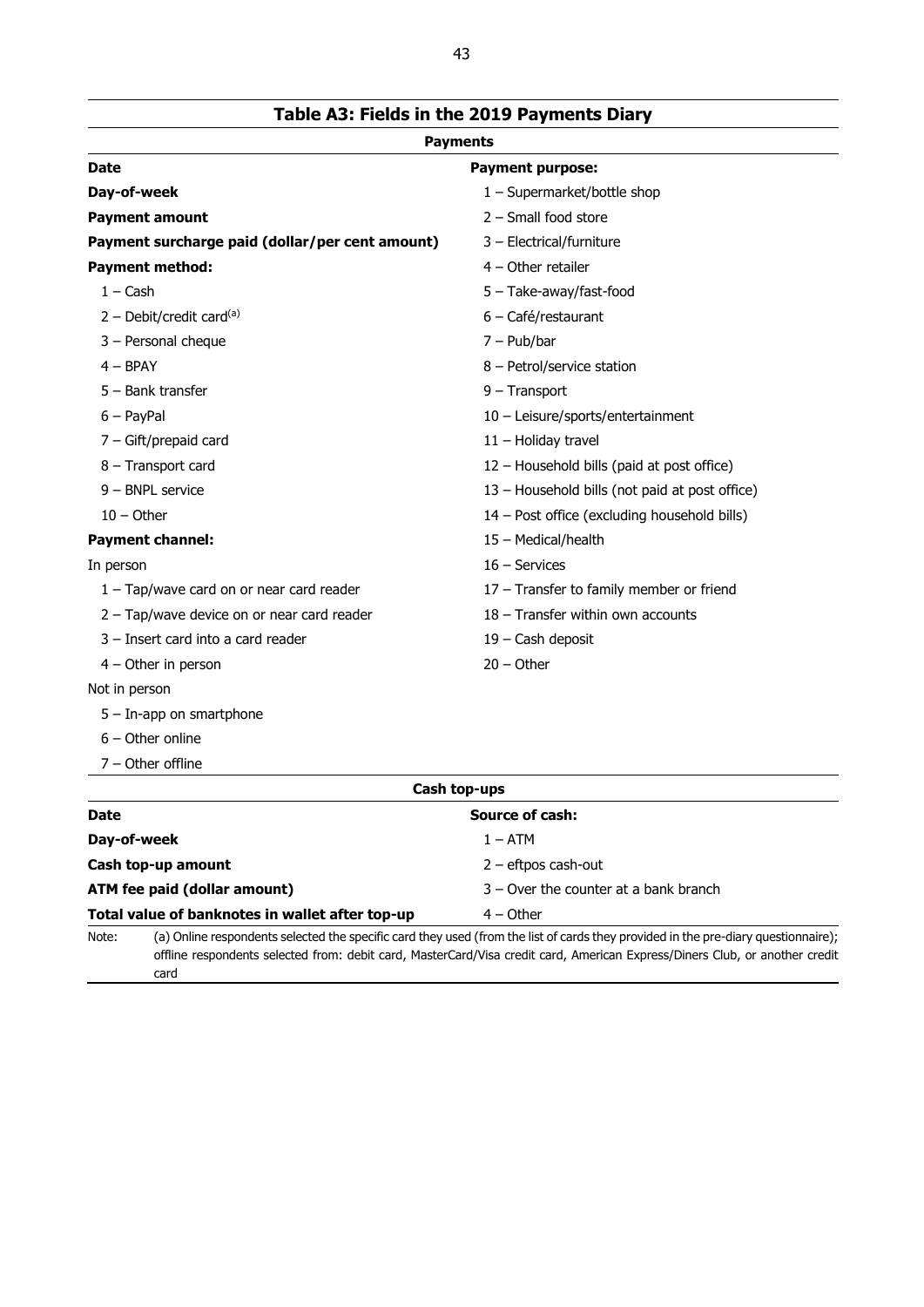### **A.2 Survey Sample and Weighting**

The overall sampling process for the 2019 CPS was similar to that used for the 2016 survey. To ensure the survey sample was broadly representative of the Australian population, there were minimum recruitment targets covering key demographic variables: age, sex, household income, location (i.e. capital city or regional area), credit card ownership, and household internet access. Recruitment targets for most demographic variables were based on data from the Australian Bureau of Statistics (ABS); data on credit card ownership were obtained from HILDA Survey Release 17.0. Minimum targets were based on a sample size of 1,000 respondents.

Recruitment for the survey commenced on Friday, 4 October 2019 using Computer Assisted Telephone Interviewing. Most recruits were obtained by Thursday, 10 October 2019; subsequent recruitment ensured each minimum recruitment target was met. Roy Morgan Research used a combination of automated email/SMS reminders and ad hoc contacts to support completions of the survey.

Due to different response rates across the demographic categories for which recruitment targets were set, we constructed survey weights so that the final (weighted) dataset aligns with population benchmarks. Essentially, weighting ensures that the survey data can be used to make inferences about the Australian population. We used the iterative proportional fitting procedure, or raking, to calibrate the survey weights; the same procedure was used for the 2016 CPS. We implemented the raking algorithm using the 'ipfweight' program in Stata 16.0. Table A4 presents the unweighted sample distribution for selected demographic variables, alongside the population distribution and the mean weight for respondents in each group.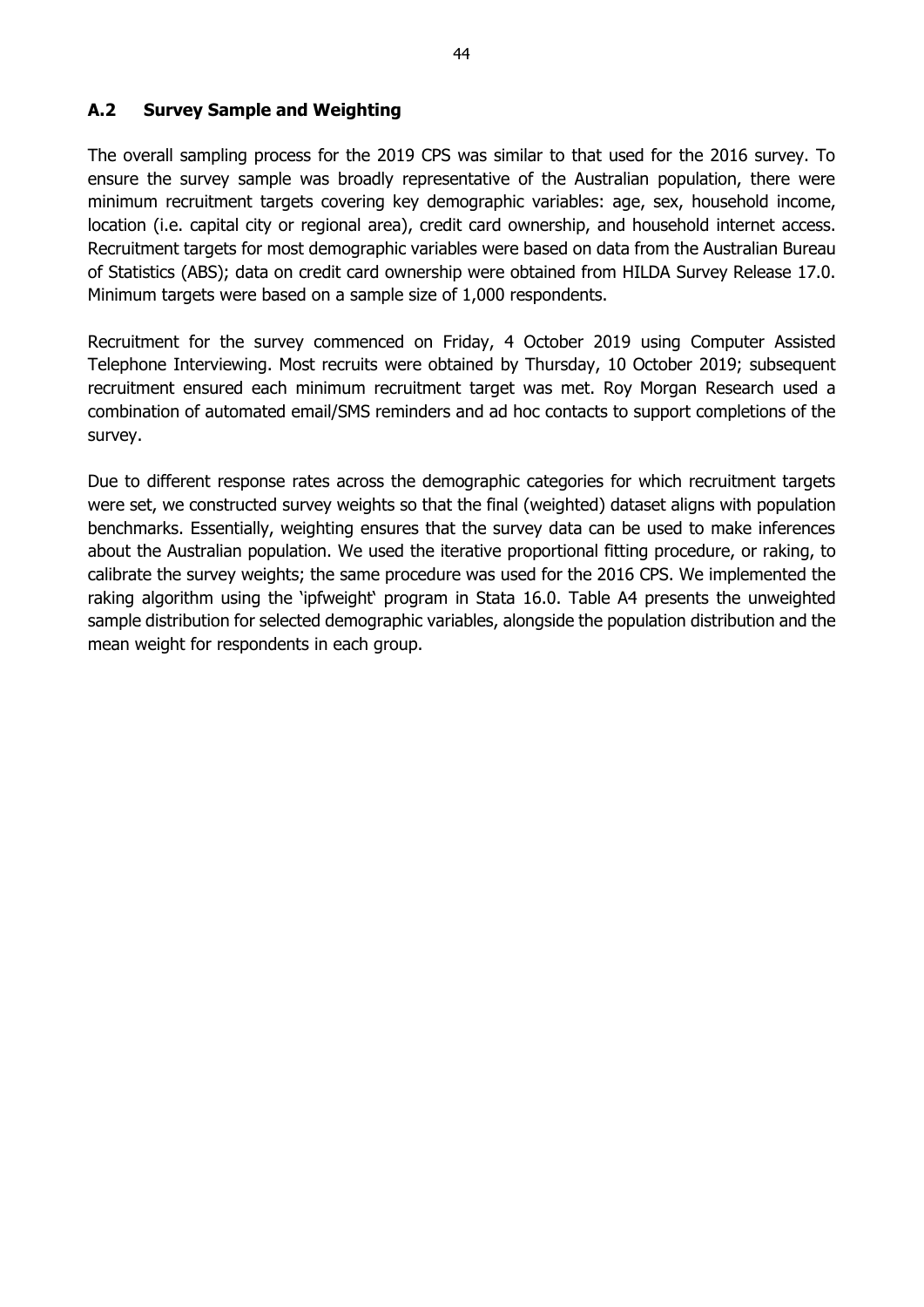|                                  | Unweighted sample proportion<br>(%) | Population proportion<br>(%) | Mean weight |
|----------------------------------|-------------------------------------|------------------------------|-------------|
| Age <sup>(a)</sup>               |                                     |                              |             |
| $18 - 24$                        | 12                                  | 12                           | 0.98        |
| $25 - 34$                        | 19                                  | 20                           | 1.02        |
| $35 - 44$                        | 14                                  | 18                           | 1.19        |
| $45 - 54$                        | 14                                  | 16                           | 1.15        |
| $55 - 64$                        | 17                                  | 15                           | 0.87        |
| $65+$                            | 23                                  | 20                           | 0.87        |
| Gender <sup>(a)</sup>            |                                     |                              |             |
| Female                           | 53                                  | 51                           | 0.96        |
| Male                             | 47                                  | 49                           | 1.04        |
| Location <sup>(a)</sup>          |                                     |                              |             |
| Regional                         | 40                                  | 33                           | 0.81        |
| Capital city                     | 60                                  | 67                           | 1.13        |
| Household income quartile(a),(b) |                                     |                              |             |
| 1st                              | 25                                  | 24                           | 0.95        |
| 2nd                              | 21                                  | 25                           | 1.18        |
| 3rd                              | 26                                  | 26                           | 0.87        |
| 4th                              | 26                                  | 24                           | 1.04        |
| Credit card ownership(c)         |                                     |                              |             |
| Yes                              | 61                                  | 56                           | 0.92        |
| No                               | 39                                  | 44                           | 1.12        |

|  | Table A4: 2019 CPS Sample Distribution and Mean Weights |  |  |
|--|---------------------------------------------------------|--|--|
|--|---------------------------------------------------------|--|--|

(c) Population proportion is based on data from HILDA Survey Release 17.0

Source: RBA calculations, based on data from ABS, HILDA and Roy Morgan Research

population income quartiles differ slightly from 25 per cent each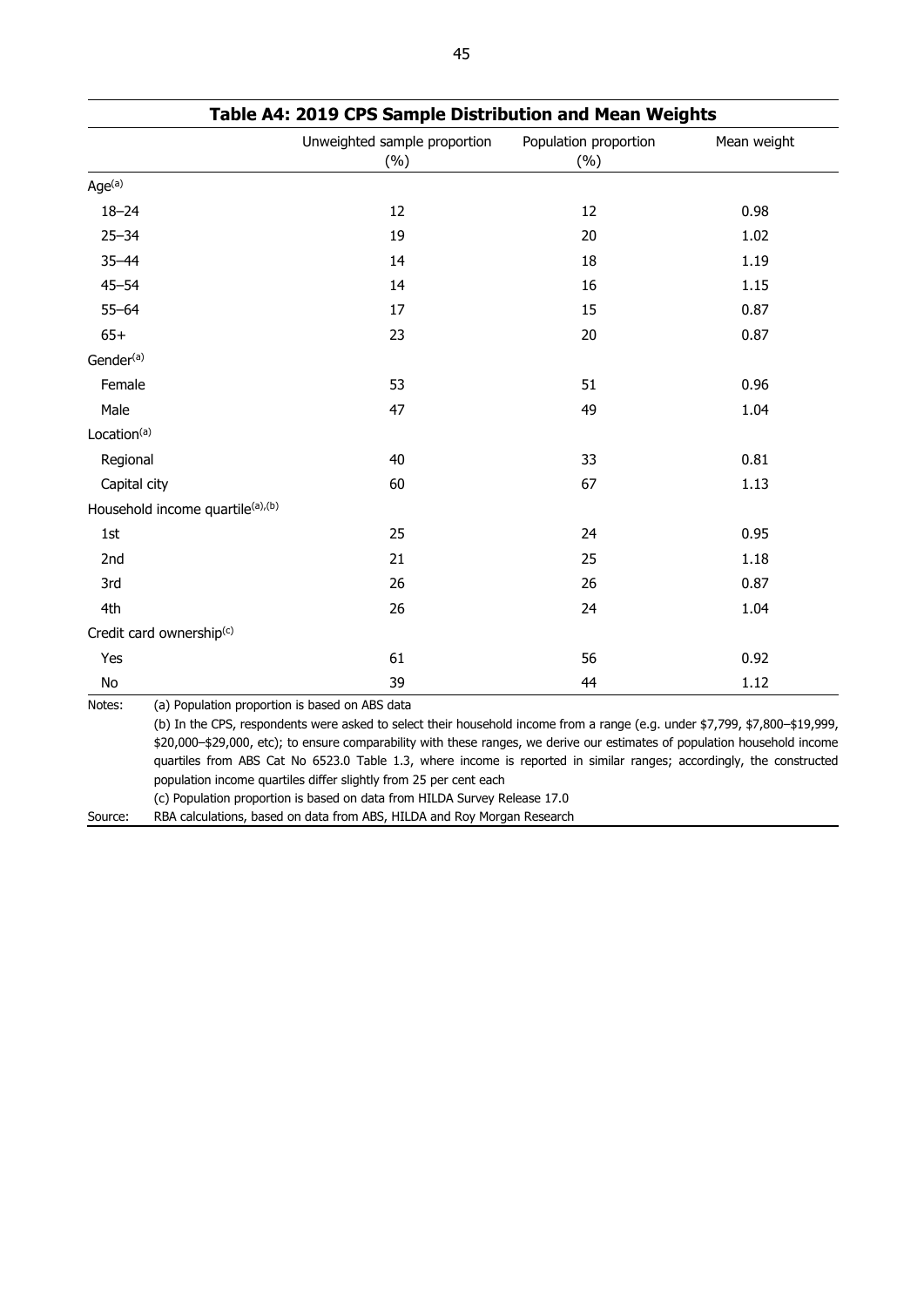### <span id="page-51-0"></span>**References**

**Bagnall J, S Chong and K Smith (2011),** Strategic Review of Innovation in the Payments System: Results of the Reserve Bank of Australia's 2010 Consumer Payments Use Study, Reserve Bank of Australia, Sydney.

**Bullock M (2020),** 'Panic, Pandemic and Payment Preferences', Keynote Address at the Morgan Stanley Disruption Evolved Webcast, Online, 3 June.

**Caddy J, L Delaney, C Fisher and C Noone (2020),** 'Consumer Payment Behaviour in Australia', RBA Bulletin, March, viewed 27 August 2020. Available at <https://www.rba.gov.au/publications/bulletin/2020/ mar/consumer-payment-behaviour-in-australia.html>.

Dark C, D Emery, J Ma and C Noone (2019), 'Cryptocurrency: Ten Years On', RBA *Bulletin*, June, viewed 27 August 2020. Available at <https://www.rba.gov.au/publications/bulletin/2019/jun/cryptocurrency-tenyears-on.html>.

**Dark C, C Fisher, K McBey and E Tellez (2018),** 'Payment Surcharges: Economics, Regulation and Enforcement', RBA Bulletin, December, viewed 27 August 2020. Available at <https://www.rba.gov.au/publications/bulletin/2018/dec/payment-surcharges-economics-regulation-andenforcement.html>.

**Davies C, M-A Doyle, C Fisher and S Nightingale (2016),** 'The Future of Cash', RBA *Bulletin*, December, pp 43–52.

**Delaney L, N McClure and R Finlay (2020),** *Cash Use in Australia: Results from the 2019 Consumer* Payments Survey', RBA *Bulletin*, June, viewed 27 August 2020. Available at <https://www.rba.gov.au/publications/bulletin/2020/jun/cash-use-in-australia-results-from-the-2019 consumer-payments-survey.html>.

Delaney L, A O'Hara and R Finlay (2019), 'Cash Withdrawal Symptoms', RBA Bulletin, June, viewed 27 August 2020. Available at <https://www.rba.gov.au/publications/bulletin/2019/jun/cash-withdrawalsymptoms.html>.

**Doyle M-A (2018), 'Consumer Credit Card Choice: Costs, Benefits and Behavioural Biases', RBA Research** Discussion Paper No 2018-11.

**Doyle M-A, C Fisher, E Tellez and A Yadav (2017),** 'How Australians Pay: Evidence from the 2016 Consumer Payments Survey', RBA Research Discussion Paper No 2017-04.

**Emery D, T West and D Massey (2008),** 'Household Payment Patterns in Australia', in *Payments System* Review Conference, Proceedings of a Conference, Reserve Bank of Australia, Sydney, pp 139–176.

**Finlay R, A Staib and M Wakefield (2018), '**Where's the Money? An Investigation into the Whereabouts and Uses of Australian Banknotes', RBA Research Discussion Paper No 2018-12.

**Fitzgerald E and A Rush (2020),** 'Two Years of Fast Payments in Australia', RBA Bulletin, March, viewed 27 August 2020. Available at <https://www.rba.gov.au/publications/bulletin/2020/mar/two-years-of-fastpayments-in-australia.html>.

**Meredith J, R Kenney and E Hatzvi (2014),** 'Cash Use in Australia', RBA Bulletin, June, pp 43–54.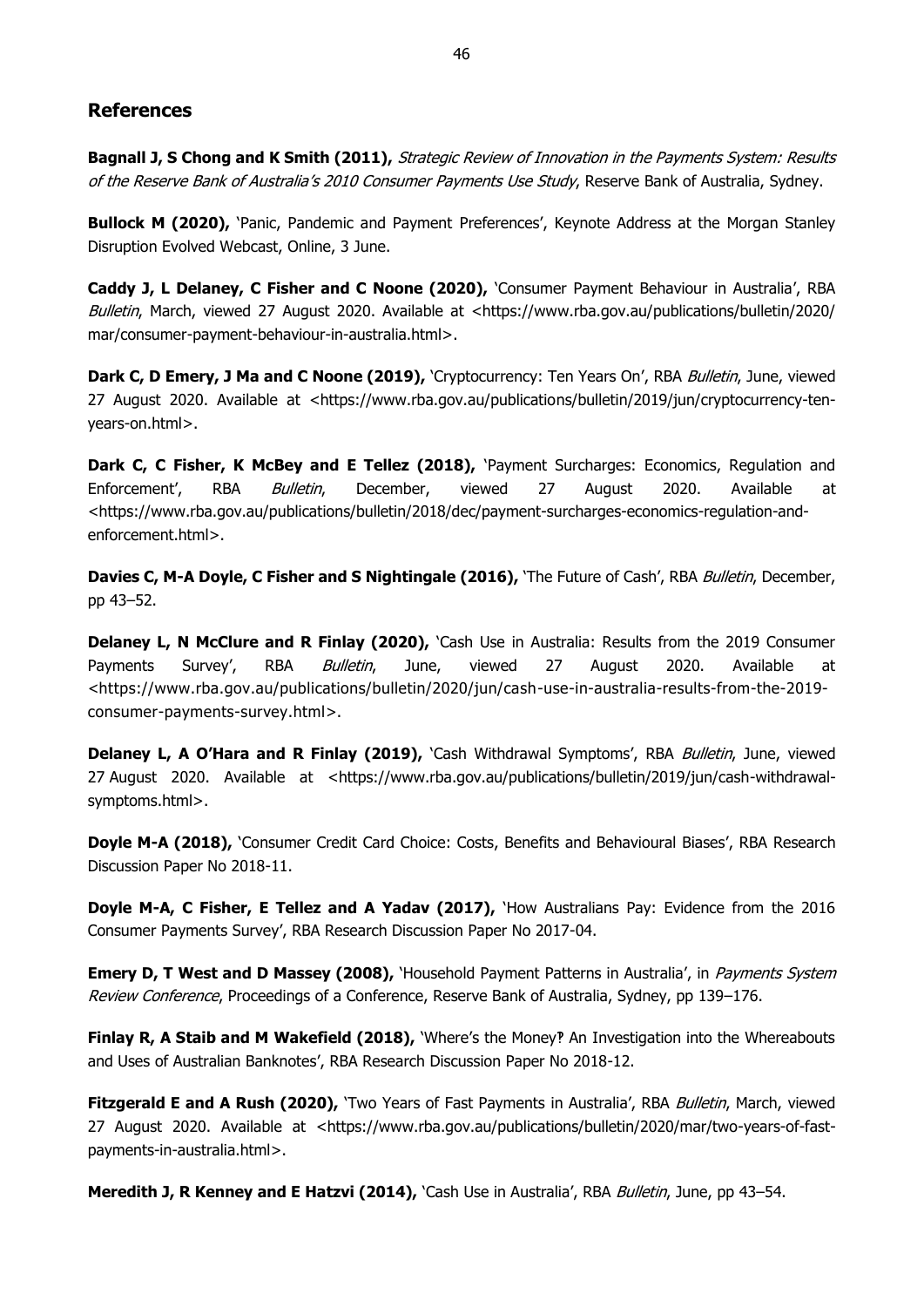**Occhiutto K (2020),** 'The Cost of Card Payments for Merchants', RBA Bulletin, March, viewed 27 August 2020. Available at <https://www.rba.gov.au/publications/bulletin/2020/mar/the-cost-of-card-payments-formerchants.html>.

**Ossolinksi C, T Lam and D Emery (2014),** 'The Changing Way We Pay: Trends in Consumer Payments', RBA Research Discussion Paper No 2014-05.

Rush A and R Louw (2018), 'The New Payments Platform and Fast Settlement Service', RBA Bulletin, September, viewed 27 August 2020. Available at <https://www.rba.gov.au/publications/bulletin/2018/ sep/the-new-payments-platform-and-fast-settlement-service.html>.